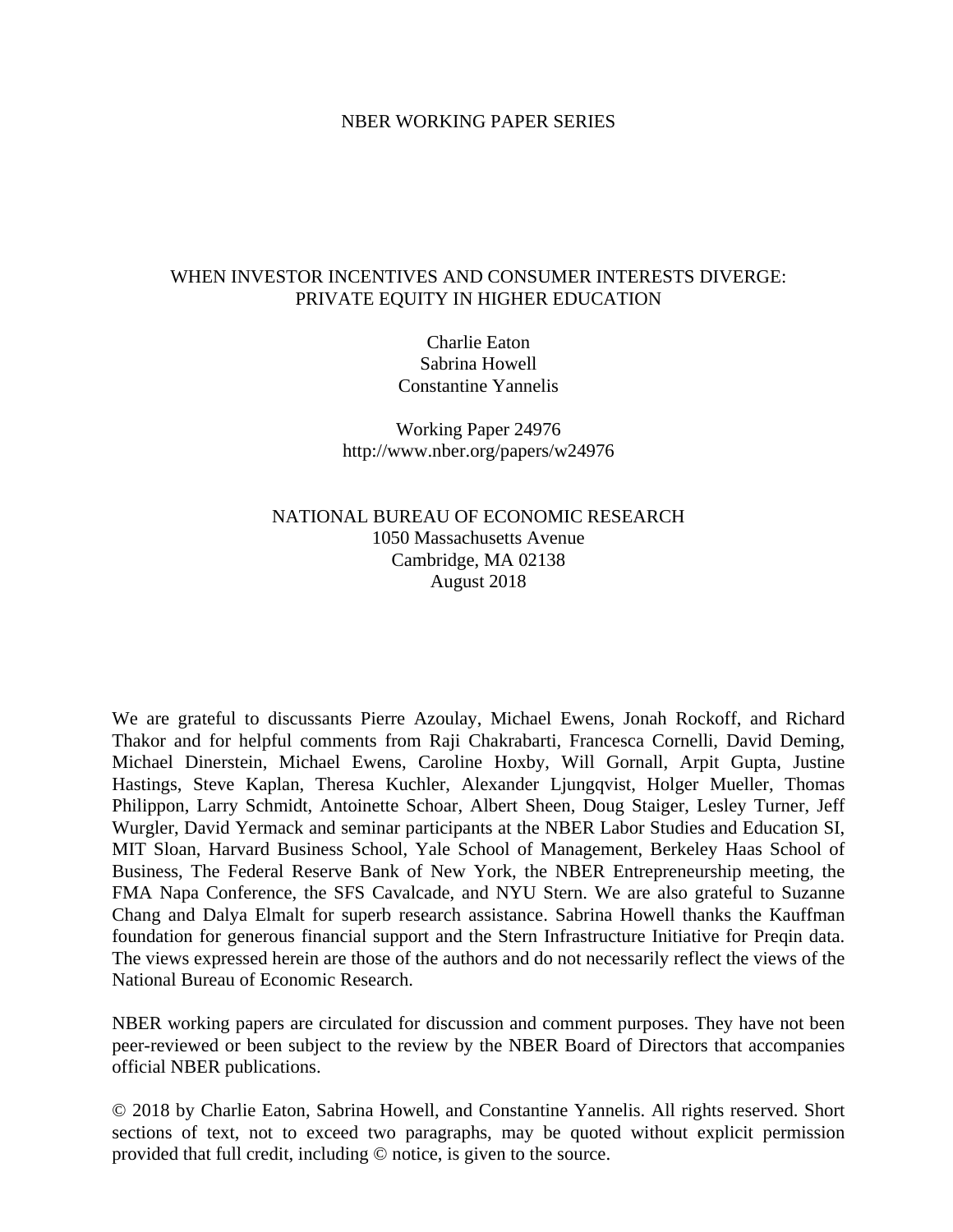When Investor Incentives and Consumer Interests Diverge: Private Equity in Higher Education Charlie Eaton, Sabrina Howell, and Constantine Yannelis NBER Working Paper No. 24976 August 2018 JEL No. G24,G38,H52,I2,J01

### **ABSTRACT**

This paper uses private equity buyouts to study a transition from lower- to higher-powered profitmaximizing incentives in higher education, a sector heavily dependent on government subsidy. Private equity owners have especially high-powered incentives to maximize profits. In a subsidized industry, this could intensify focus on capturing government aid at the expense of consumer outcomes. Employing novel data on 88 private equity deals and 994 schools with private equity ownership, we find that private equity buyouts lead to higher enrollment and profits, but also to lower education inputs, higher tuition, higher per-student debt, lower graduation rates, lower student loan repayment rates, and lower earnings among graduates. Neither changes to the student body composition nor a selection mechanism fully explain our results. In a series of tests exploiting regulatory events and thresholds, we find that private equityowned schools are better able to capture government aid.

Charlie Eaton University of California, Merced Department of Sociology 5200 N. Lake Road Merced, CA 95348 ceaton2@ucmerced.edu

Sabrina Howell NYU Stern School of Business KMC 9-93 44 West 4th Street New York, NY 10012 and NBER showell@stern.nyu.edu

Constantine Yannelis Stern School of Business New York University 44 West Fourth Street Suite 9-190 New York, NY 10012-1126 cyanneli@stern.nyu.edu

An online appendix is available at http://www.nber.org/data-appendix/w24976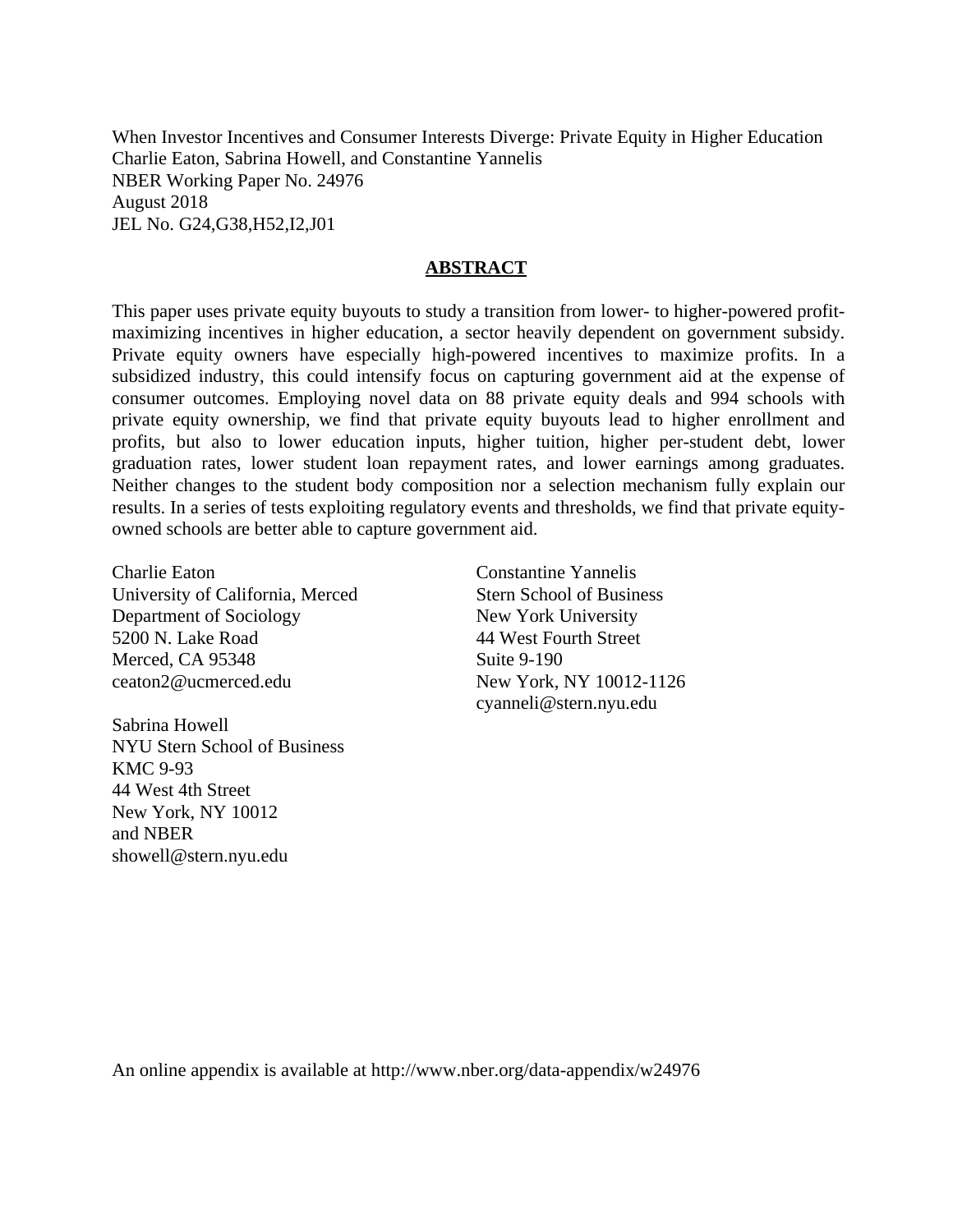# 1 Introduction

This paper uses private equity buyouts to study a transition from lower- to higher-powered profitmaximizing incentives in higher education. Relative to closely-held private firms or diffusely-held publicly traded firms, private equity-owned firms have particularly high-powered incentives to maximize profits [\(Jensen 1989\)](#page-36-0).<sup>1</sup> In education, one reason such high-powered incentives might be poorly aligned with student interests is that education is heavily subsidized. Federal grants and federally guaranteed loans comprise around 90 percent of for-profit schools' revenue and have little if any dependence on student outcomes. We find that student outcomes deteriorate after a school is bought by a private equity firm, and reliance on federal aid and guaranteed loans increases.

Private equity buyouts offer a useful setting to study high-powered incentives because private equity firms often acquire independent, privately-owned schools. We employ novel data on 88 private equity deals, which are associated with 557 school-level ownership changes. Private equity-owned school systems acquire or establish an additional 437 schools. Descriptive statistics indicate that other for-profits are in some ways more similar to community colleges than to private equity-owned schools, suggesting that private equity involvement may explain some of the negative attributes associated with for-profits in, for example, [Deming, Goldin, and Katz](#page-35-0) [\(2012\)](#page-35-0), [Cellini and Goldin](#page-34-0) [\(2014\)](#page-34-0), [Cellini and Turner](#page-34-1) [\(2016\)](#page-34-1), and [Deming, Yuchtman, Abulafi, Goldin,](#page-35-1) [and Katz](#page-35-1) [\(2016\)](#page-35-1). We find sharp declines in student graduation rates, loan repayment rates, and labor market earnings after private equity buyouts using regressions with school and year fixed effects, as well as a matching estimator.

Private equity buyouts can affect student outcomes through two non-mutually exclusive channels. The first is changed operations that are detrimental to student success. The second is a changed student body composition; for example, students who attend after the buyout may be

<span id="page-2-0"></span><sup>&</sup>lt;sup>1</sup>This is because private equity managers of buyout funds are compensated through a call option-like share of the profits, employ substantial amounts of leverage, and usually aim to liquidate investments within a short time frame. Private equity funds are financial intermediaries. In exchange for a profit share ("carried interest"), general partners invest third party capital in private firms, with the goal of achieving liquidity through a sale or IPO. Private equity contracts are complex and state-contingent, usually giving the investor substantial control rights [\(Lerner and Schoar](#page-36-1) [2005\)](#page-36-1). For an overview, see [Kaplan and Strömberg](#page-36-2) [\(2009\)](#page-36-2) and [Metrick and Yasuda](#page-36-3) [\(2010\)](#page-36-3).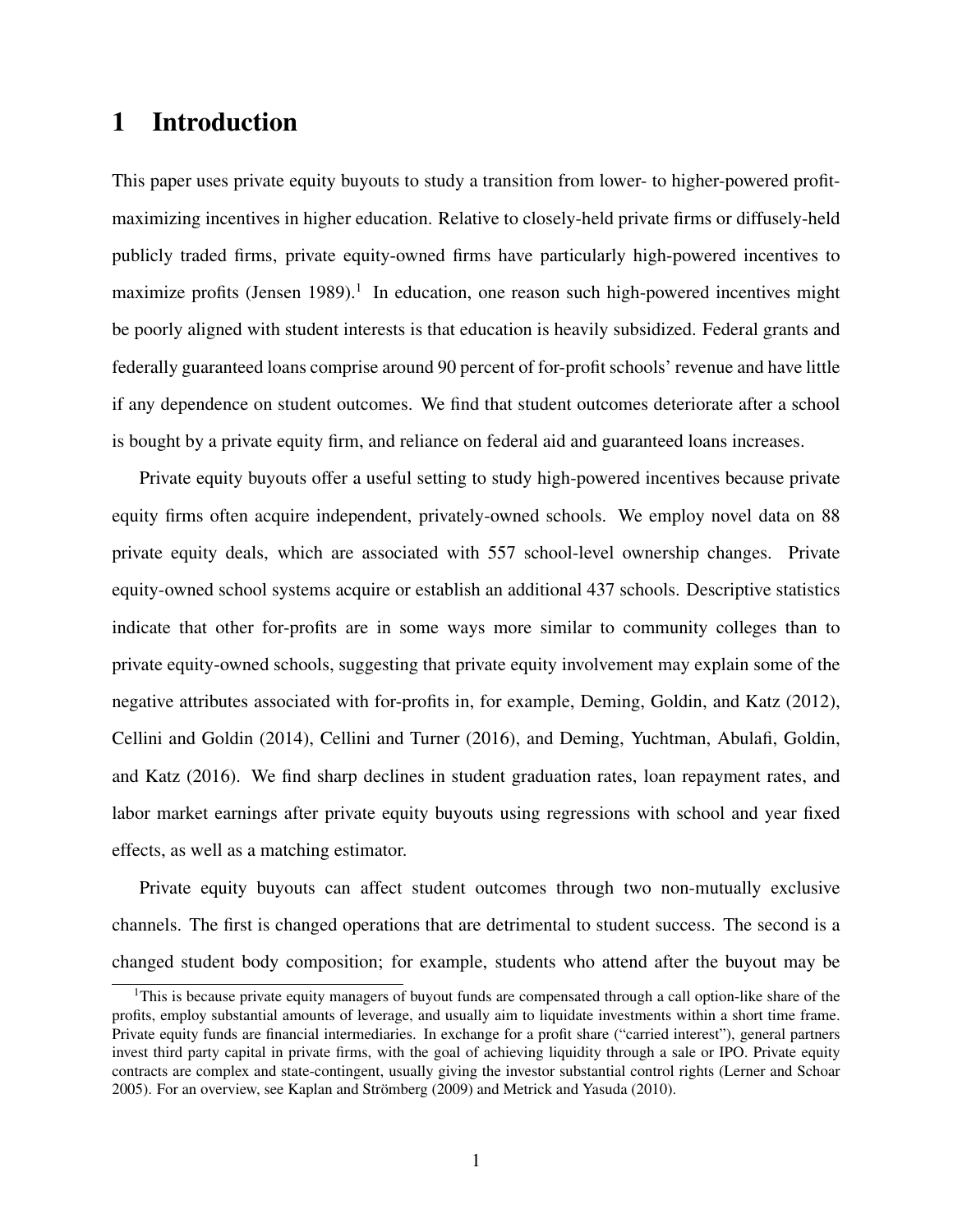less-well prepared than those who attended before. This channel has ambiguous implications for student welfare and depends on school value-added, which we do not directly observe. To isolate the effect of operational changes, we hold composition effects fixed using partially treated cohorts. These are students in two-year programs who are already enrolled before a buyout occurs but have at least one year at the now private equity-owned school. We are able to compare the cohort with partial treatment to the previous one with no treatment for graduation and loan repayment rates. Partially treated cohorts experience more than half the negative effect on graduation rates, and the full effect on repayments rates, that fully treated cohorts experience. Further, any composition mechanism does not act through observable demographic changes.

We next examine evidence for federal aid capture. First, we establish that higher-powered incentives lead to higher profits; in fact, profits triple after a buyout. This concurs with existing work associating private equity buyouts with higher firm value, including [Cao and Lerner](#page-34-2) [\(2009\)](#page-34-2), [Boucly, Sraer, and Thesmar](#page-34-3) [\(2011\)](#page-34-3), [Guo, Hotchkiss, and Song](#page-35-2) [\(2011\)](#page-35-2), and [Davis, Haltiwanger,](#page-35-3) [Handley, Jarmin, Lerner, and Miranda](#page-35-3) [\(2014\)](#page-35-3). Higher revenue comes in part from increases in tuition. These increases are about half average total tuition at community colleges.<sup>[2](#page-3-0)</sup> Reliance on federal aid also increases after private equity buyouts and approaches the 90 percent of revenue threshold that is the statutory limit. Per-student borrowing and per-student federal grants increase by about 12 and 14 percent of their respective means.

We conduct three explicit tests for federal aid capture. First, we exploit an increase in student loan borrowing limits in 2007. Relative to other institutions, private equity-owned schools respond to the increase by raising tuition faster than other for-profit schools, which induces higher levels of borrowing. Second, private equity-owned schools bunch below federal aid sanction thresholds. Third, publicly traded for-profit school share prices fall precipitously after the announcement of rules aiming to tie federal aid to student labor market performance. This indicates that for-profits' future cash flows depend on their ability to access government aid irrespective of student outcomes. Superior capture of government aid is thus an important channel

<span id="page-3-0"></span><sup>&</sup>lt;sup>2</sup>Tuition increases by about \$1,600, relative to a mean at private equity-owned schools of \$17,521 and a mean at community colleges of \$3,673.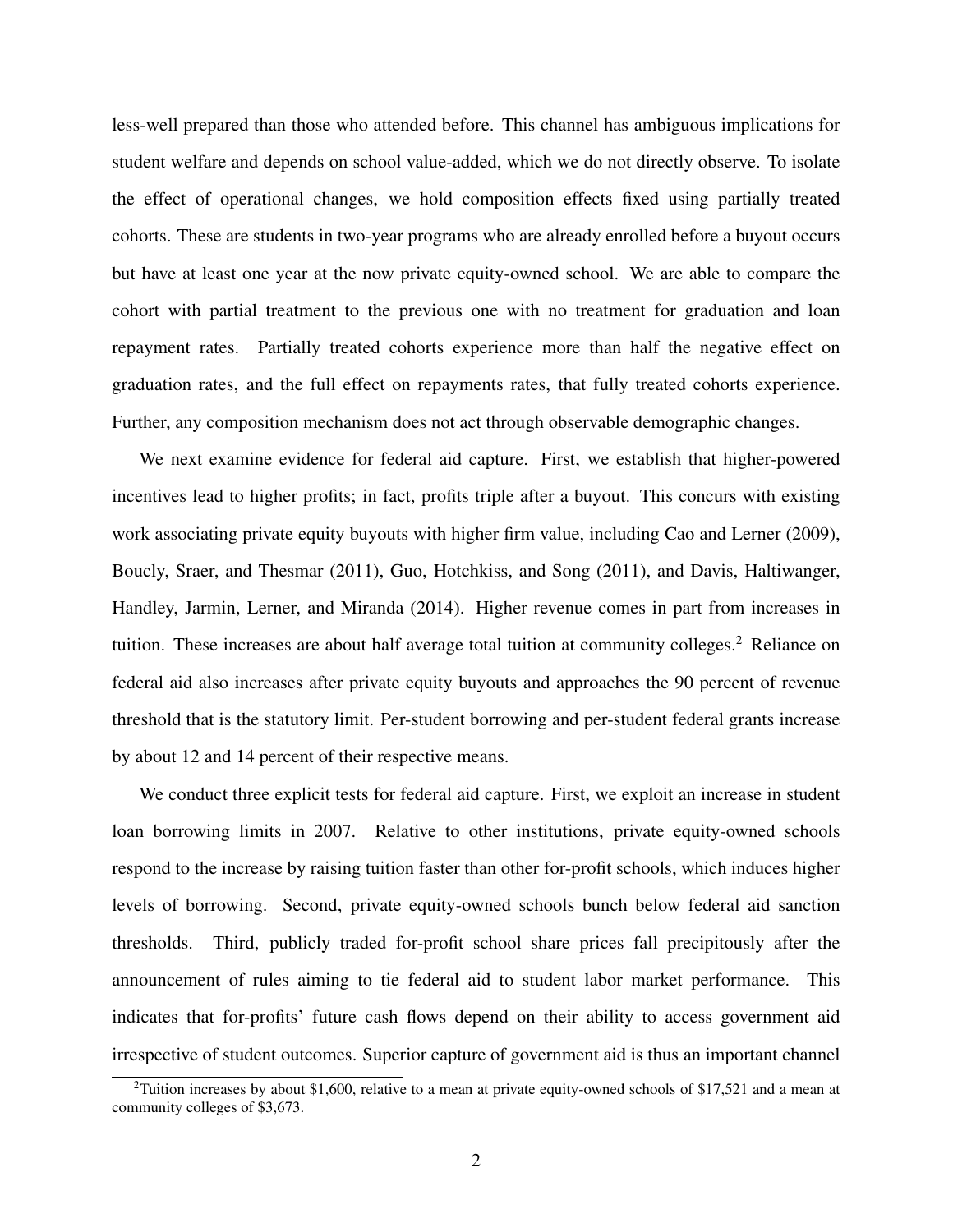through which high-powered incentives translate to higher profits. This is a purely rent-seeking phenomenon and is unambiguously not in students' or taxpayers' interest.

Rent-seeking opportunities and heightened focus on capturing aid rather than on student outcomes may reflect the separation between consumers (students) and subsidy revenue in higher education. It seems likely that improved subsidy design could better align incentives. This might be one avenue towards addressing the growth in federally guaranteed student debt – which increased from \$241 billion in 2003 to \$1.4 trillion in 2018 – and possible accompanying adverse effects, including high levels of default and reduced entrepreneurship[.3](#page-4-0)

Changes to operations may explain some of the effects we observe on student outcomes and school financials. Operational changes are consistent with existing literature finding better management among private equity-owned firms, including [Kaplan](#page-36-4) [\(1989\)](#page-36-4), [Muscarella and](#page-37-0) [Vetsuypens](#page-37-0) [\(1990\)](#page-37-0), and [Bloom, Sadun, and Van Reenen](#page-34-4) [\(2015\)](#page-34-4). We find that education inputs decline after the buyout, while enrollment increases by almost 50 percent .<sup>[4](#page-4-1)</sup> Aggressive marketing may help explain the apparent disconnect between deteriorating outcomes and increasing enrollment. Private equity-owned schools have twice the share of employees in sales as other for-profits, and law enforcement actions related to misrepresentation and recruiting violations increase dramatically after private equity buyouts. Aggressive marketing may be effective because education quality is opaque, tuition is not salient as students usually pay zero upfront costs, and the for-profit target population is extremely socioeconomically disadvantaged [\(Deming, Goldin, and Katz 2012\)](#page-35-0).

Whether additional students enrolled as a result of post-buyout expansion are better or worse off depends in part on their outside option. A large literature finds that the expected labor market returns to for-profit education are lower than the returns to non-selective community college.<sup>5</sup> If the source of expansion is substitution away from community colleges, the new students are

<span id="page-4-1"></span><span id="page-4-0"></span><sup>&</sup>lt;sup>3</sup>See [Looney and Yannelis](#page-36-5) [\(2015\)](#page-36-5), [Bleemer et al.](#page-34-5) [\(2017\)](#page-36-6), [Goodman et al.](#page-35-4) (2017) and [Krishnan and Wang](#page-36-6) (2017).

<sup>4</sup>Observed inputs include the ratio of faculty to students, the absolute number of faculty, the share of spending devoted to instruction, and the absolute dollars spent on instruction.

<span id="page-4-2"></span><sup>&</sup>lt;sup>5</sup>See [Deming et al.](#page-35-0) [\(2012\)](#page-35-0), [Liu and Belfield](#page-36-7) [\(2014\)](#page-34-6), [Cellini and Chaudhary](#page-34-6) (2014), [Cellini and Turner](#page-34-1) [\(2016\)](#page-34-1), [Deming et al.](#page-35-1) [\(2016\)](#page-35-1) and [Armona, Chakrabarti, and Lovenheim](#page-34-7) [\(2017\)](#page-34-7).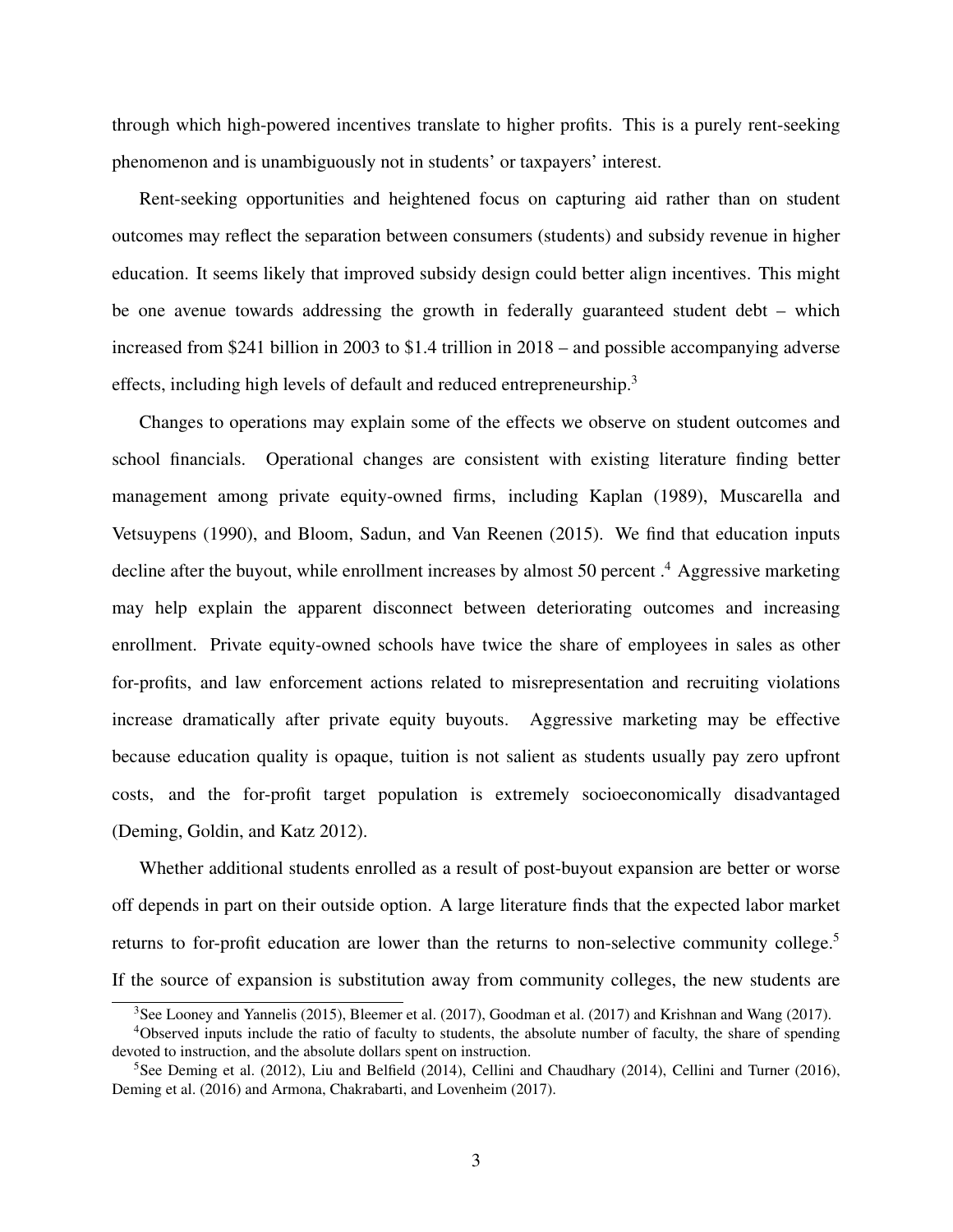unlikely to be better off. Indeed, we find suggestive evidence that a new private equity-owned school in a commuting zone siphons student enrollment growth from community colleges. This is not surprising, as [Cellini, Darolia, and Turner](#page-34-8) [\(2017\)](#page-34-8) show that community colleges and for-profit schools are direct substitutes.

The alternative to a causal interpretation of our findings is a selection mechanism, in which private equity firms are skilled at selecting targets on trajectories to higher profits. For all outcomes, we show visual event studies among switcher-schools around the buyout year. We also plot the means of outcome variables around the buyout year for the matched target and control schools (control school plots serve as placebo tests). These visual event studies reveal discontinuous breaks in outcomes and and sharp changes to trends around the buyout year. There are no meaningful observable pre-trends. While private equity acquisitions are not random, this visual evidence makes a selection mechanism unlikely to fully explain the effects. As an alternative, we show that new governance may drive the operational changes. University chief executive turnover increases by about 36 percent in the three years following the buyout.

The adverse effects of private equity buyouts are stronger than the effects of being purchased by a for-profit chain that is not private equity-owned. This suggests a hierarchy of incentives, in which the highest-powered incentives are associated with the greatest incentive misalignment. This differs somewhat from [Duggan](#page-35-5) [\(2000\)](#page-35-5)'s finding that for-profit and nonprofit hospitals respond similarly to a new financial incentive.

Our findings also contrast with those in [Bernstein and Sheen](#page-34-9) [\(2016\)](#page-34-9) and [Fracassi, Previtero, and](#page-35-6) [Sheen](#page-35-6) [\(2017\)](#page-35-6). They show that operational changes induced by private equity ownership improve consumer outcomes in sectors characterized by high competition, transparent product quality, and immediate market feedback: chain restaurants and chain retail stores. Profit-maximizing incentives may be less well aligned with consumer interests in sectors where intensive government subsidy separates revenue from the consumer. Such sectors typically also feature less competition, opaque product quality, and consumer outcomes measurable only many years after payment [\(Hansmann](#page-36-8) [1980\)](#page-36-8). Other subsidized sectors with these characteristics, such as healthcare, infrastructure, and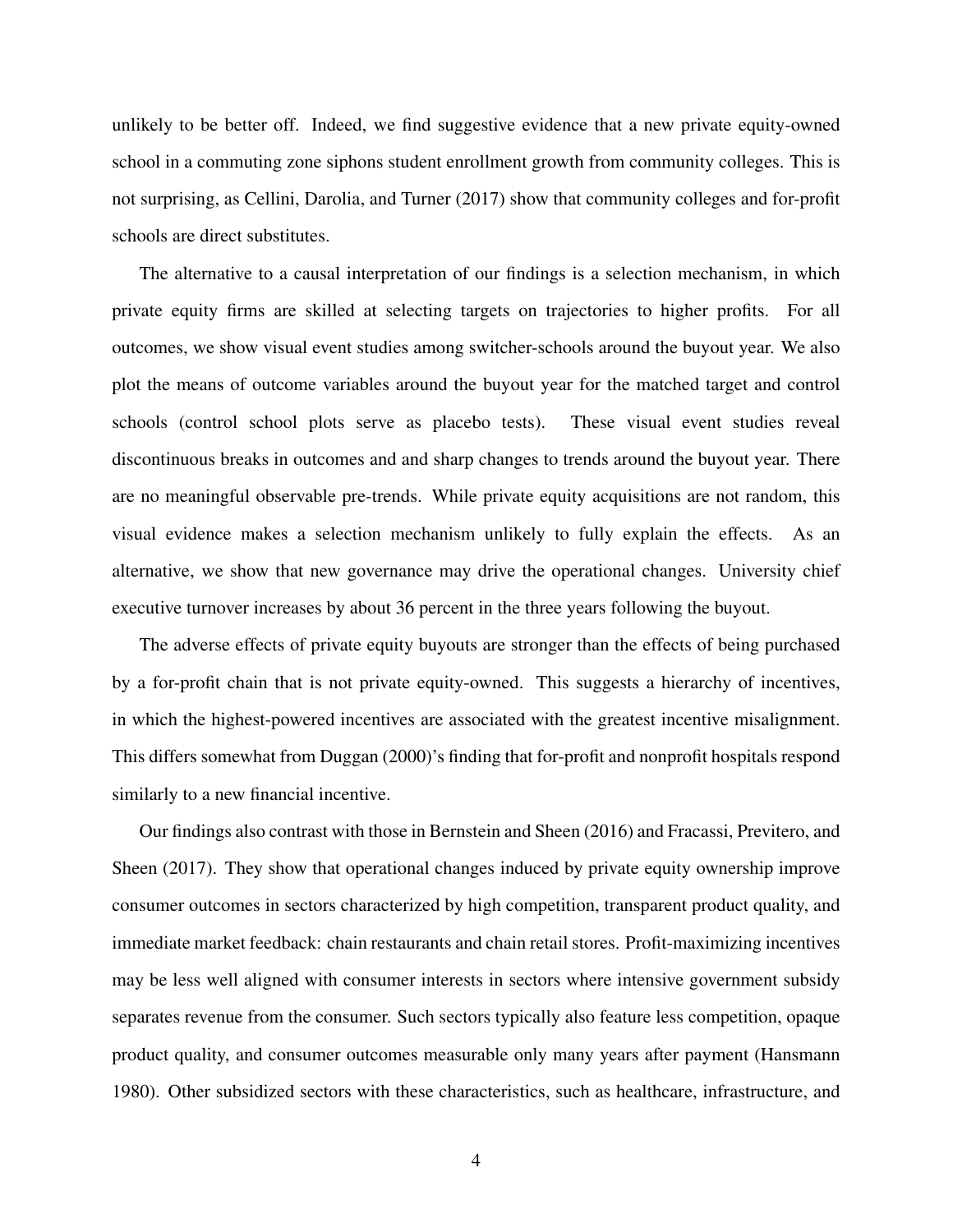defense, also receive large amounts of private equity investment (see Appendix B Figure 1).

At the same time, many institutions in these sectors and in education are nonprofit. [Glaeser](#page-35-7) [and Shleifer](#page-35-7) [\(2001\)](#page-35-7) explain how weaker incentives to maximize profits can make nonprofit status optimal in settings where consumers depend on implicit contracts with the firm (also see [Shleifer](#page-37-1) [and Summers 1988\)](#page-37-1). This mechanism requires consumers to rationally choose nonprofit firms over for-profit ones. In higher education, severe information frictions, a vulnerable target population, and government subsidy contribute to low price elasticity of demand, making high-powered incentives profitable for some firms but counter to students' and taxpayers' interests.

Our paper is related to the broader literature on private equity, including [Lerner and Schoar](#page-36-1) [\(2005\)](#page-36-1), [Brown, Gredil, and Kaplan](#page-34-10) [\(2013\)](#page-34-10), and [Kerr, Nanda, and Rhodes-Kropf](#page-36-9) [\(2014\)](#page-36-9). In addition to [Bernstein and Sheen](#page-34-9) [\(2016\)](#page-34-9) and [Fracassi et al.](#page-35-6) [\(2017\)](#page-35-6), two papers offer insights related to ours. [Matsa](#page-36-10) [\(2011\)](#page-36-10) shows that highly levered supermarket firms, which sometimes become highly levered through private equity buyouts, experience higher inventory stock-outs. [Ljungqvist, Persson, and Tag](#page-36-11) [\(2016\)](#page-36-11) study the misalignment between private and social incentives in private equity-backed stock delistings.

In Section [2,](#page-6-0) we discuss the institutional context and data. We present the estimation approaches in Section [3.](#page-12-0) The effects on student outcomes are in Section [4.](#page-15-0) We examine the relationship between buyouts and school finances, including the capture of government aid, in Section [5.](#page-21-0) Finally, operational mechanisms that may explain the effects are in Section [6.](#page-27-0)

# <span id="page-6-0"></span>2 Data and Descriptive Statistics

## 2.1 Institutional Context

For-profit schools ("for-profits") have existed in the U.S since the early 1900s, but enrollment has grown substantially in the past two decades, comprising around two million students and 10 percent of enrollment at the peak in 2011 (left graph of Figure [1\)](#page-49-0). As of 2016, about 1.2 million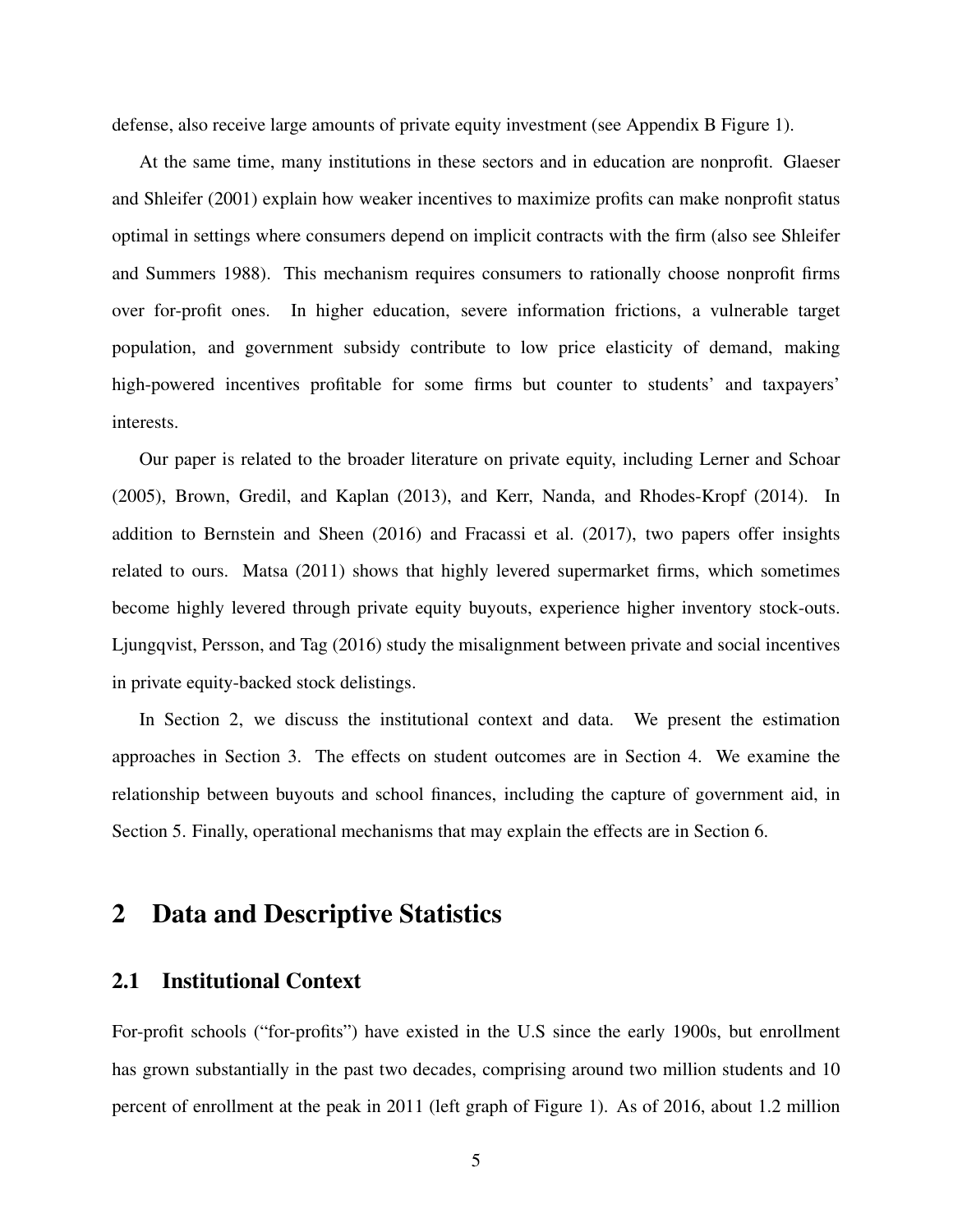students were enrolled at for-profit schools. In 2011, the last year for which two-year default rates are available, for-profits accounted for about 40 percent of student loan defaults. For-profits attract more socioeconomically disadvantaged students than community colleges, which are the closest comparison [\(Deming, Goldin, and Katz 2012,](#page-35-0) [Looney and Yannelis 2015\)](#page-36-5).

For-profits devote far more resources to recruiting than other types of schools. Salespeople can market zero upfront costs to low-income students, despite higher average tuition among forprofits than alternatives. Figure [2](#page-50-0) shows the share of school employees in sales (left graph) and non-instructional activities (right graph), by school type and ownership between 2012 and 2015 (this variable cannot be used in analysis because data are limited to these years). While public and non-profit schools have less than one percent of employees in sales, other for-profits have four percent, and private equity-owned schools over seven percent. Government investigations have found evidence of deceptive marketing practices among for-profits.<sup>[6](#page-7-0)</sup> An absence of accessible information, the difficulty of assessing returns to education, and long lags between enrollment and job placement impede the transmission of product quality to future sales [\(Arcidiacono et al. 2016,](#page-34-11) [Bettinger et al. 2012,](#page-34-12) [Wiswall and Zafar 2014\)](#page-37-2).

For-profits garner about 90 percent of their revenue from public sources [\(CFBP 2012,](#page-35-8) [Kelchen](#page-36-12) [2017\)](#page-36-12). They are incentivized to target low-income students, who qualify to pay tuition primarily with federal grants and loans and so need not be billed regularly. Tuition is the most important determinant of the amount of federal aid a student may receive, which incentivizes for-profits to increase tuition above cost [\(Cellini and Goldin 2014\)](#page-34-0). Federal revenue arrives when the student begins school and is largely disconnected from graduation rates and labor market outcomes. The taxpayer bears the cost of student defaults.<sup>7</sup> Thus government aid and loan guarantees create a potential misalignment of incentives between for-profit school owners and consumers. We flesh out this point and the institutional context of the for-profit higher education sector in Appendix A

<span id="page-7-1"></span><span id="page-7-0"></span>[<sup>6</sup>Senate](#page-37-3) [\(2012\)](#page-37-3), https://www.gao.gov/products/GAO-10-948T

<sup>&</sup>lt;sup>7</sup>Legislation proposed in the U.S. Congress in November, 2017 would require schools to repay a portion of defaulted student loans. A Wall Street Journal article noted that "This so called skin-in-the-game proposal has been long fought by the powerful higher education lobby." See https://www.wsj.com/articles/house-gop-to-proposesweeping-changes-to-higher-education-1511956800.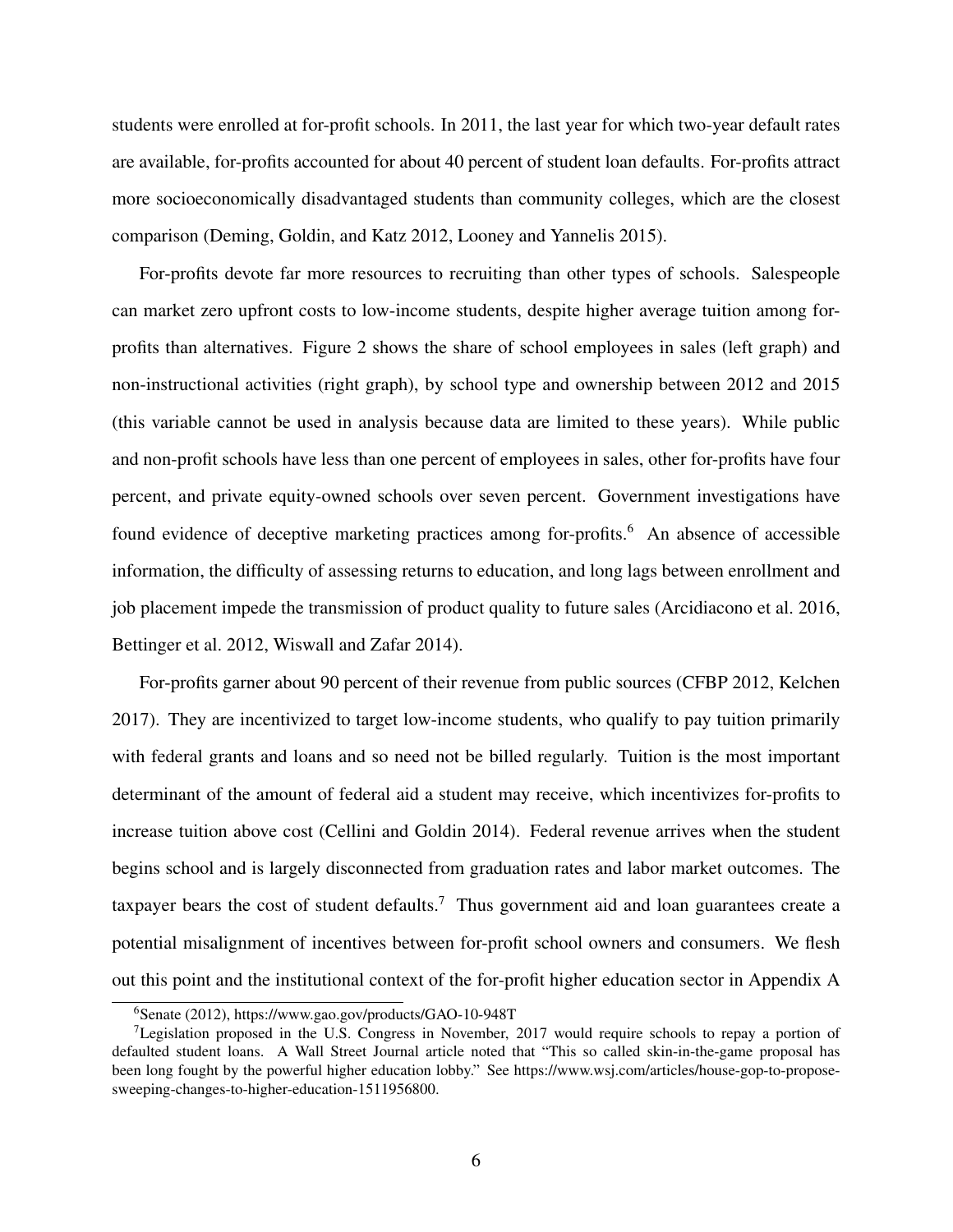Sections 1-3.

# 2.2 Private Equity in Higher Education

Private equity and formerly private equity-owned schools account for approximately 35 percent of for-profit enrollment. Private equity buyouts can affect target firm operations and finances, and are often accomplished using debt, which increases the target's leverage [\(Metrick and Yasuda 2010\)](#page-36-3). This paper focuses on student outcomes and does not address firm capital structure.<sup>8</sup>

Private equity investments in higher education have been either purchases of independent, private colleges, usually with consolidation intent, or acquisitions of existing chain institutions.<sup>[9](#page-8-1)</sup> Figure [1](#page-49-0) shows the private equity-owned share of total enrollment and defaults over time.<sup>10</sup> Most of the increase in the for-profit share of student loan defaults since 2000 has been among private equity-owned schools. Appendix B Figure 2 shows that on average, private equity-owned schools have higher default rates than any other type of school. Appendix A Section 4 describes the role of private equity in for-profit higher education in detail.

To collect higher education private equity deal data, we researched the parent ownership history of every for-profit college in the U.S. from 1987 through 2016 that was eligible for federal aid (termed "Title IV eligible"). Sources include online-course catalogs in which all Title IV colleges are required to disclose their ownership history, school and private equity firm websites, unpublished private equity investment portfolio documents gathered by the Senate Health, Education, Labor, and Pension (HELP) Committee, 10-K statements for publicly traded firms, and the ThomsonOne database of private equity investment. We identified 88 private equity buyouts of for-profit college companies before 2016. The left graph in Figure [3](#page-51-0) shows the number

<span id="page-8-1"></span><span id="page-8-0"></span><sup>8</sup>We do not observe debt.

<sup>9</sup>An example of the first type, which illustrates the broader pattern we find, is TA Associates' buyout of Florida Career College for \$53 million in 2004. At the time, Florida Career College had four campuses and 2,500 students. After adding three additional campuses and expanding enrollment to 4,000 students, TA Associates sold its stake in 2007 for \$192 million, almost quadrupling its investment. Later in 2007, federal investigators found employees producing fraudulent high school diplomas for applicants and encouraging students to lie about their high school status. See [the Chronicle](https://www.chronicle.com/article/Federal-Agents-Raid-2-Campuses/39783) for further information.

<span id="page-8-2"></span> $10$ Defaults are measured at least three years after graduation, so we terminate both plots in 2011. We include formerly private equity-owned publicly traded schools.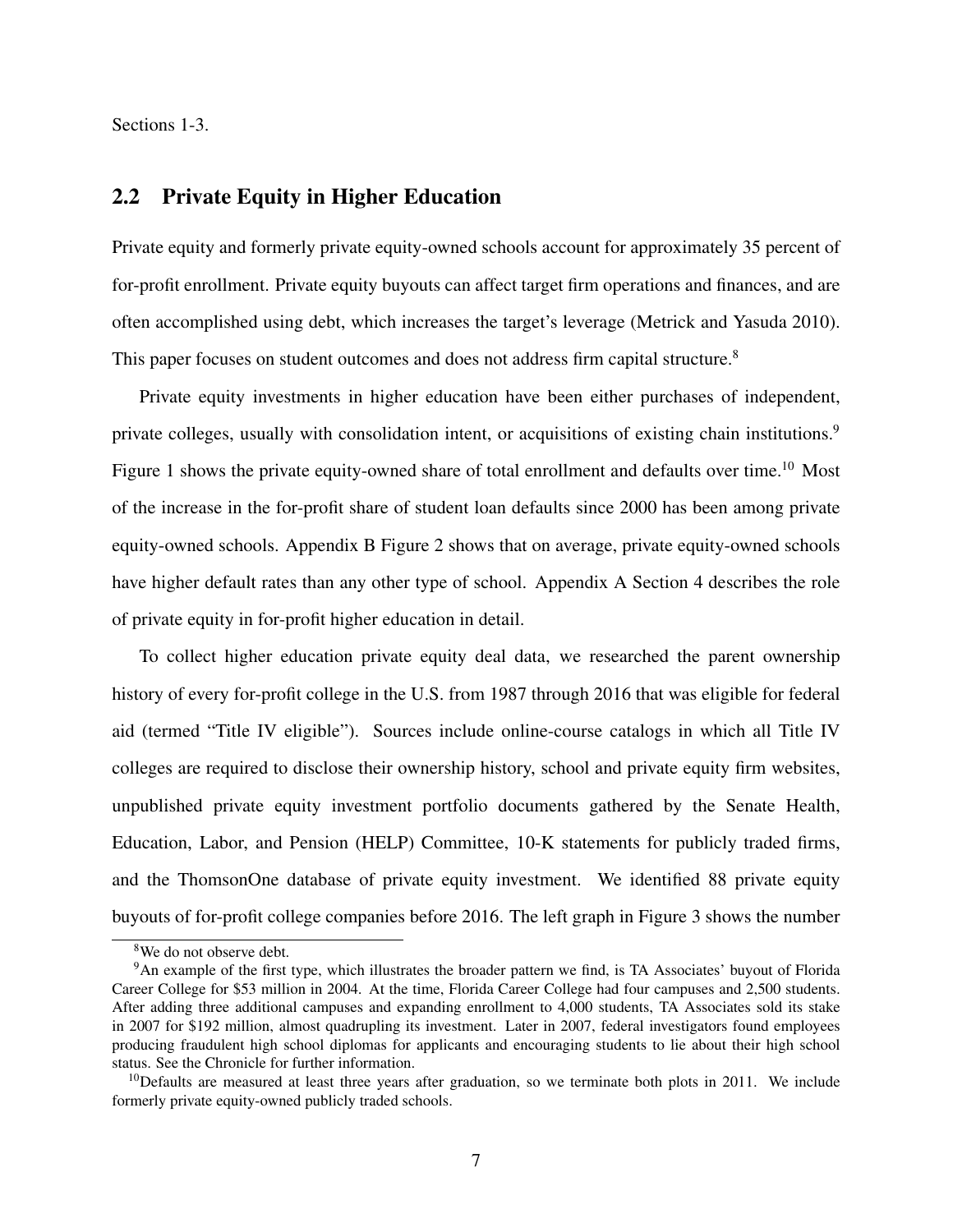of private equity deals in the for-profit education sector over time.<sup>11</sup> The private equity firms in our data are roughly representative of the industry.<sup>12</sup>

# <span id="page-9-4"></span>2.3 School Characteristics and Student Outcomes

School characteristic and student outcome data come primarily from the Integrated Postsecondary Education Data System (IPEDS). All schools that are Title IV eligible must report to IPEDS.<sup>13</sup> Most variables are reported at the school level according to a unique "UnitID" that remains constant over time and across ownership changes. There are no UnitID mergers in our sample. We create a unique identifier, "SystemID", to represent the parent institution, including parent companies of for-profit college chains. This is important because for-profit college companies often operate multiple schools.

At the SystemID level, the 88 buyouts are associated with 88 SystemID switches of ownership.

A parent company purchased in a buyout often owns multiple schools, and after the buyout the parent often purchases additional schools. We have 994 schools, or UnitIDs, that ever come under private equity ownership.[14](#page-9-3) Of these, 557 are through ownership changes. They are graphed over time in the right plot of Figure [3.](#page-51-0) In turn, 326 of these are through the private equity deal, and 231 are through subsequent acquisitions by the now-private equity-owned school. The remaining 437

<span id="page-9-0"></span><sup>&</sup>lt;sup>11</sup>Appendix B Table 1 Panel 1 shows that nearly 80 percent of the 88 deals are known buyouts, while the other 20 percent may be minority stake purchases. For simplicity, we use the term "buyout" in the remainder of the paper. Panel 2 shows that among the 43 deals where we can identify a liquidity event (an "exit"), the average time to exit was 6.8 years. Of these, 22 were sales to other private equity firms, and 7 were IPOs. Twenty-seven remain in the private equity firm's portfolio.

<span id="page-9-1"></span><sup>&</sup>lt;sup>12</sup>Appendix B Table 1 Panel 4 describes the 118 firms we identify as participating in a private equity deal. We collected data about firm age, experience in other education deals outside our sample (courtesy of Mitch Leventhal), and data on firm performance from Preqin, a commercial private equity data provider. Preqin has data about just 62 of the firms. Within this group, the firms' funds had an average net multiple of 1.6, which is just under Preqin's benchmark for that firm's class (Preqin categorizes firms by investment type and stage). Their internal rates of return were about 15 percent, about 1.5 percentage points higher than their benchmarks'. These data suggest that the firms in our data are not especially high or low performing relative to their peers.

<span id="page-9-2"></span><sup>&</sup>lt;sup>13</sup>This includes the majority of the higher education sector. [Cellini and Goldin](#page-34-0) [\(2014\)](#page-34-0) note that Title IV eligible schools made up 73% of the for-profit sector in 2010. Tuition in non-eligible schools is much lower, since students don't have access to federal loans and grants.

<span id="page-9-3"></span><sup>&</sup>lt;sup>14</sup>The large difference between the number of SystemIDs and UnitIDs is somewhat specific to private equity-owned school systems. The vast majority of SystemIDs in our data have just one UnitID; these are standalone schools such as NYU or UC Merced. Private equity-owned parent companies often own many UnitIDs.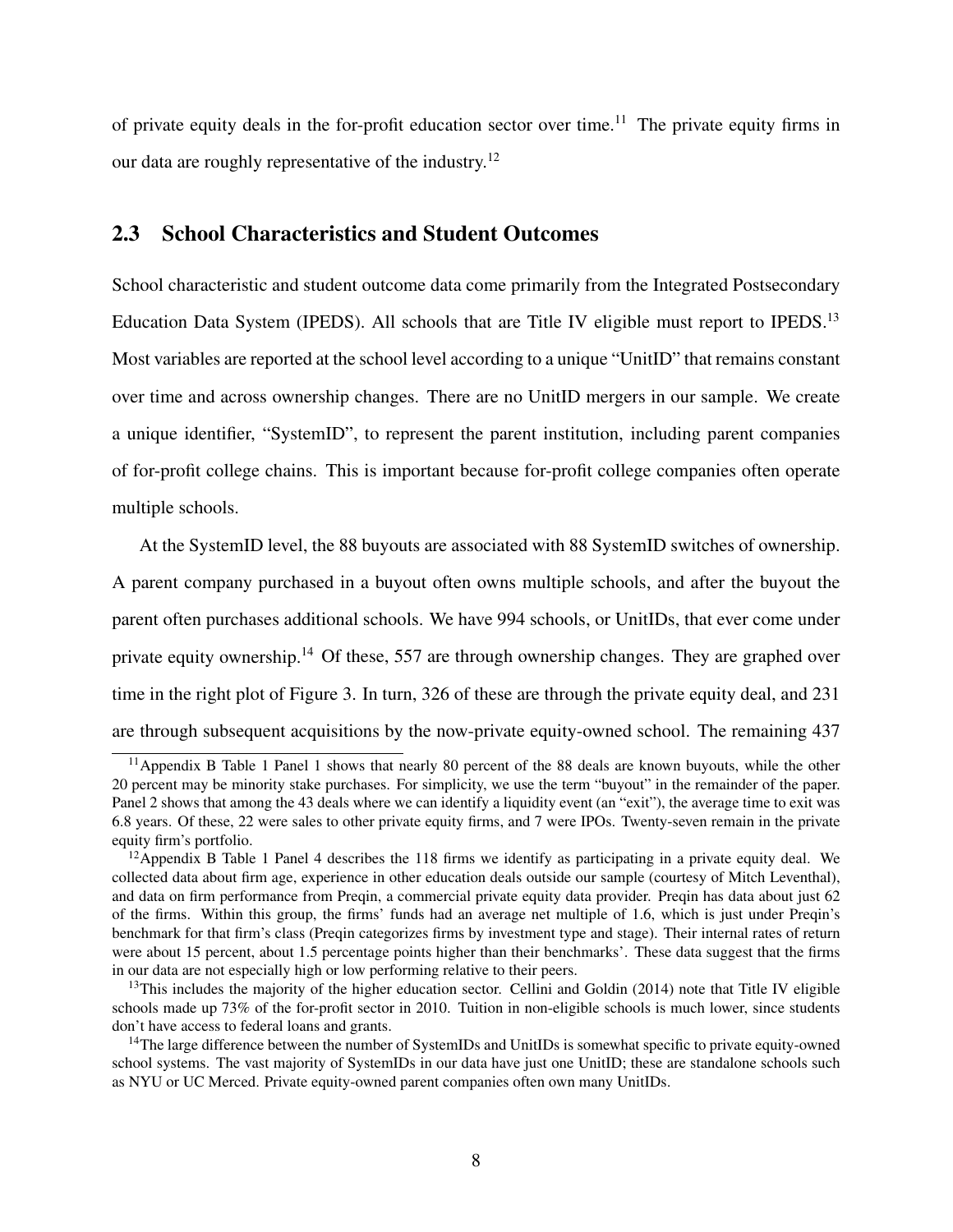are new schools established by private equity-owned school systems[.15](#page-10-0)

Table [1](#page-38-0) summarizes the variables we use in analysis.<sup>16</sup> For comprehensive descriptions, sources, and years available for all variables used in analysis, see Appendix B Table 2. The graduation rate (fraction of students who graduate within 150 percent of normal time) averages 48 percent for private equity-owned schools, compared to 55 percent at other for-profits. We do not report IPEDS data on community college graduation rates because they are neither accurate nor comparable[.17](#page-10-2) Average loans per borrower among full-time first year students is \$7,456 at private equity-owned schools, compared to \$5,711 for other for-profits and \$3,543 at community colleges.

There are two measures of loan repayment. The first is the two-year cohort default rate (CDR), which is the loan default rate for exiting cohorts (graduates and drop outs) two years after the exit year. We use this in Figure [1](#page-49-0) because it has the longest time series (1992 through 2011). It is, however, known to be subject to manipulation through the use of allowable non-repayment options like deferments and forbearances [\(ICAS 2012\)](#page-36-13). Comparisons between for-profits and other types of colleges should therefore be made with caution. We use the CDR time series to analyze potential bunching of default rates close to regulatory limits. The second measure is the share of students in repayment. This is the fraction of borrowers from a school who have not defaulted and have repaid at least \$1 of their initial balance three years after leaving school (by graduating or dropping out). Repayment rates are more sensitive than default rates, which measure only the worst-case scenario for repayment outcomes. The repayment rate averages 32 percent among private equityowned schools, 41 percent at other for-profits, and 47 percent at community colleges. Motivating

<span id="page-10-0"></span><sup>&</sup>lt;sup>15</sup>Some variables are reported at the OPEID level, which in some cases aggregates UnitIDs. There are a total of 374 switcher OPEIDs. This is smaller because OPEIDs sometimes encompass multiple UnitIDs and the data for which we use OPEIDs ( repayment rates and earnings) are available for fewer years.

<span id="page-10-1"></span><sup>&</sup>lt;sup>16</sup>Data are presented at the school (UnitID level), except for profits, which are at the SystemID level because financial data are reported to IPEDS through parent UnitIDs for multiple associated UnitIDs (see [Jaquette and Parra](#page-36-14) [2014\)](#page-36-14). The data span 1987 through 2016, but some variables are not available until the early 1990s. A year corresponds to the spring term of the academic year, which begins on August 1 and ends July 30. For example, observations for the 2008-2009 academic year are identified as 2009.

<span id="page-10-2"></span><sup>&</sup>lt;sup>17</sup>The U.S. DOE recently revised these measures because they tend to over-count graduation rates at for-profits while substantially undercounting degree completion at community colleges by miscounting transfer students [\(DOE](#page-35-9) [2011,](#page-35-9) [Carey 2017\)](#page-34-13). IPEDS community college graduation rates also differ sharply from estimated graduation rates for community college students in other National Center for Education Statistics (NCES) surveys.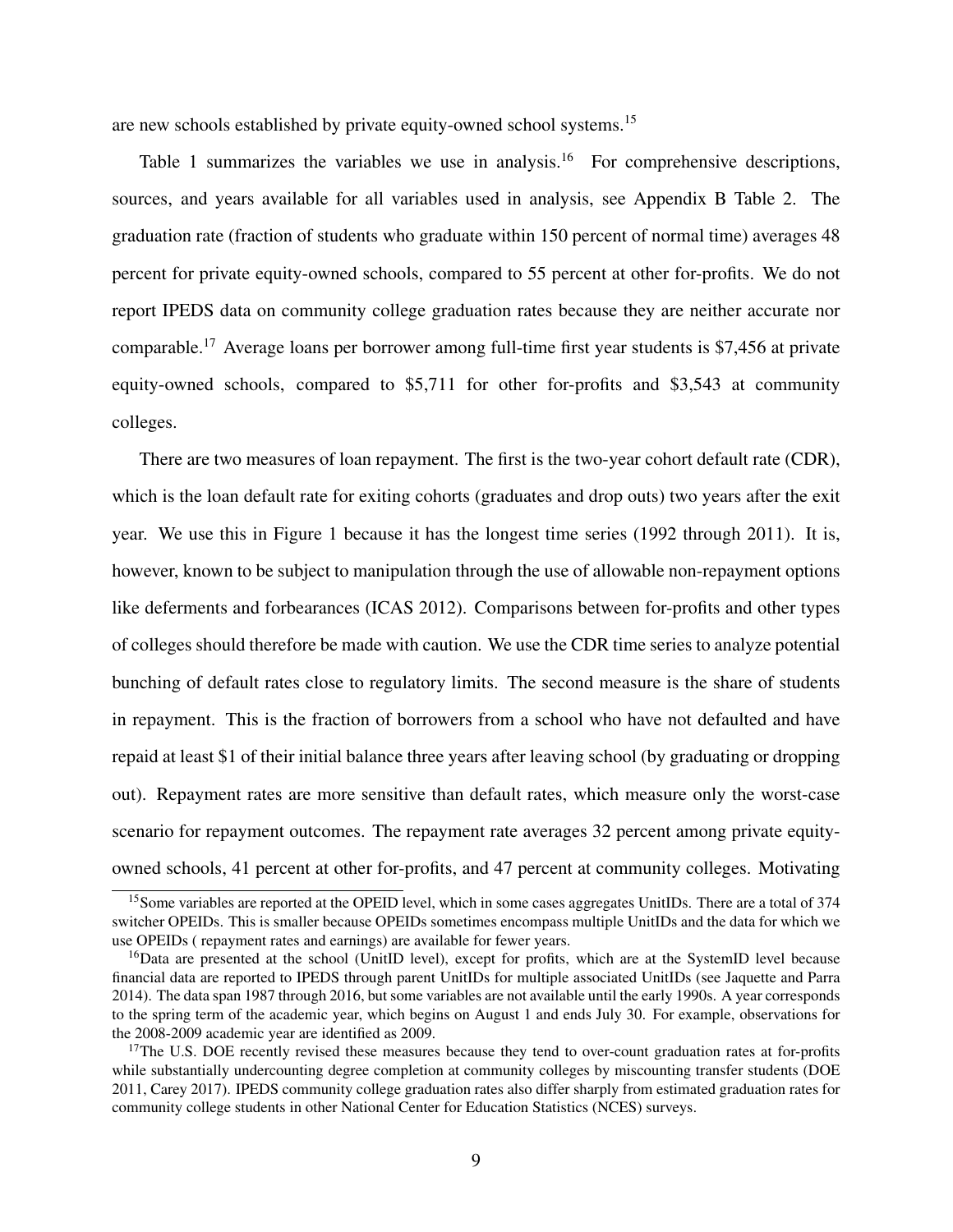our analysis is the possibility that private equity involvement may explain some of the negative attributes commonly associated with for-profits (e.g. [Deming et al. 2016\)](#page-35-1). In fact, other for-profits resemble community colleges more than private equity-owned schools in some respects, such as loan repayment rates and faculty to student ratios.

Private equity-owned schools are larger, with mean enrollment of 748 students, compared to 387 at other for-profits. Per full-time equivalent student, tuition revenue averages \$17,521 at private equity-owned schools relative to \$14,210, \$3,672, and \$10,995 at non-private equity-owned for-profits, community colleges, and nonprofit/state schools, respectively. Community colleges and other for-profits respectively have 4.4 and 4.5 faculty per 100 full-time equivalent students, while private equity-owned schools have 3.6. Per-student Pell Grant revenue indicates the degree to which the student body is low-income. At private equity-owned schools, it is slightly higher than at other for-profits, but it is almost three times higher than at community colleges. We also compiled statistics on degrees and major types, though these are not reported for brevity. The most common degree type at a private equity target school (in the year before acquisition) is a 1-year Communications degree (18 percent of degrees awarded). Our online time-varying indicator variable follows [Deming et al.](#page-35-0)  $(2012).<sup>18</sup>$  $(2012).<sup>18</sup>$  $(2012).<sup>18</sup>$  $(2012).<sup>18</sup>$  We observe 126 school switches from not-online to online.

Earnings data are from the NSLDS College Scorecard database. The source of the data is a link between students and salaried (W-2) and self-employed (Schedule SE) earnings data from Department of the Treasury tax records. Wage outcomes cover only those individuals who (a) borrowed from the federal government and (b) were employees in the Social Security system or were self-employed and filed a tax return. Average and median wages are therefore likely higher than they would be if unemployed or out of the labor force graduates were included. Earnings are measured six years after cohort exit for the 1998, 2000, 2002, 2004, 2006 and 2007 cohorts. For each institution in these years, we have the mean and median wage. Average earnings for graduates of private equity-owned schools are \$26,829 (in 2015 dollars). Earnings for graduates

<span id="page-11-0"></span> $18$ It indicates that the school either has "online" in its name, or has no one state constituting more than one-third of freshman enrollment. For-profits usually draw primarily from the surrounding area.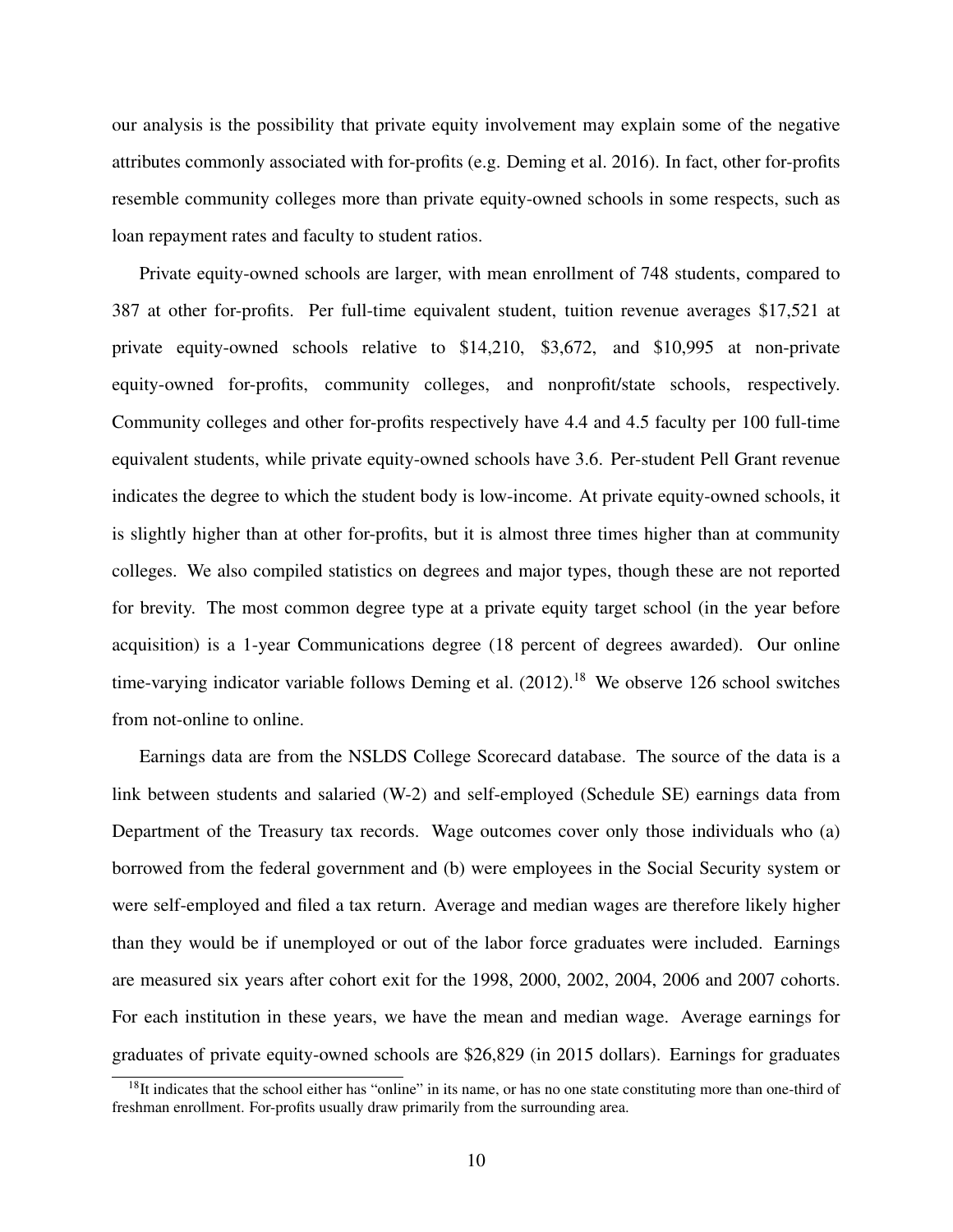of community colleges are slightly higher, while they are slightly lower for graduates of other for-profits.

# 2.4 Law Enforcement Actions

Law enforcement actions against higher education institutions are informative about college operations. We found 125 instances in which a state or federal agency initiated an investigation.<sup>19</sup> The largest number of allegations relate to misrepresentation and false claims. For example, there are 28 cases of job placement statistic misrepresentation, 23 of credentials or accreditation misrepresentation, and 31 of other types of false claims. Violations of sales and recruiting regulations and fraud also feature prominently (44 allegations). Our analysis employs an indicator variable at the school-year level that is one if the school experienced its first law enforcement action that year, because some schools experience multiple allegations. There are 45 such first-time actions. Although private equity-owned school-years comprise just 4 percent of all school-years in our data, they are 58 percent of the first-time actions.

# <span id="page-12-0"></span>3 Primary Estimation Approaches

## <span id="page-12-2"></span>3.1 Visual Event Studies

We begin by showing the effects of a private equity buyout on outcomes using regressions with separate coefficients for each year around the buyout. We plot the estimated coefficients  $\beta_t$  and associated 95 percent confidence intervals from the following regression:

<span id="page-12-3"></span>
$$
Y_{it} = \alpha + \sum_{j=-4}^{6} \beta_t P E_{it} + \gamma \mathbf{X}_{it} + \varepsilon_{it}.
$$
 (1)

Here,  $i$  indexes schools and  $t$  indexes years.  $X_{it}$  is a vector of controls comprising fixed effects for the highest degree that the school offers, whether the school is selective, and whether it is publicly

<span id="page-12-1"></span><sup>&</sup>lt;sup>19</sup>These are described in Appendix B Table 3. We collected data primarily from Republic Report. https://www.republicreport.org/2014/law-enforcement-for-profit-colleges/ .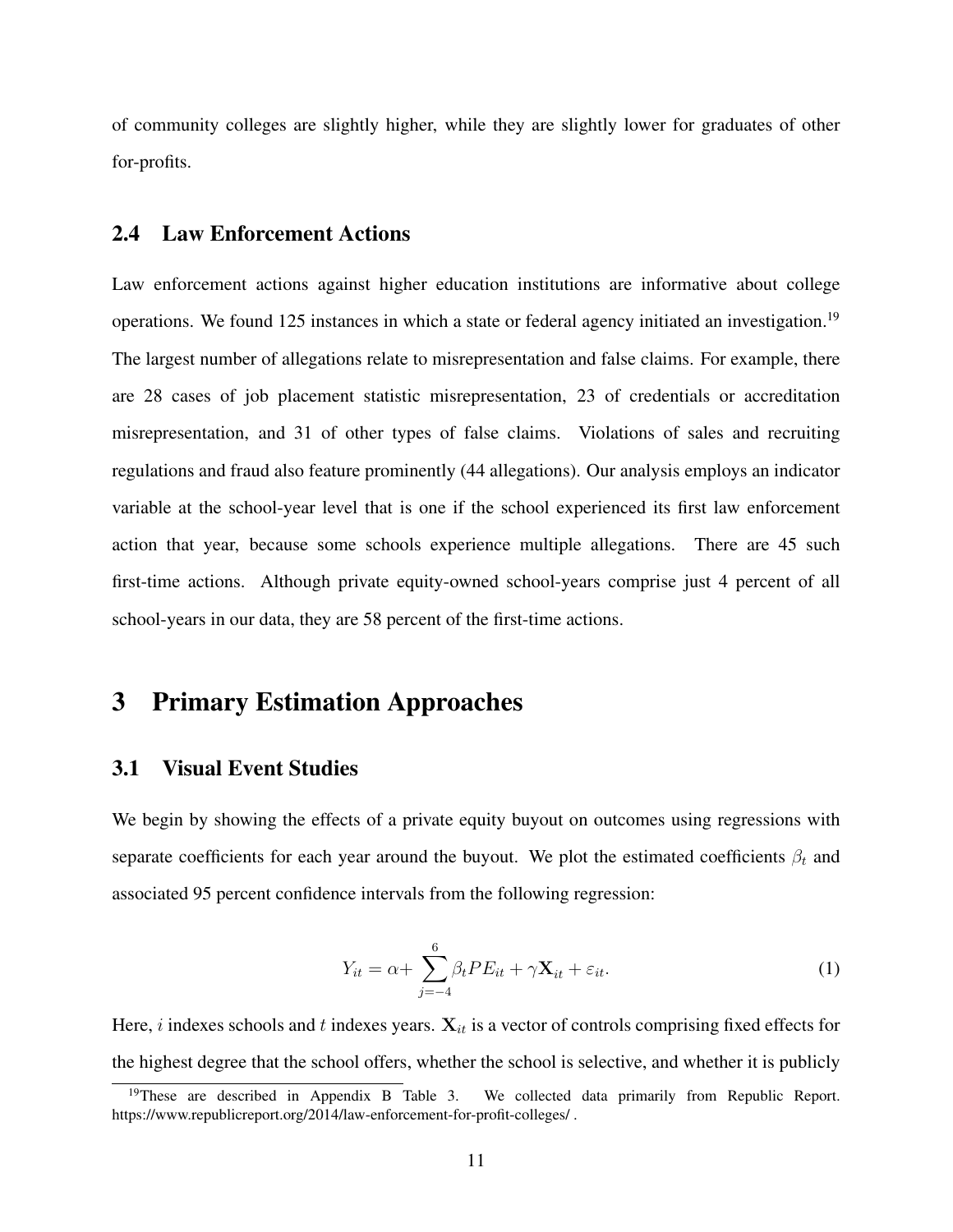traded (formerly private equity-owned schools are not identified as private equity-owned after they IPO). We restrict the sample to schools that existed in the year before the private equity buyout, so that there is a change of ownership, and do not include schools that the private equity-owned school system establishes afterwards. After this restriction, there are small variations in sample size across years as schools enter and exit. A school that is not present in a given year for a given variable is recorded as missing. The coefficient plots test for pre-trends, which would indicate a selection mechanism in which any results partially reflect private equity firms' targeting schools on trajectories towards specific outcomes. They also demonstrate the effect among switcher-schools.

## 3.2 Within-school Regressions

To assess whether private equity buyouts are associated with changing student and operational outcomes, we use variants of the following specification:

<span id="page-13-0"></span>
$$
Y_{it} = \alpha_i + \alpha_t + \beta_1 PE_{it} + \gamma \mathbf{X}_{it} + \varepsilon_{it}.
$$
 (2)

We include school fixed effects  $(\alpha_i)$  and year fixed effects  $(\alpha_t)$ .  $X_{it}$  is the same as above. The sample consists of all institutions in our data. We include non-profits. *P Eit* takes a value of one if the school is private equity-owned in year *t*. Our main specification uses all years of available data, but all our main results are robust to excluding pre-2000 data, as there may be concern that it is lower quality. The results are also robust to restricting to switcher schools and collapsing the years on either side of the buyout into single averages, as suggested in [Bertrand, Duflo, and Mullainathan](#page-34-14) [\(2004\)](#page-34-14).

Beyond the controls described above, for each outcome variable we present a second model with additional controls for the demographic composition of the student body. These include family income (Pell grants per student in 2015 dollars) and the shares of students who are black, white, and Hispanic. We two-way cluster standard errors by parent company (SystemID) and year in all specifications. This captures potential correlation across schools within the largest deals. Our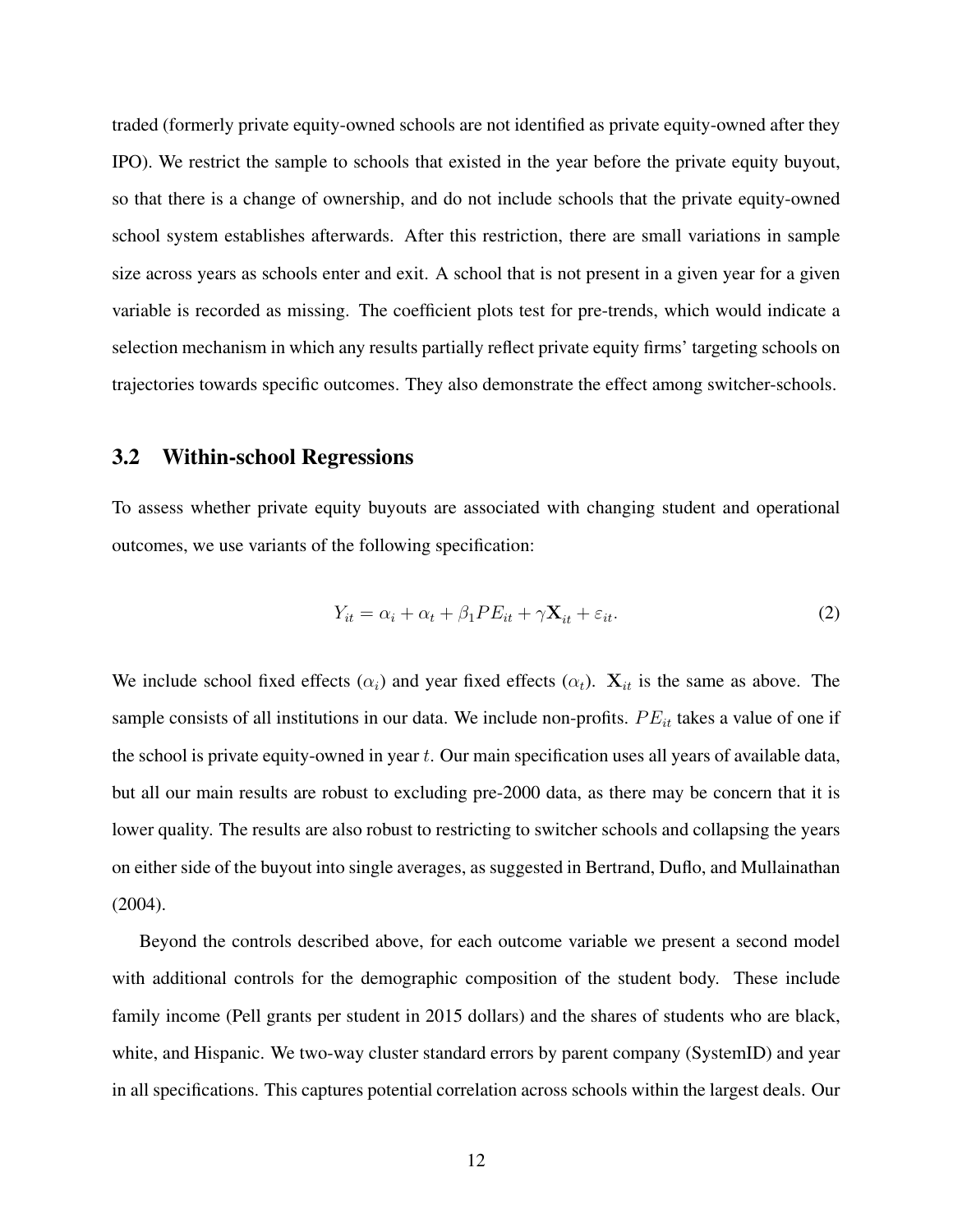results are not sensitive to alternative clustering approaches.

## <span id="page-14-3"></span>3.3 Buyout Predictors and Matching Estimator

Our third approach is a matching estimator. Besides showing the effects by year and thus demonstrating an absence of pre-trends (the approach in Section [3.1\)](#page-12-2), this is the best available means to try to rule out selection.<sup>[20](#page-14-0)</sup> To identify appropriate matching variables, we examine buyout predictors. For this exercise, the sample is restricted to other for-profits. Further, among the target schools, the sample is restricted to the year before the buyout. In a logit model with year fixed effects, we tested a wide variety of observables at the school and commuting zone (proxy for the local labor market) levels. Variables with predictive power are shown in Table [2.](#page-40-0) Private equity firms target schools in areas with more community colleges and a larger number of total enrolled students, but a smaller number of existing for-profits. This suggests they are identifying areas with large target populations but few competitors. They target schools that have lower recent profit growth but higher profits than the average for-profit school. They also target schools with more students, a higher share of students who are white, and that have lower loan repayment rates. No other variables consistently predict being a target. These include education inputs, enrollment growth at the school and commuting zone level, the proximity of revenue to the 90 percent threshold that is the legal maximum, and other student outcomes.

We deploy the variables with predictive power in a nearest-neighbor matching (NNM) estimator.<sup>[21](#page-14-1)</sup> For each private equity-owned school, we match target schools in the pre-buyout year to other for-profits. We assess outcomes two years after the buyout in the matched sample.<sup>22</sup>

<span id="page-14-0"></span> $^{20}$ In other panel event-study settings, [Freyaldenhoven, Hansen, and Shapiro](#page-35-10) [\(2018\)](#page-35-10)'s 2SLS method might be a promising alternative. However, their approach requires a strong pre-trend in a covariate that is a proxy for unobserved confounds. We do not observe strong pre-trends in observable, relevant covariates, so in our context the method is unlikely to identify the parameter of interest.

<span id="page-14-1"></span><sup>&</sup>lt;sup>21</sup>The variables used are number of community colleges in the commuting zone, number of pre-existing for-profits in the commuting zone besides the target, one-year profit growth, log profits, the log number of FTE students, the 3-year loan repayment rate, and the share of students who are white. In the final specification (column 5 of Table [2\)](#page-40-0), where all variables are used, the sample size declines and some variables lose significance. We nonetheless match on these, as they appear to have some predictive power.

<span id="page-14-2"></span><sup>&</sup>lt;sup>22</sup>Unlike propensity score matching, which uses the logit estimated probability of treatment, NNM flexibly (i.e., with no functional form assumption) uses the distance between covariate patterns to define "closest" control for a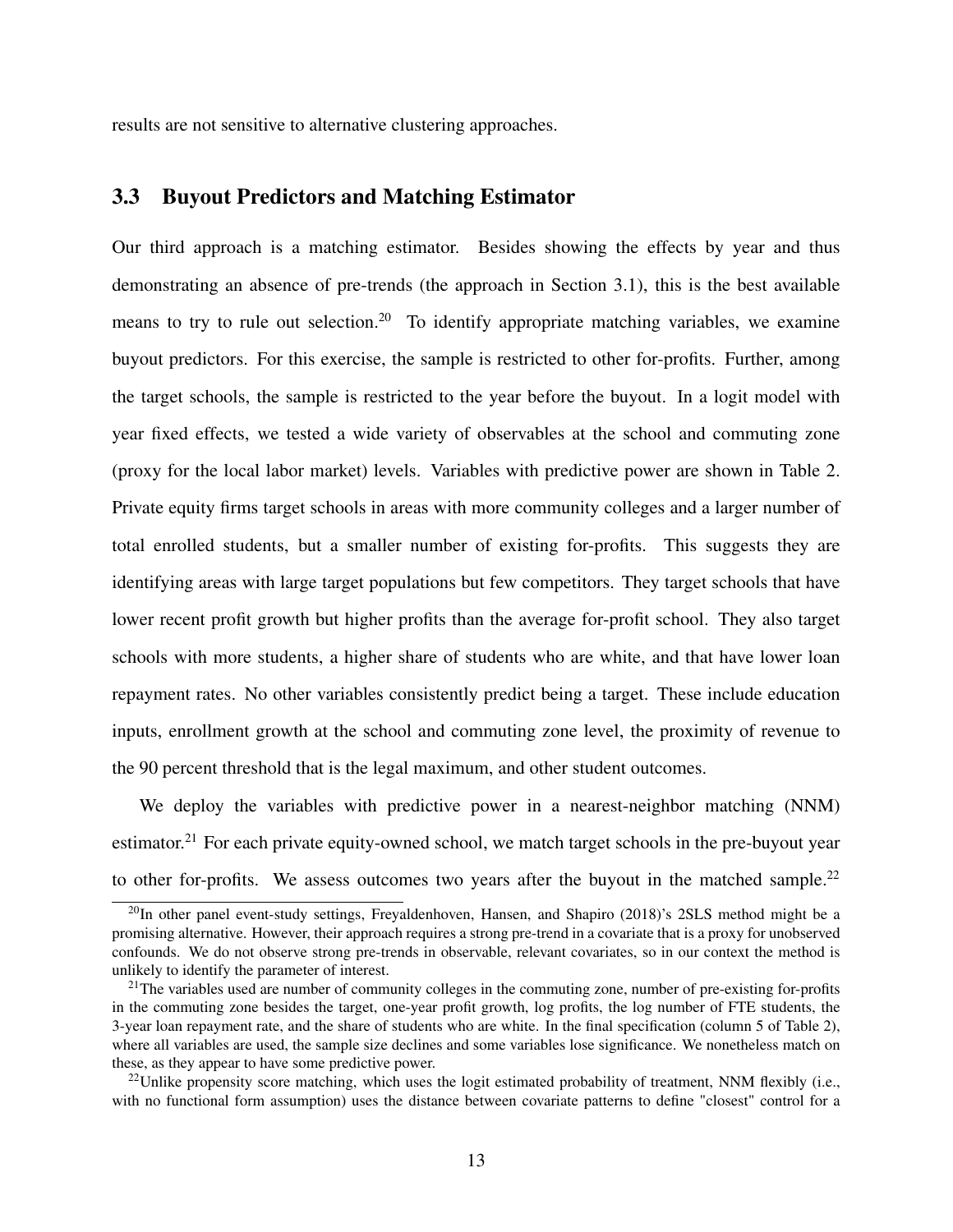Appendix B Table 4 shows that the imbalance decreases dramatically after the NNM procedure. In addition to presenting regression results using the matched datasets, we also plot the means of outcome variables around the buyout for the matched target schools and the matched control schools (for which the buyout year is chosen at random from the target distribution). The latter plot serves as a placebo test.

# <span id="page-15-0"></span>4 Buyouts and Student Outcomes

## 4.1 Effect of Buyouts on Student Outcomes

This section employs the estimation strategies in Section [3](#page-12-0) to examine the relationship between buyouts and measures of student success. We begin with one measure of school performance, the graduation rate, which is the share of students who graduate within 150 percent of the degree's normal time. In an experimental setting, [Deming et al.](#page-35-1) [\(2016\)](#page-35-1) show that employers prefer candidates with degrees from programs that have higher graduation rates. The graduation rate metric only includes full-time students (who are also the vast majority of students at for-profit colleges), so taking longer to get a degree does not mean that a student is working in the labor force and taking a light course load (see [Gilpin and Stoddard 2017\)](#page-35-11). Relatedly, [Bound,](#page-34-15) [Lovenheim, and Turner](#page-34-15) [\(2007\)](#page-34-15) show that lower graduation rates do not reflect a longer time to degree or greater human capital acquisition (i.e., more credits); instead, longer times to degree are associated with dropping out and worse labor market outcomes.

In Table [3](#page-41-0) Panel 1, we show that private equity buyouts lead to a six-percentage point decline in graduation rates, or about 13 percent of the mean across all schools. This relationship is consistent across our baseline model (column 1), the model with composition controls (column 2), and the matching estimator (column 3). Figure [4](#page-52-0) Panel A contains the event study plot. Like all subsequent plots, it shows four years before the buyout and six years after. It omits the year

given treated observation. The flexibility requires more data, and the data required grows with each additional matched covariate. Therefore, we match only on the variables that have some predictive power (omitting the outcome variable if it is one of the matching covariates), and adjust for bias in matching on multiple continuous covariates.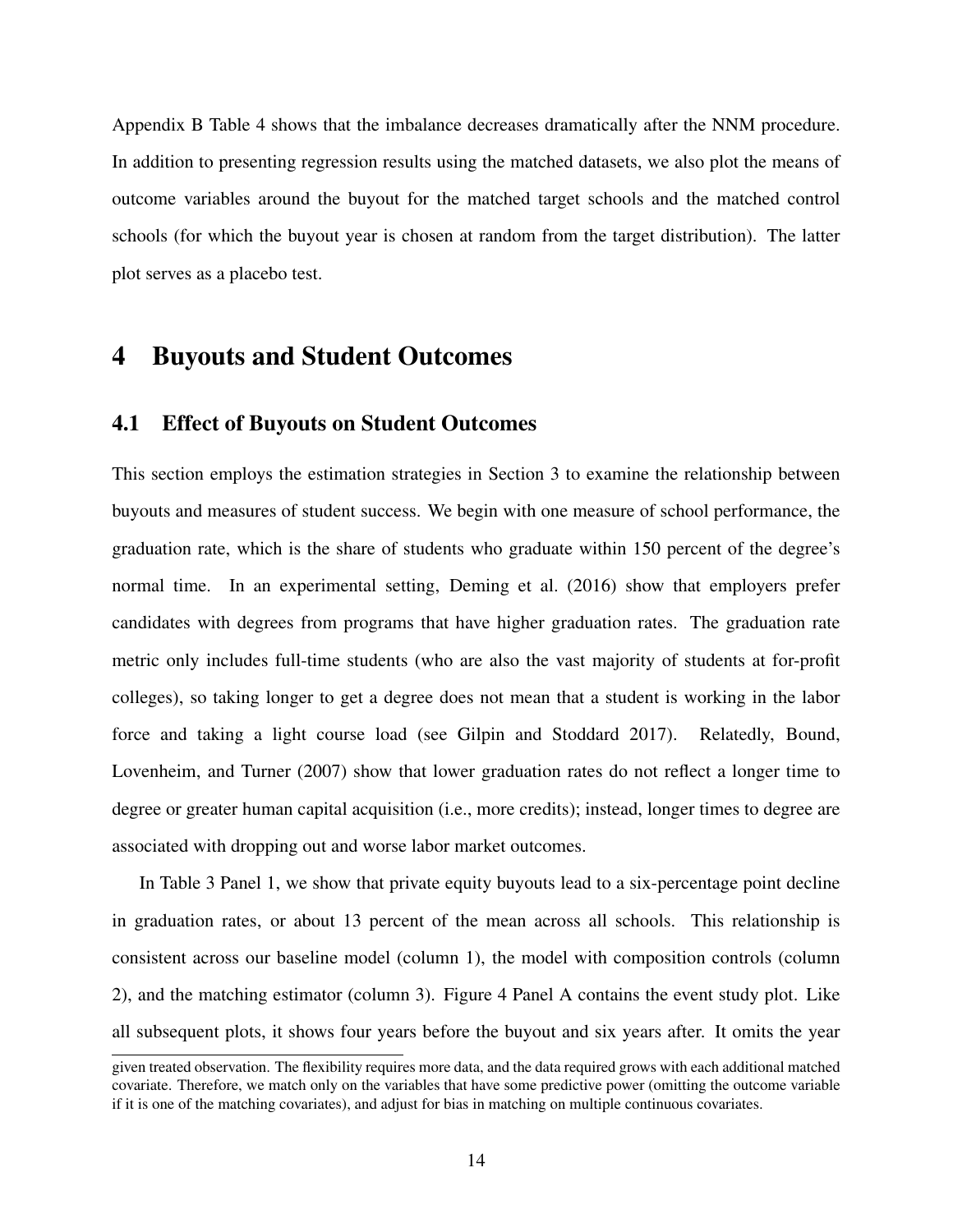before the buyout because these students are partially treated, which we examine below. Panel B contains the matched treated and control plots, which show four years before the buyout and four years after. (Confidence intervals widen in later years as there are fewer observations.) As the control schools are not matched on graduation rates, the means are not exactly aligned pre-buyout. This reflects the fact that private equity firms do not target schools with certain graduation rates. After matching on variables that do predict buyouts, we observe a slight discrepancy. However, this does not exist for the other main outcomes (Figures [5,](#page-53-0) [9,](#page-57-0) and [10\)](#page-58-0). Both panels reveal a strikingly immediate negative effect on graduation rates. This is not surprising because the buyout year is the first affected academic year; as the majority of programs are one-year programs, operational changes can take effect quickly.

A lower graduation rate is unambiguously detrimental to those students who fail to graduate. It may also harm their peers who do graduate if the degree is perceived as lower quality by employers. Falling graduation rates could be profit maximizing for schools, however. Particularly for one-year programs, the school receives tuition from the government (and the student acquires her debt) when the student has been in class for just one week. If the student drops out, the school no longer bears the instructional, service, and facilities costs associated with her attendance.

Defaulting on student loans is also an adverse outcome relative to repaying for the vast majority of borrowers. This is in part because federal student debt is non-dischargeable in bankruptcy, and wages may be garnished. The share of students in repayment, shown in Table [3](#page-41-0) Panel 3 columns 4-6, decreases after the buyout by at least three percentage points, relative to a mean across all schools of 53 percent. The matching estimate is larger, at 7.7 percentage points. The visual event study in Figure [5](#page-53-0) Panel A shows a downward trend after the buyout. The fall is more dramatic in the matched sample (Panel B); while we see some decline in the control schools, the decline is nearly double in the treated matched schools.

Private equity buyouts lead to 5.8 percent lower within-cohort average earnings six years after enrollment, relative to a mean across all schools of \$31,269, in 2015 dollars (Table [3](#page-41-0) Panel 2 columns 1-2). Median earnings decline by a similar, albeit slightly smaller amount (columns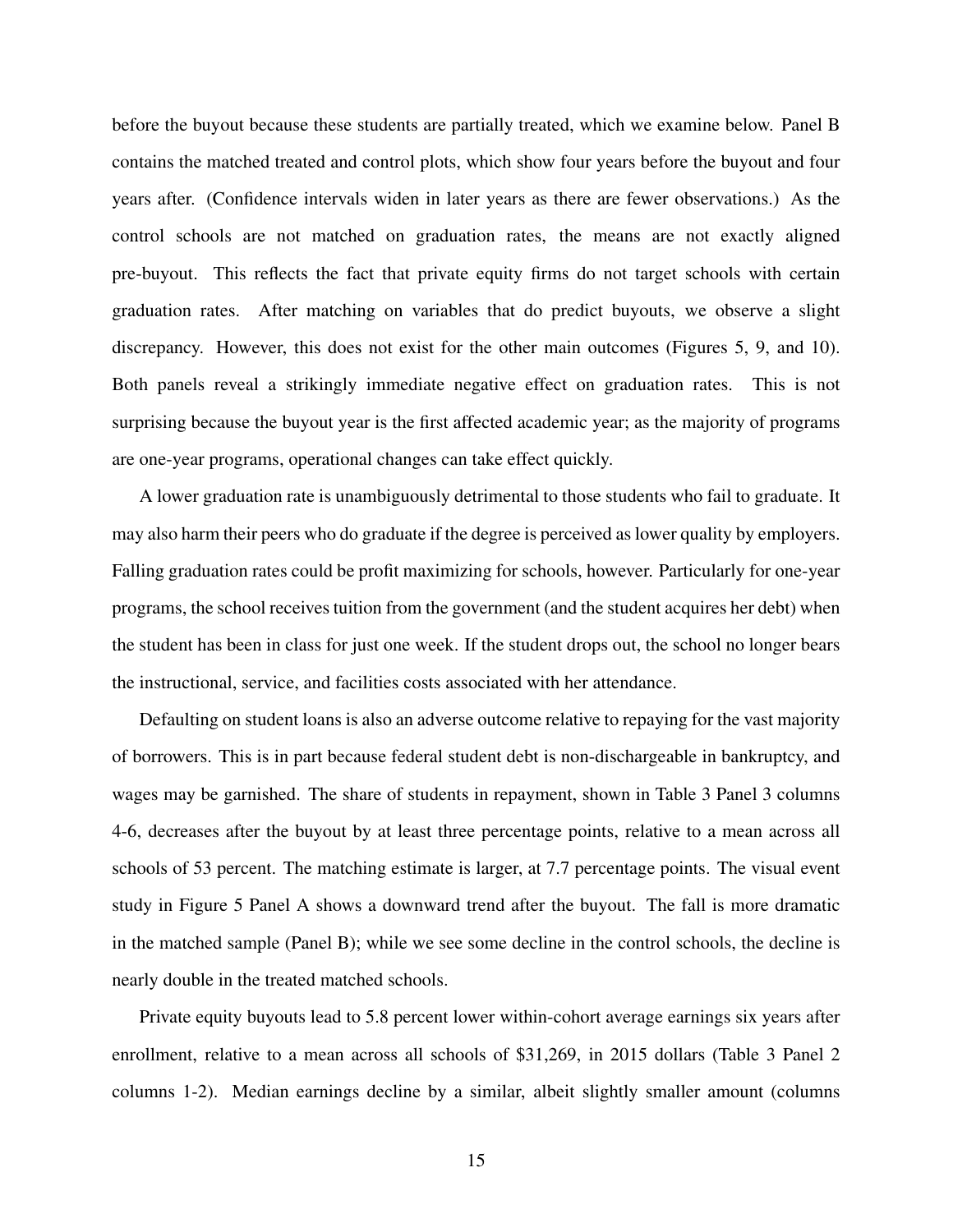3-4). Data limitations prevent us from using the matching estimator.<sup>23</sup> Earnings exhibit strong time trends, increasing over most of our sample period and decreasing in the Great Recession. Therefore, we graph coefficients from a fixed effects regression. Figure [6](#page-54-0) shows the coefficients  $\beta_j$  from the following specification:

<span id="page-17-1"></span>
$$
lnWages_{it} = \alpha_i + \alpha_t + \sum_{j=-4}^{3} \beta_j 1[Year = Year_{PE} + j] + \varepsilon_{it}
$$
\n(3)

Here,  $1[Year = Year_{PE} + j]$  is an indicator of a year before or after the buyout year. The year before the buyout (-1) is the baseline, normalized to zero. The sample is all schools, and the control group is all non-private equity-owned schools. The results in Figure [6](#page-54-0) contain no pre-trends and indicate a deterioration after the buyout in log earnings.

# 4.2 Selection

Private equity firm screening ability could explain the effects on graduation rates, repayment rates, and earnings. Such a selection mechanism would be a threat to a causal interpretation, implying that private equity firms choose targets that would have changed anyway (i.e., with no buyout). This is most plausible when the target firm is on a trajectory towards the post-buyout outcomes during the pre-buyout years.

Instead, the visual event studies presented in this section as well as subsequently when we discuss operational changes are largely devoid of pre-trends. They instead reveal discontinuities in levels and trends immediately around the buyout year. Further, the matching estimator, based on variables that predict private equity targets, finds similar results to the OLS model. Though we cannot entirely rule out some influence of selection, these two pieces of evidence indicate that a selection mechanism is very unlikely to fully explain the results.

<span id="page-17-0"></span> $^{23}$ This is because we only observe six cohorts (as described in Section [2.3\)](#page-9-4). We would need to match on the year prior to the buyout only for schools where, two years later, we have cohort wage data. There is inadequate data to conduct a match that improves meaningfully on the within-school, composition-controlled regressions.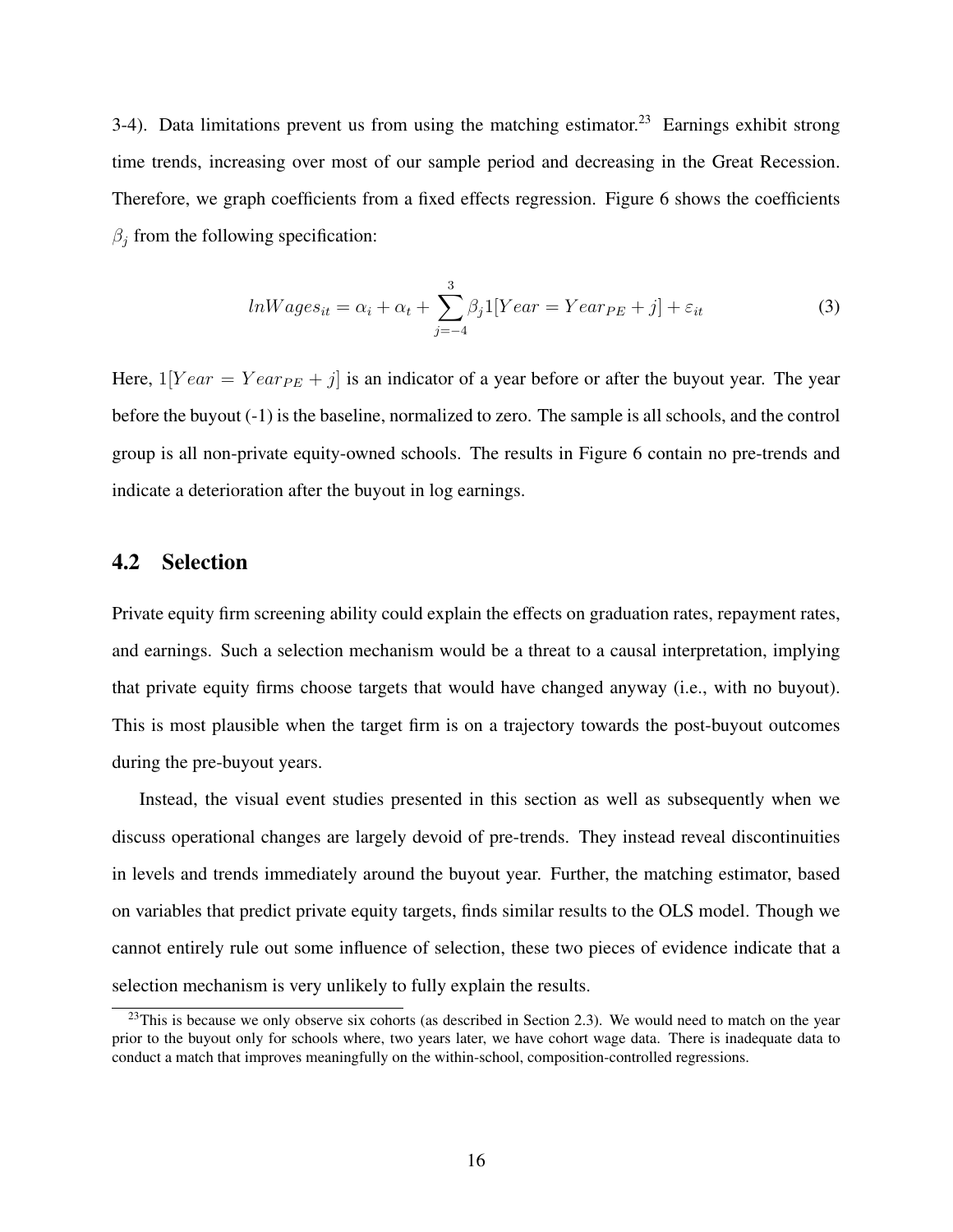# 4.3 Student Body Composition

Private equity ownership may change the type of students that enroll. For example, additional students targeted by the expansion may be less well qualified, with poorer labor market potential. This would be a causal effect of the buyouts but has potentially different implications for valueadded. For no outcomes do demographic controls significantly attenuate the results. We also find no effect of private equity buyouts on Pell grants per students or the share of students on federal grants, and the small negative effect on the share of students who are white is not robust to the matching estimator (Appendix B Table 5). Therefore, observable demographic changes to the student body do not explain the main results.

We hold fixed composition using cohorts that are already enrolled at the school before the private equity acquisition occurs. We restrict the sample to two-year programs at ultimately private equity-owned schools. We compare the cohort that enrolled the year before the first private equity-owned year with the earlier cohort that enrolled two years before. The former cohort had one year of private equity treatment, while the latter had zero. We can conduct this test only for graduation and repayment rates.<sup>24</sup> The results are in Table [4.](#page-42-0) The partially treated cohorts experience a 3.5 percentage point decline in graduation rates, slightly more than half the main effect among fully-treated cohorts. The effect on repayment rates is the same as that among fully-treated cohorts. Thus, a changing student body composition cannot explain the declines in graduation and repayment rates.

There may be concern that private equity owners reduce degree offerings, which could explain the immediate fall in graduation rates in the year after the buyout. Students already enrolled in a program might be forced to drop out if the school cuts that degree. Composition changes might then explain the persistently lower graduation rates in the following years. We test this by identifying for each year the number of degree programs that are cut. Private equity ownership does not lead to cuts to degrees offered, so this cannot explain the immediate decline in

<span id="page-18-0"></span><sup>&</sup>lt;sup>24</sup>There is inadequate earnings data (it only exists for six cohorts spaced three years apart). It is also not possible for student loans, considered below, because they are measured only in the cohort's first year, in which they are either fully treated or not treated at all.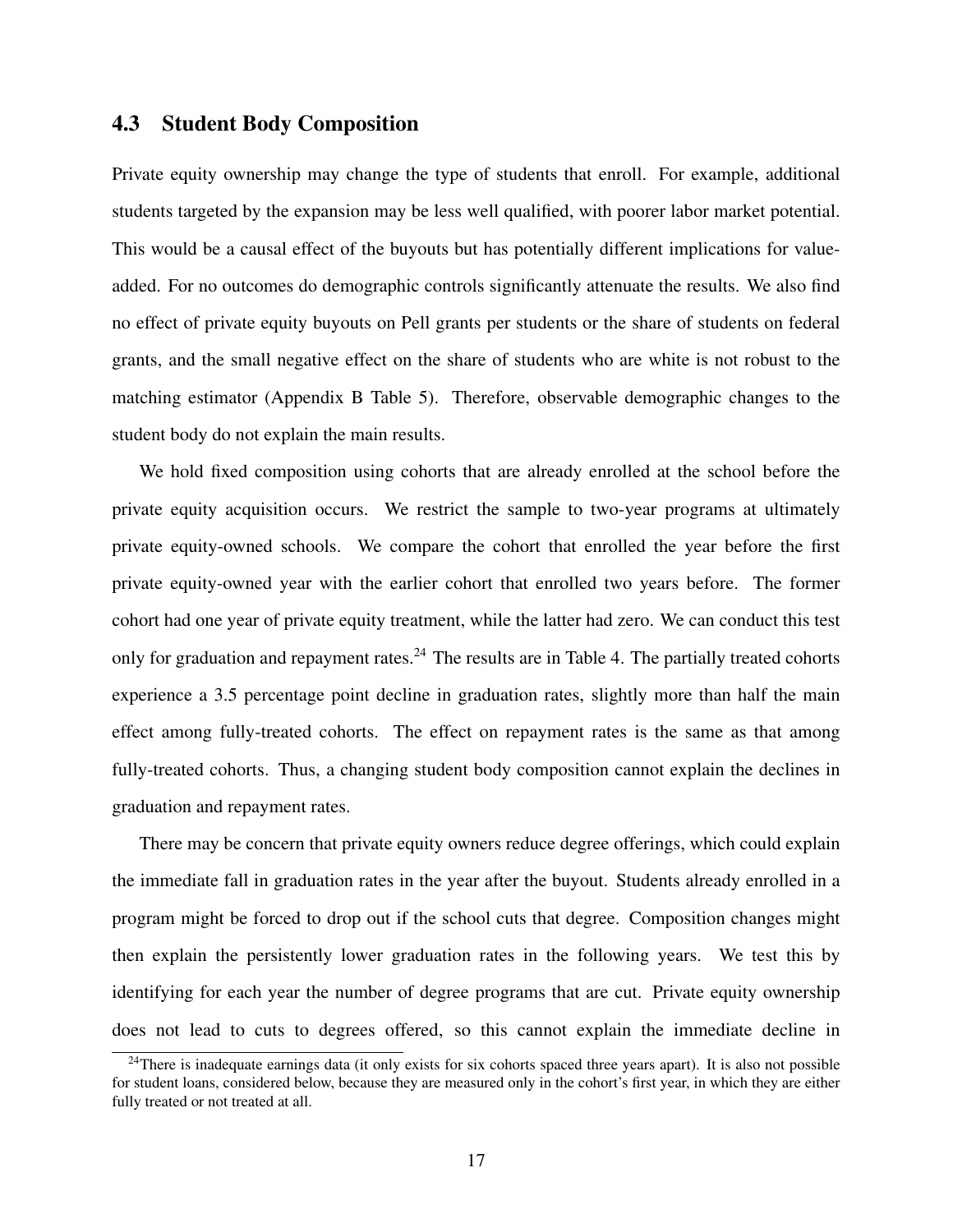graduation rates.<sup>25</sup>

## <span id="page-19-2"></span>4.4 Enrollment

The number of full-time equivalent enrolled students increases by 48 percent, shown in Table [5](#page-43-0) columns 1-3. The visual event study and matched schools plot reveal large and steady increases starting in the second year after the buyout (Appendix B Figure 4). As buyouts have negative effects on student success measures, they are unlikely to make existing student types (i.e., that would have enrolled before the buyout) weakly better off. However, whether additional students – regardless of their preparedness – are better or worse off as a result of the buyout depends on their outside option. At one extreme, new students may be drawn from a population that would not attend college otherwise. These students may benefit, as those who graduate may experience higher earnings and better labor market opportunities relative to having no higher education at all. At the other extreme, private equity-owned schools may draw students away from institutions with higher value-added.

The closest substitutes are other for-profits and community colleges. A rich education economics literature finds strong evidence that (a) community colleges are an available substitute to for-profits, and (b) the returns to for-profit education are zero or negative relative to community college education[.26](#page-19-1) Therefore, if new students at private equity-owned schools would otherwise attend community colleges, this would be some evidence that they are not better off.

We examine evidence for substitution at the commuting zone (CZ) level, which roughly corresponds to a local labor market. We regress the change in all community college enrollment  $(\Delta^{96-16}$ Enrollment) within a CZ on the change in private equity  $(\Delta^{96-16}$ PE Enrollment) in that

<span id="page-19-0"></span><sup>&</sup>lt;sup>25</sup>We define a degree cut as a school-year in which there were no graduates of the degree, following a previous year with positive graduates. Appendix B Figure 3 shows the number of degree cuts by year around the private equity buyout, within schools that switched to private equity-owned. We separately consider one, two, and four-year programs. In no case is there an observable increase in the years following the buyout. Appendix B Table 6 confirms this in regression analysis.

<span id="page-19-1"></span><sup>&</sup>lt;sup>26</sup>See [Jacobson et al. 2005,](#page-36-15) [Jepsen et al. 2014,](#page-36-16) [Liu and Belfield](#page-36-7) [\(2014\)](#page-34-6), [Cellini and Chaudhary](#page-34-6) (2014), [Darolia et al.](#page-35-12) [\(2015\)](#page-35-12), [Deming et al.](#page-35-1) [\(2016\)](#page-35-1), [Cellini and Turner](#page-34-1) [\(2016\)](#page-34-1), [Armona et al.](#page-34-7) [\(2017\)](#page-34-7), and [Cellini, Darolia, and Turner](#page-34-8) [\(2017\)](#page-34-8). These papers are summarized in Appendix A Section 2.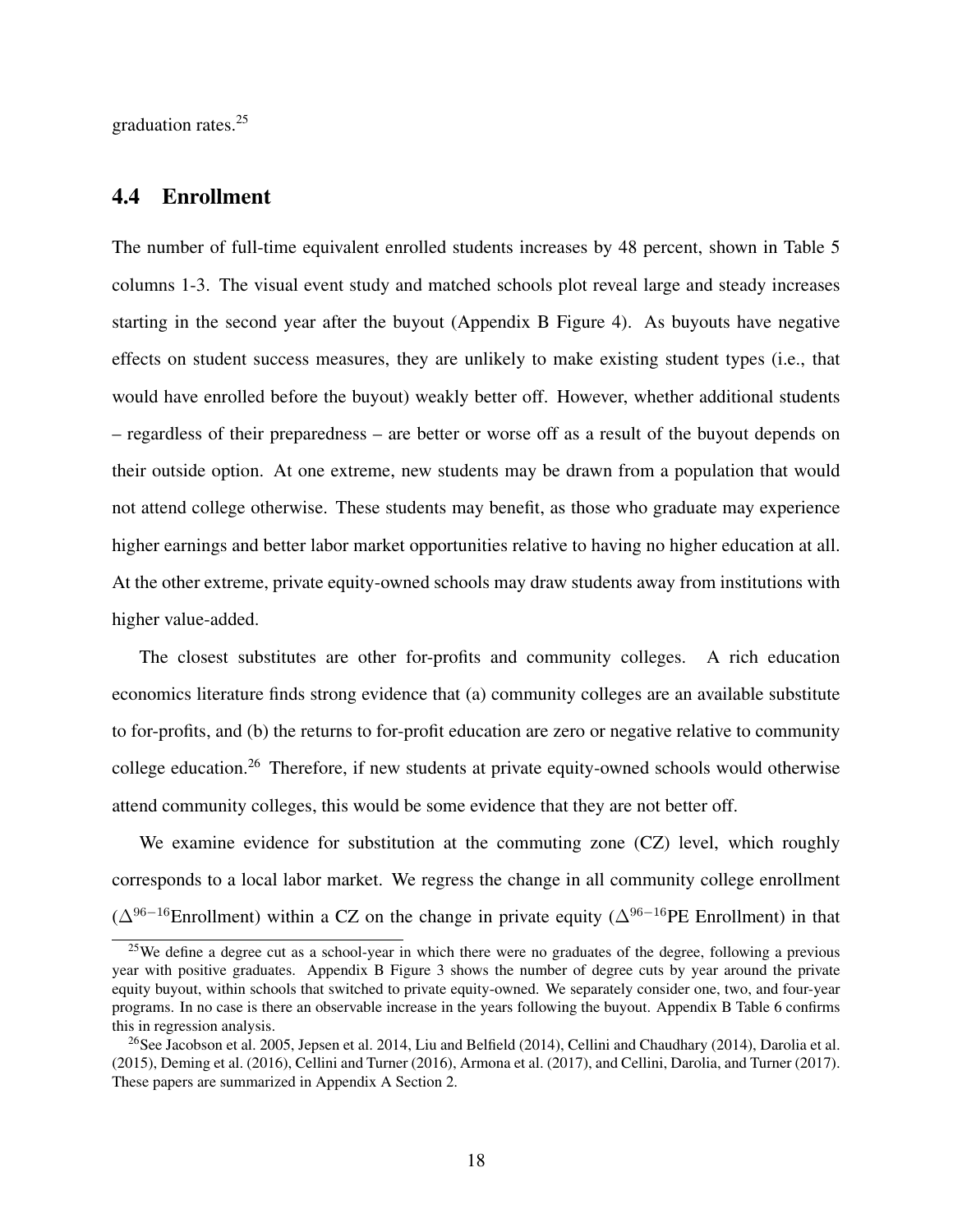CZ.<sup>27</sup> The results are in Table [6.](#page-44-0) If there is no substitution, we expect a coefficient of zero. Conversely, if there is full substitution, we expect a coefficient of -1. In column 1, the point estimate is -.67. The second row shows the results from an F-test that the coefficient is equal to -1; it reveals that we cannot reject full substitution away from community colleges. The second column repeats the analysis using full-time enrollment and finds similar results. Corresponding graphical evidence is in Appendix B Figure 5 Panel A. We do not expect substitution from high quality institutions to private equity-owned schools, so we use them in a placebo test. We define high quality institutions as those with graduation rates higher than 50 percent. There is no effect for high quality institutions (Table [6](#page-44-0) columns 3 and 4 and Appendix B Figure 5 Panel B). Thus, the effects in columns 1 and 2 are not driven by general population or other sources of enrollment growth.

Figure [7](#page-55-0) takes an event study approach within CZs. It shows increasing community college enrollment over time before the entry of a private equity-owned school, and a flat line afterward. Superior marketing may enable private equity-owned schools to siphon enrollment away from community colleges.<sup>[28](#page-20-1)</sup> Consistent with this explanation, the targeting analysis in section [3.3](#page-14-3) found that private equity firms tend to choose commuting zones with a higher number of community colleges. To the degree that federal sources finance substitution from community colleges to higher-tuition schools, taxpayers are also negatively affected.

In summary, while the data do not permit us to explicitly assess value-added or estimate welfare effects directly, private equity buyouts lead to declines in measures of student success. We find effects that are not driven by changing student body composition and cannot be fully explained by a selection mechanism. Further, additional students enrolled as a result of expansion after buyouts seem to be drawn away from attending community colleges, suggesting that they are not better off.

<span id="page-20-0"></span> $27$ There were 709 commuting zones in the United States in 2000. We have a lower number in our sample, as some commuting zones do not have colleges in the sample.

<span id="page-20-1"></span> $^{28}$ One possibility is that private equity backed schools draw the worst students away from local community colleges. If this is the case, we would expect to see an improvement in education outcomes at community colleges after private equity entry. To explore this possibility, we examine graduation rates at community colleges in commuting zones following a private equity buyout. We find no significant effect on graduation rates. Results are available upon request.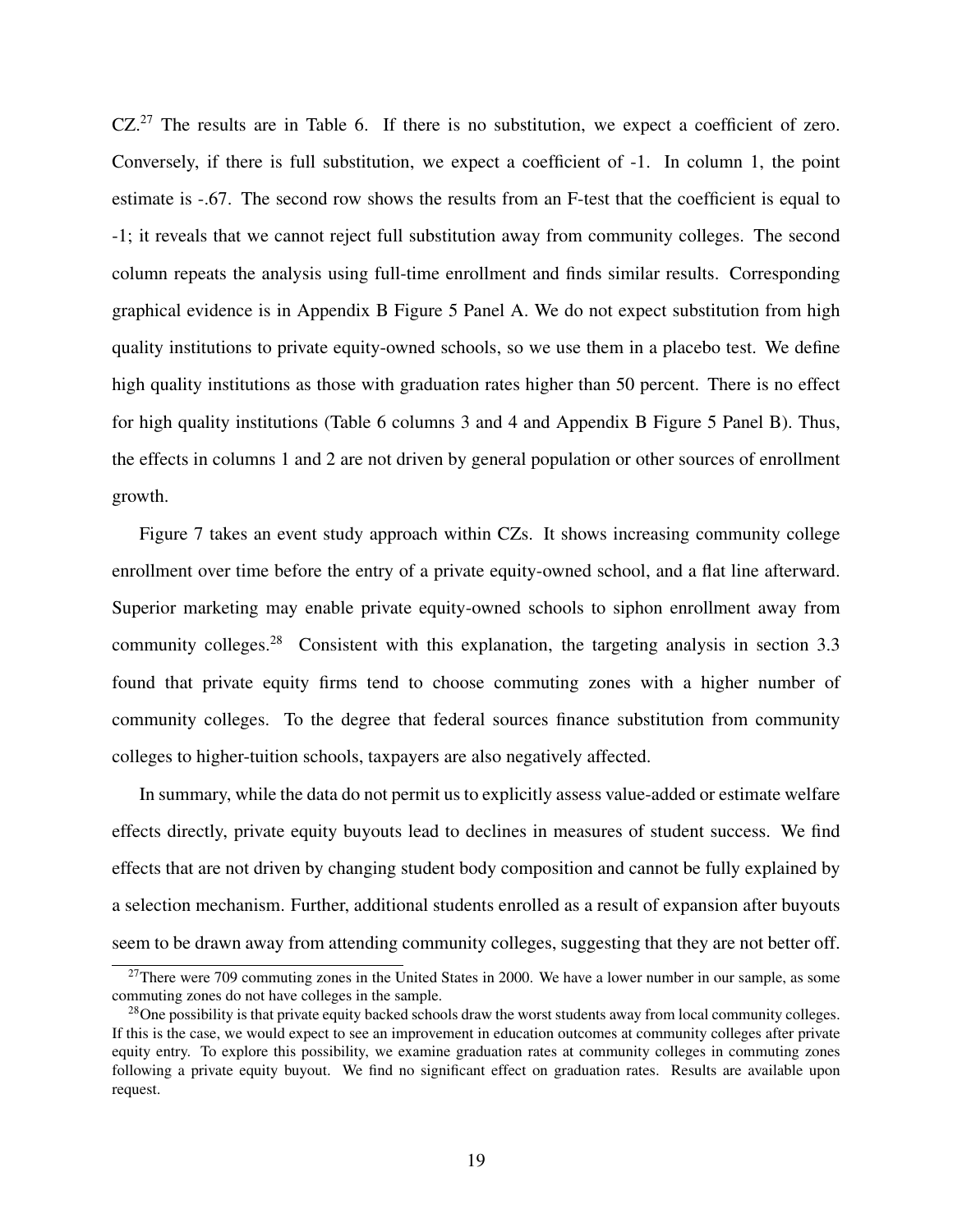# <span id="page-21-0"></span>5 Capturing Government Aid

The central question of this paper is whether  $-$  in a setting with information frictions and high levels of government subsidy – high-powered profit maximizing incentives induce focus on subsidy capture, rather than on student outcomes. As mentioned above, over 90 percent of total revenue at for-profits comes from government sources. In Section [5.1,](#page-21-1) we establish that higher-powered incentives lead to higher profits, and we examine aid-related student outcomes. The following three subsections test whether private equity-owned schools better capture government aid.

# <span id="page-21-1"></span>5.1 Financials

Consistent with existing private equity literature, we find in Table [7](#page-45-0) that buyouts lead to higher profits[.29](#page-21-2) The coefficient of 1.2 implies a 332 percent increase (Panel 1 columns 1-2), while the matching estimate is considerably smaller, at 150 percent. The large effect mirrors the summary statistics; average profits are \$6 million among both for-profits and community colleges, while they are \$34 million among private equity-owned schools. This industry is in general quite profitable; between 2003 and 2012, profits (gross margins) among U.S. publicly traded for-profit schools averaged 55 percent, compared to 33 percent across across 99 major industries [\(Eaton et al. 2016\)](#page-35-13). The visual event study and matched schools plot reveal a significant increase in the first year after the buyout, and steady growth thereafter (Appendix B Figure 6).

Schools increase their reliance on federal aid after private equity buyouts. Figure [8](#page-56-0) shows the share of school revenue from Title IV sources (most federal grant and loan programs) around the buyout. Before the buyout, target schools receive approximately 60-70 percent of their revenue from Title IV programs. The fraction increases to slightly above 80 percent six years after a buyout. To be eligible for Title IV, this fraction must remain below 90 percent. Figure [8](#page-56-0) shows that the variance of the fraction of revenue from Title IV programs also decreases markedly after the buyout. The tight clustering just below the statutory cutoff for aid eligibility suggests that

<span id="page-21-2"></span> $29$ While non-profit and public institutions do not accrue profits, profits are measured as gross operating margins which occur across all ownership forms.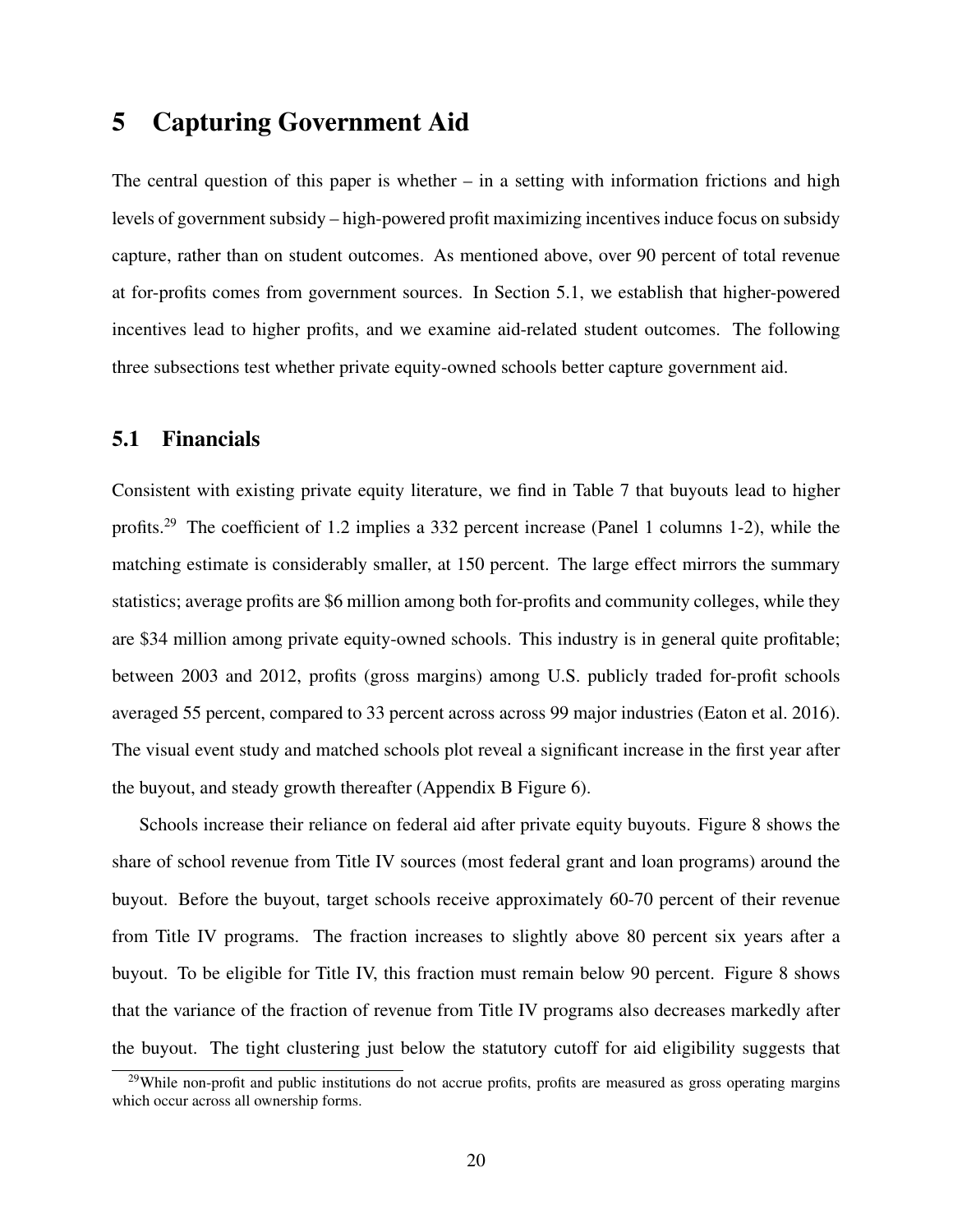management more consistently or successfully targets the threshold.

If higher profits derive from increased capture of government aid, we expect that one source is higher tuition, and in turn that this tuition is funded by higher student loans and grants. Indeed, we find that tuition per student increases by over \$1,600, relative to a mean across all schools of \$9,528 (note tuition at community colleges averages just \$3,673). This is shown in Table [7](#page-45-0) Panel 1 columns 4-5. The effect doubles in the matching estimator, to \$3,306 (column 3). The visual event study and matched schools plot in Figure [9](#page-57-0) both show discontinuous increases in the year after the buyout, and growth in subsequent years. There are no pre-trends, and the pre-buyout control matched schools have almost identical average tuition as the pre-buyout target matched schools.

After the buyout, average loans per borrower increase by nearly \$600 (in 2015 dollars), or about 12 percent of the mean across all schools of \$5,147 (Panel 2 columns 1-2). The matching model yields a larger effect of \$833 (column 3).<sup>[30](#page-22-0)</sup> The visual event study and matched schools plot in Figure [10](#page-58-0) mimic the tuition graphs, except that there is somewhat less variance in the loans so the confidence intervals are tighter. Again, there are no pre-trends, and the pre-buyout control matched schools have almost identical average loans as the pre-buyout target matched schools. Less than 10 percent of loans at private equity-owned schools are non-federal, and some of these come from state government. By comparison, 24 percent of loans are non-federal at non-profit schools.<sup>31</sup>

Four non-mutually exclusive mechanisms could explain higher borrowing. One is that students are poorer and thus need to borrow more conditional on tuition. However, we do not find effects on a proxy for low family income. The second is that the school's degree mix changes after the buyout, such that students enroll in higher cost degrees. However, we do not find significant changes to the degree mix. The third is that the school induces students to take out more loans relative to their outof-pocket contribution. It is believed that for-profits often urge students to pay less out-of-pocket and more with loans, because the government payments are immediate and guaranteed [\(Cottom](#page-35-14) [2017\)](#page-35-14). The fourth possibility is that tuition increases, but the degree mix remains the same. Since

<span id="page-22-0"></span> $30$ Note that tuition and loan amounts are not directly comparable, as loans are measured for full-time first-year students while tuition is measured across all students on a full-time equivalent basis.

<span id="page-22-1"></span> $31$ We also observe large increases of about \$800 in non-Pell federal grants per student (Table [7](#page-45-0) Panel 2 column 4-6). The visual event study and matched plot are in Appendix B Figure 7.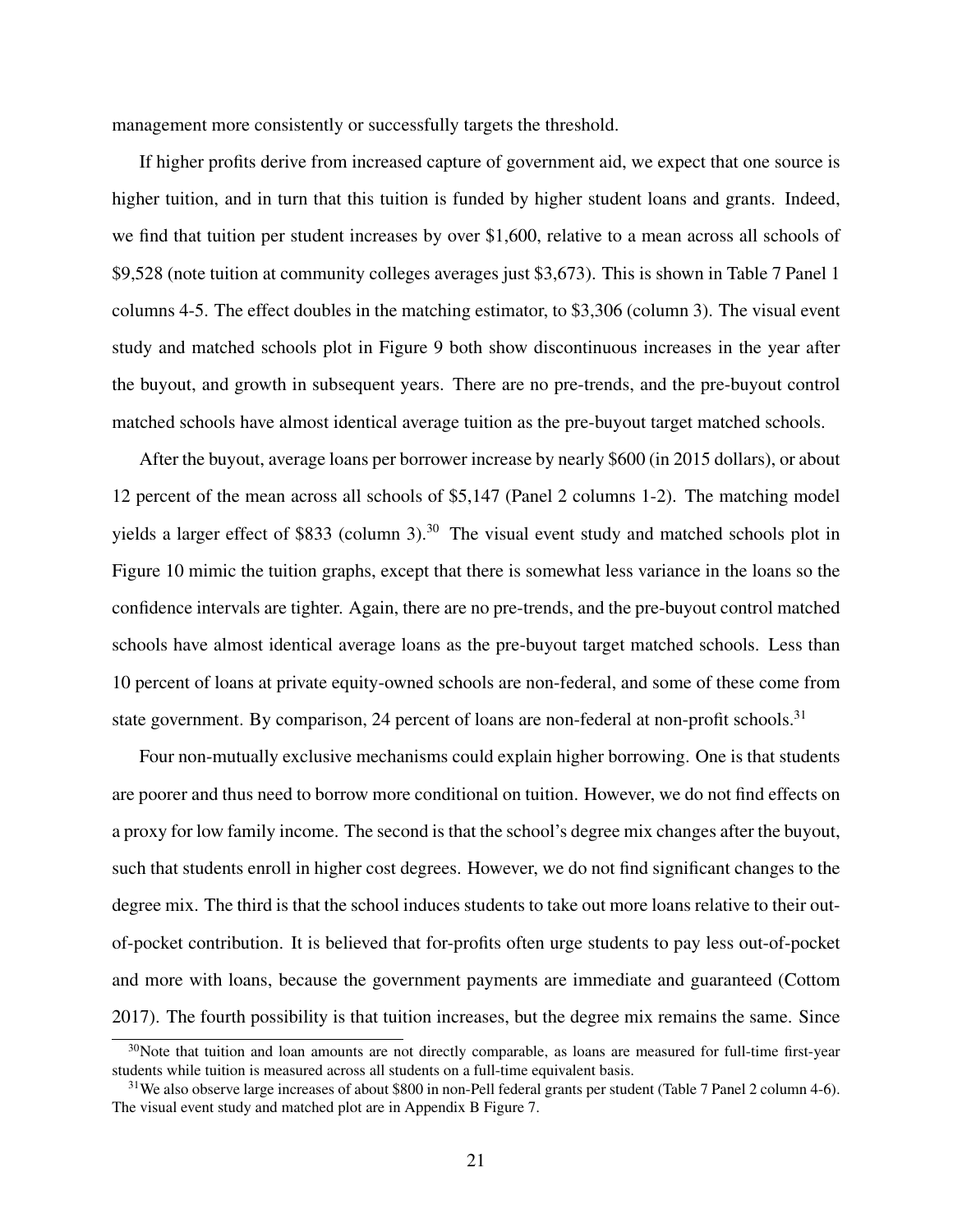tuition increases by more than loans increase, this also seems a viable explanation.

## 5.2 The Effect of the 2007 Loan Limit Increase

A regulatory change in 2007 in which the government increased student loan borrowing limits created growth options for for-profits. In 2007, Congress raised the Stafford loan limits for all types of students for the first time since 1993. The increase occurred in two stages, with roughly one-third of the increase affecting the 2007–08 academic year, and the rest beginning with the 2008-09 academic year.<sup>[32](#page-23-0)</sup> We examine whether schools already under private equity ownership were more responsive than their counterparts to this opportunity.

We compare private equity-owned schools to other for-profits using the difference-in-differences specification in Equation [4.](#page-23-1)

<span id="page-23-1"></span>
$$
L_{it} = \alpha_i + \alpha_t + \beta PE_i * Post2007 + \gamma \mathbf{X}_{it} + \varepsilon_{it}
$$
\n(4)

The term *Lit* denotes average borrowing or headline tuition in school *i* in year *t*. The coefficient of interest is  $\beta$ , which captures the change in average borrowing at private equity-owned schools relative to other schools after the limit increase. If private equity-owned schools are better at capturing aid, we would expect average loan amounts to rise at a faster rate relative to other institutions, and the coefficient  $\beta$  should be positive and significant. We include school and year fixed effects ( $\alpha_i$  and  $\alpha_t$ ), and school controls  $X_{it}$  as in Equation [2.](#page-13-0) Standard errors are clustered at the SystemID level to address potential serial correlation. The year 2007 is excluded from the analysis, as the two reforms took place in 2007 and 2008 and thus it is somewhat ambiguous

<span id="page-23-0"></span> $32$ There are two types of caps; for annual borrowing and for total borrowing over the course of the degree. One limit increase took effect in 2007 and another that took effect in 2008. The 2006 Higher Education Reauthorization Act (HERA) took effect in 2007. It increased annual Stafford loan limits for freshmen, sophomores and graduate students by about \$1,000, but did not increase aggregate per-student limits. The Ensuring Continued Access to Student Loans Act of 2008 increased annual and aggregate unsubsidized Stafford loan limits for undergrads by about \$2,000. Note that these loans are non-dischargeable in bankruptcy. At the time of the legislation the rate was 6.8 percent for unsubsidized Stafford loans, and 3.4 percent for the smaller unsubsidized loans. [GAO](#page-35-15) [\(2014\)](#page-35-15) found no effect on tuition or loans, in part because the recession had a strong negative effect on private student lending, while [Lucca et al.](#page-36-17) [\(2016\)](#page-36-17) argue that the loan limits led to increases in tuition, which is consistent with the "Bennett hypothesis" that schools raise tuition to capture federal loans and grants.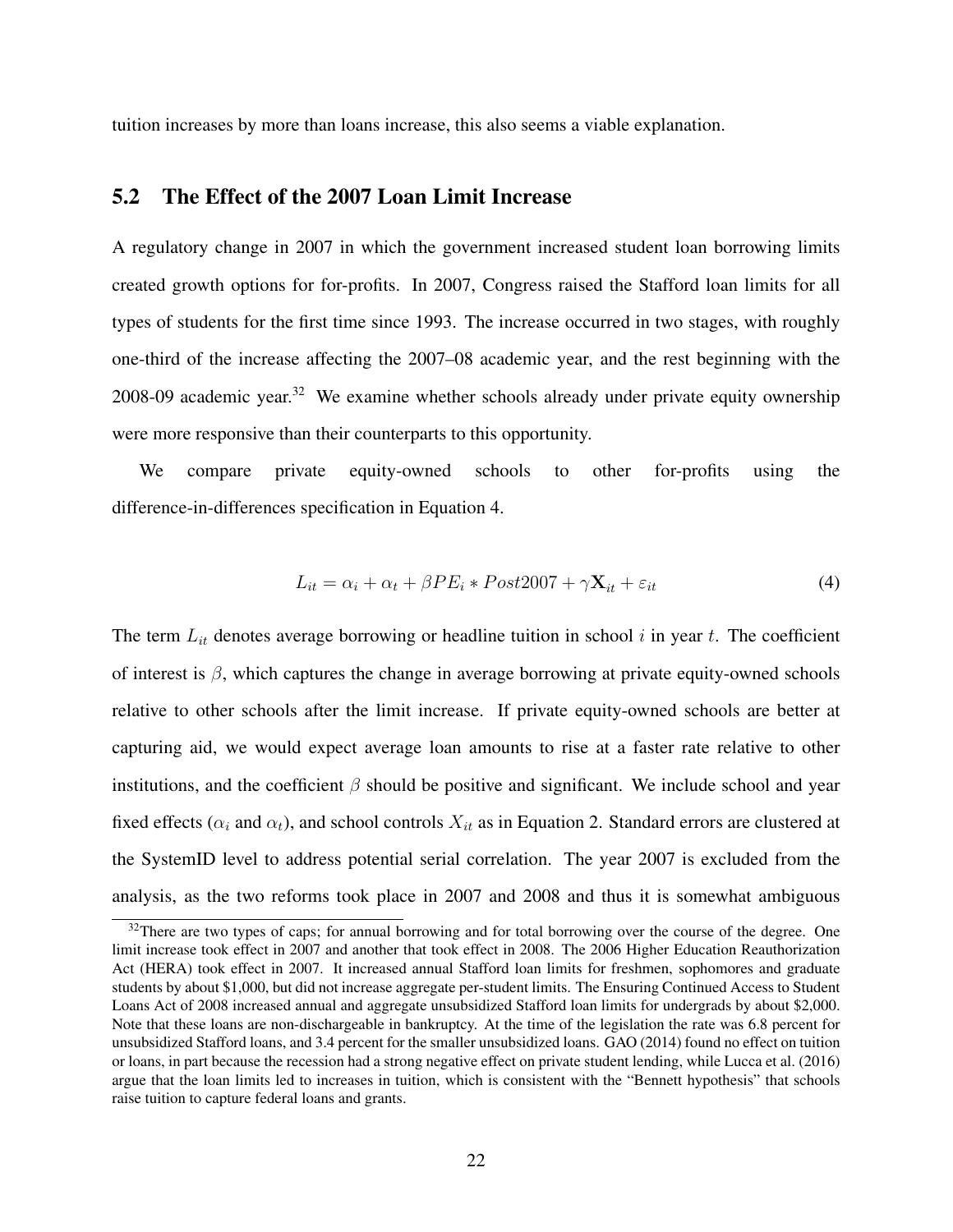when the treatment occurs. The results are not sensitive to including 2007.

The main identifying assumption of the analysis is that, in the absence of the limit increases, private equity-owned schools and other for-profit colleges would have had similar student borrowing trends. This assumption implies parallel trends before 2007. Appendix B Figure 8 restricts the treatment group to institutions that were private equity-owned prior to 2007. Before the 2007 limit increase, there are parallel trends between private equity and non-private equity-owned for-profits, with the latter persistently below the former. Following the increase in borrowing limits, the two series diverge, with a larger increase in average borrowing among private equity-owned schools.

Table [8](#page-46-0) presents estimates of Equation [4.](#page-23-1) Consistent with the graphical evidence, the results indicate that after the loan limit increases, average borrowing increased by about \$800 at private equity-owned institutions relative to other schools (Panel 1). Columns 1-3 include all schools, while columns 3-6 include only for-profits. Reflecting general increases in borrowing, the year trend is positive. The independent coefficient on being private equity-owned is also positive, as borrowing was higher at private equity-owned schools before the reform.

To further explore the timing of the effects, and to test the validity of the parallel trends assumption underlying the results, we estimate the following specification, interacting the private equity-ownership treatment with indicators for each year:

$$
L_{it} = \alpha_i + \alpha_t + \sum_{j=2002}^{2012} \beta_j PE_i * 1[Year = j] + \gamma \mathbf{X}_{it} + \varepsilon_{it}.
$$
 (5)

The treatment is restricted to schools that were acquired by a private equity group before 2007. The results are plotted in top panel of Figure [11.](#page-59-0) The solid line shows point estimates of the coefficients  $\beta_i$ , while the area contains a 95 percent confidence interval. We do not observe any significant differences between the private equity-owned and other for-profit schools before 2007. The coefficients are near and not distinguishable from zero. After 2007, borrowing increases faster at private equity-owned schools, and this difference becomes significant at the .05 level three years after the reform.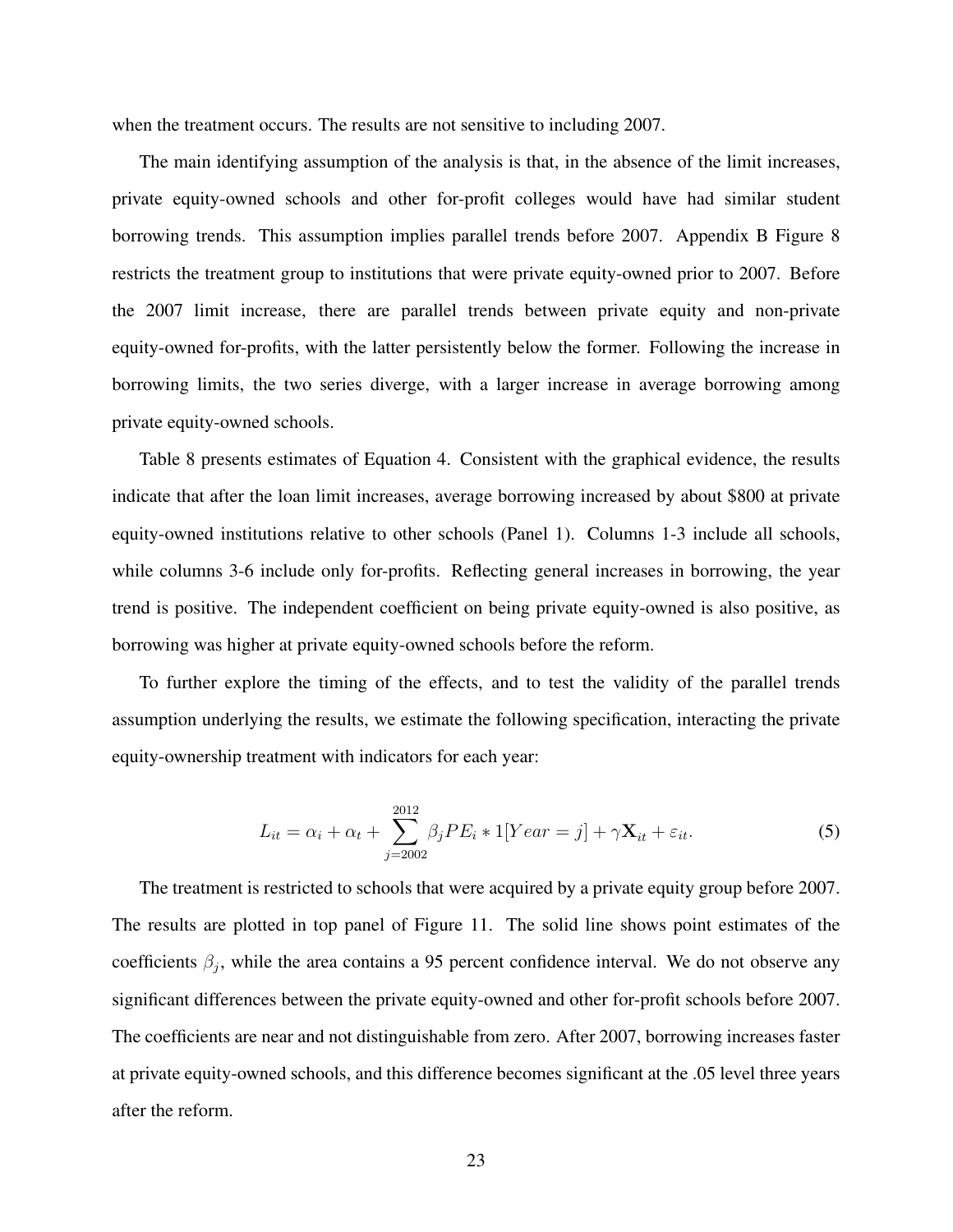It is possible that this increase in borrowing is beneficial to students. [Goodman et al.](#page-35-4) [\(2017\)](#page-35-4) find that many young borrowers are credit constrained and use student loans as an additional source of liquidity. However, students are unlikely to benefit from credit expansion if schools raise tuition commensurately. Table [8](#page-46-0) Panel 2 presents regression results for tuition. We see sharp increases in tuition that completely offset the increase in borrowing. The bottom plot in Figure [11](#page-59-0) also shows that there was no pre-trend; the timing of the limit increase coincides with the tuition hike.<sup>33</sup>

In summary, we find that private equity-owned schools raise tuition and borrowing at a faster rate following loan limit increases, consistent with these institutions being better at capturing government aid. Their superior ability to capture this strategic opportunity is also evidence of operational changes; in particular, different management that engages in rent-seeking behavior.

## 5.3 Cohort Default Rate Bunching

A key determinant of federal aid eligibility in force for decades is a limit on the extent to which students can default. Before 2012, the government's measure of default was the two-year cohort default rate (CDR). Specifically, the policy stated that the share of students who default in the fiscal year after the fiscal year in which they graduated cannot exceed 25 percent for three years in a row and cannot be higher than 40 percent in a single year. After 2012, the policy changed somewhat.<sup>34</sup> School survival depends on not triggering these thresholds. As explained in Section [2.3,](#page-9-4) it is known that CDRs are vulnerable to manipulation.

We find evidence that private equity-owned schools are better at avoiding the threshold. Appendix B Figure 9 shows the density of two-year cohort default rates by institution type. We restrict the sample to pre-2012, as the policy changed somewhat in that year. The solid line shows private equity-owned schools, and the other two lines show other for-profit and non-profit

<span id="page-25-0"></span> $33$ Further, Appendix B Table 7 shows no effect on the ratio of faculty to students, suggesting that the positive effects on tuition are not associated with improved education quality.

<span id="page-25-1"></span> $34$ In 2012, the CDR calculation was changed from a two-year to a three-year window (that is, default is now measured in the second fiscal year after graduation). To partially compensate for this more onerous policy, the 25 percent was changed to 30 percent. The rule change was expected to be detrimental to for-profit colleges (see e.g. http://www.finaid.org/loans/cohortdefaultrates.phtml).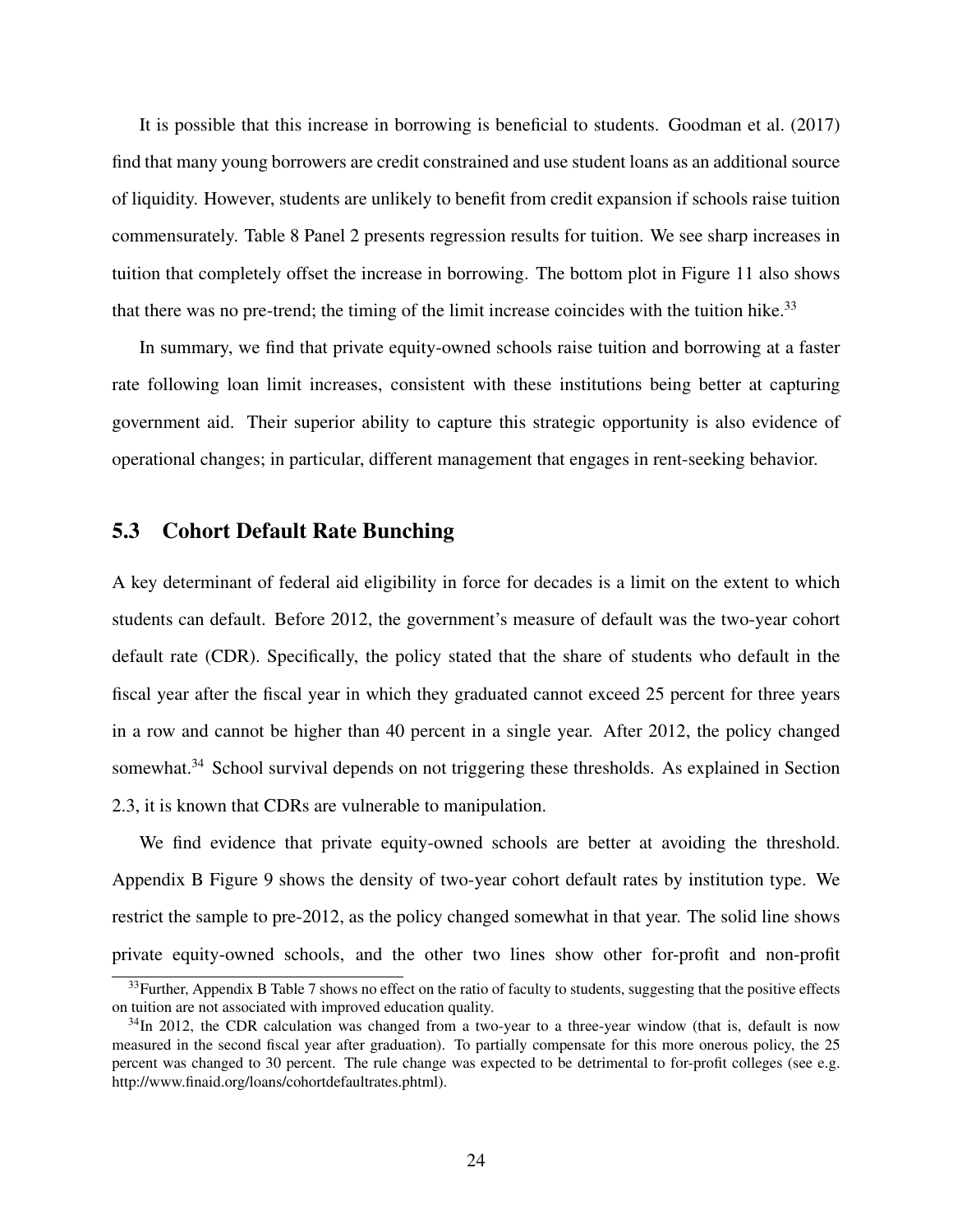schools. The vertical line is the 25 percent two-year CDR threshold. CDRs largely evolve smoothly across the threshold among independent for-profits and other schools. In contrast, there is a sharp drop in the default density right before the threshold at private equity-owned schools, consistent with avoiding the threshold. This helps explain why private equity-owned schools have slightly lower CDRs than other for-profits in Table [1](#page-38-0) Panel 2.

# 5.4 Gainful Employment Announcement

We are interested in the sensitivity of a school's profit to its ability to access federal aid regardless of student outcomes. One approach is to examine whether the school's valuation responds to surprise regulatory events that would affect this access. The Gainful Employment (GE) rule aimed to tie a school's Title IV eligibility to student labor market performance. The rule was announced in 2010, watered down following court cases, and ultimately suspended in 2017. Since private equity-owned schools have illiquid and unobservable value, we turn to publicly traded schools to study the effect of the GE rule. Many of the largest public firms were once private equity-owned, including Devry, EDMC, and Corinthian. Others have been acquired by private equity in publicto-private reverse LBOs, such as Apollo, which owns the University of Phoenix. Details about these events are in Appendix C Table 1.

We find that the market values of publicly traded for-profits fell sharply when the GE rule was announced. Conversely, affected firms experienced positive abnormal returns when the rules were weakened in 2011. Appendix C contains a detailed explanation of the rule, our estimation approach, and the results. Appendix C Figure 1 shows dramatic changes in abnormal returns around the events, while there are no changes for a group of control firms. Difference-in-differences regressions confirm the effect (Appendix C Table 2). This analysis suggests that a major component of for-profit market value is rent-seeking capture of government aid.

In sum, superior federal aid capture is an important channel through which high-powered incentives translate to higher profits. Firm focus on maximizing revenue from subsidies may help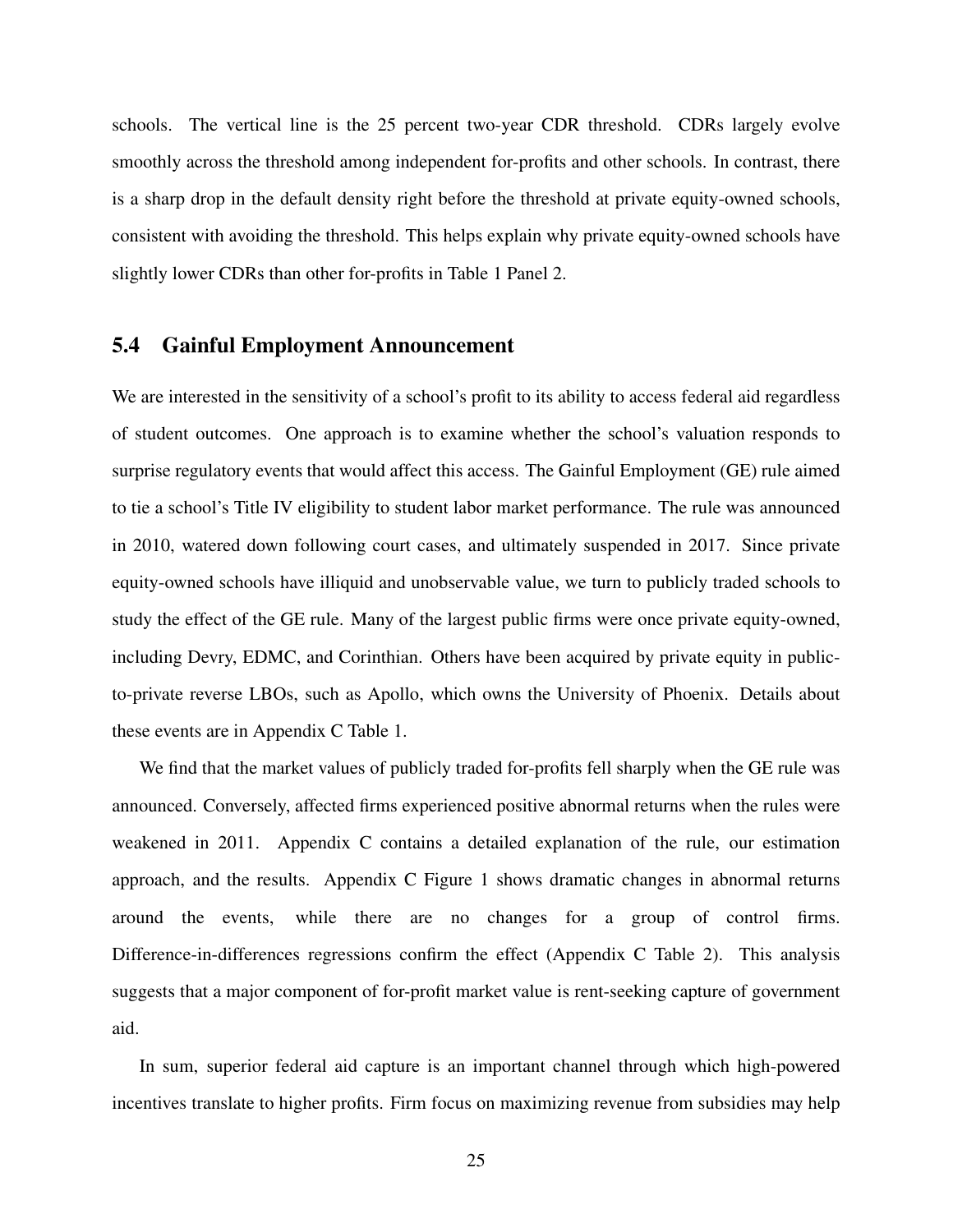explain why we do not observe improvements in student outcomes accompanying buyouts. Greater rent-seeking capture of government aid is unambiguously not in the public interest and is relevant to education policy and public good procurement more generally.

# <span id="page-27-0"></span>6 Operational Mechanisms

This section explores operational mechanisms that may explain the deterioration in student outcomes observed in Section [4,](#page-15-0) and the increase in revenue and profits shown in Section [5.](#page-21-0) Further, we conduct several robustness tests in Section [6.5.](#page-30-0)

## 6.1 Education Inputs

One possible mechanism is that education quality declines. Though we do not observe education quality directly, we show that measures of education inputs fall after private equity buyouts in Table [9.](#page-47-0) The number of faculty per 100 full time students falls by 0.45 (Panel 1 column 1), relative to a mean of 5.3 across all schools, and 3.6 among private equity-owned schools. There is also an absolute decline in the number of faculty (Panel 1 columns 4-6). The share of expenditure devoted to instruction declines by about three percentage points (Panel 2 columns 1-2), relative to a mean across all schools of 48 percent. Similarly, absolute instruction spending declines, conditional on enrollment (Panel 2 columns 4-5). For all the education input variables, the matching estimates are imprecise, but their magnitudes are in all cases in the same direction as the main estimates, and much larger for faculty per 100 students and instruction spending. Their lack of statistical significance may reflect the small samples for these variables. The visual event study and matched schools plot confirm the regression evidence for both faculty and instruction spending (Appendix B Figures 10 and 11).

The decline in education inputs is consistent with case studies in a U.S. Senate report on private equity-owned for-profits [\(Senate 2012\)](#page-37-3). In Appendix A Section 4, we summarize the report's evidence that reductions in student support following private equity buyouts had negative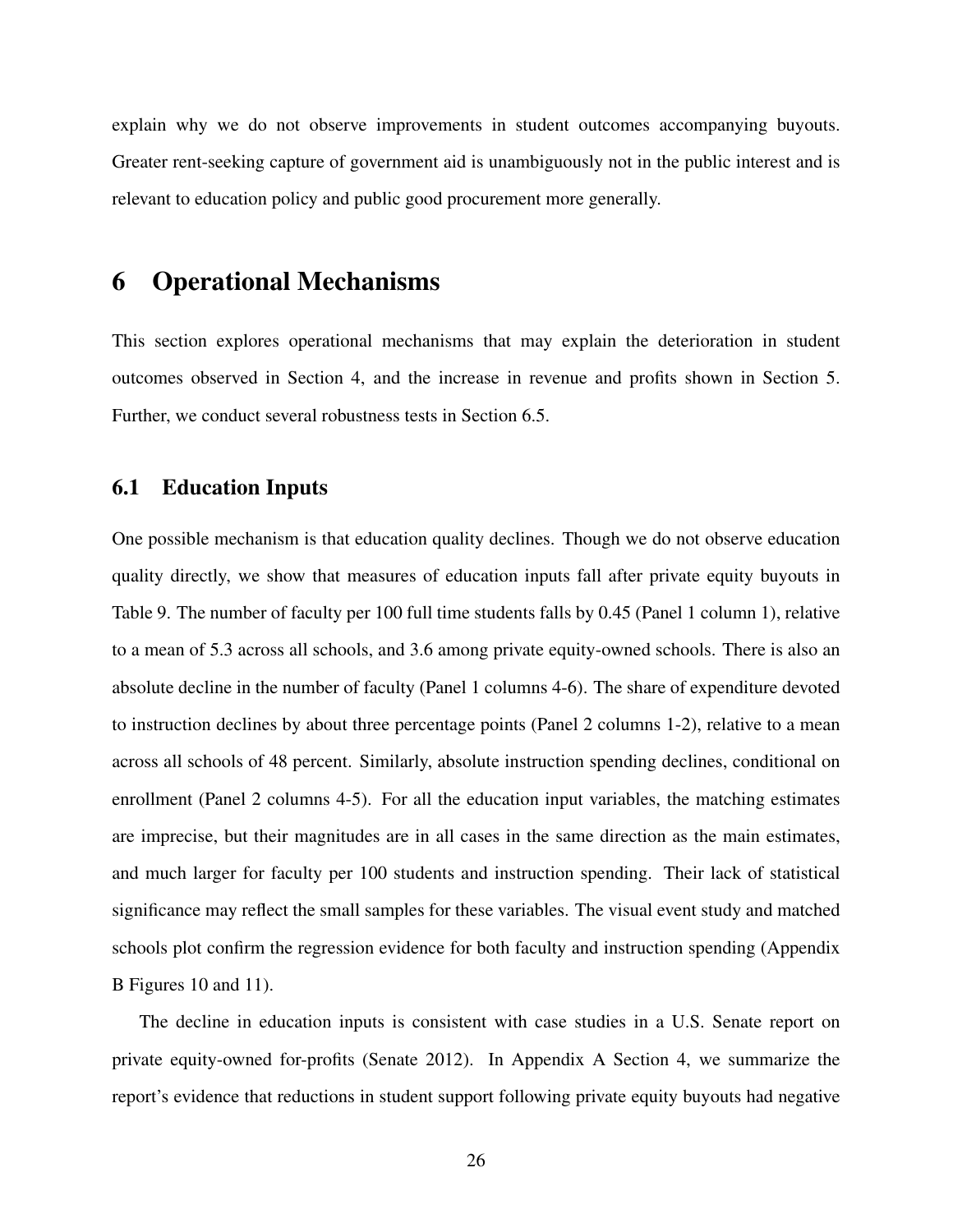impacts on educational quality with implications for student outcomes. Our own interviews with two former high level for-profit college managers also support this mechanism. For example, a former high-level manager with Florida Career College said that after a 2012 buyout, "they started decimating faculty and student services." Relatedly, [Bound, Lovenheim, and Turner](#page-34-16) [\(2010\)](#page-34-16) argue that lower institutional resources per student have contributed more than compositional changes to the overall decline in college graduation rates, and find that declines in the faculty to student ratio account for over three-quarters of graduation rate reductions in their sample.

Following [Bound et al.](#page-34-16) [\(2010\)](#page-34-16), we seek to link education inputs to graduation rate declines. The effects we find on graduation rates – highlighted by the partially treated cohort analysis – are very immediate. If immediate education quality declines are associated with immediate graduation rate declines within a school, this would support the hypothesis that operational changes are responsible for deteriorating outcomes. We examine whether changes in graduation rates in the year after the buyout year are correlated with changes in education inputs in the same year. Appendix B Figure 12 Panels A and B reveal a strong positive relationship; schools that decrease their faculty-tostudent ratio or instruction share of spending experience graduation rate declines, while schools that increase these education inputs experience graduation rate increases. Regressions in Appendix B Table 8 also find that the negative effect of private equity on graduation rates in the year after the buyout is much larger for schools with large negative changes in their faculty to student ratios.<sup>35</sup>

Tuition hikes could also explain the fall in graduation rates. However, there is evidence that students are quite price inelastic because the size of their loan package is not salient at the time of borrowing, and they have no reason to be sensitive to grant amounts (e.g. [Bleemer et al. 2017\)](#page-34-5). Indeed, we find no relationship between changes in tuition and graduation rates immediately around the buyout year (Appendix B Figure 12 Panel C).

<span id="page-28-0"></span><sup>&</sup>lt;sup>35</sup>However, the interaction between PE and an indicator for change in faculty being below 25th percentile is not significant (column 3). For instruction share of spending, the magnitude of the coefficient is much larger among schools with large negative changes (columns 4 and 5), though both are noisy. The interaction specification yields a large coefficient of -.06, significant at the .1 level, suggesting that schools with relatively large, immediate cuts in instruction spending share  $\ll -0.018$ ) experience about twice the decline in graduation rates as other private equityowned schools.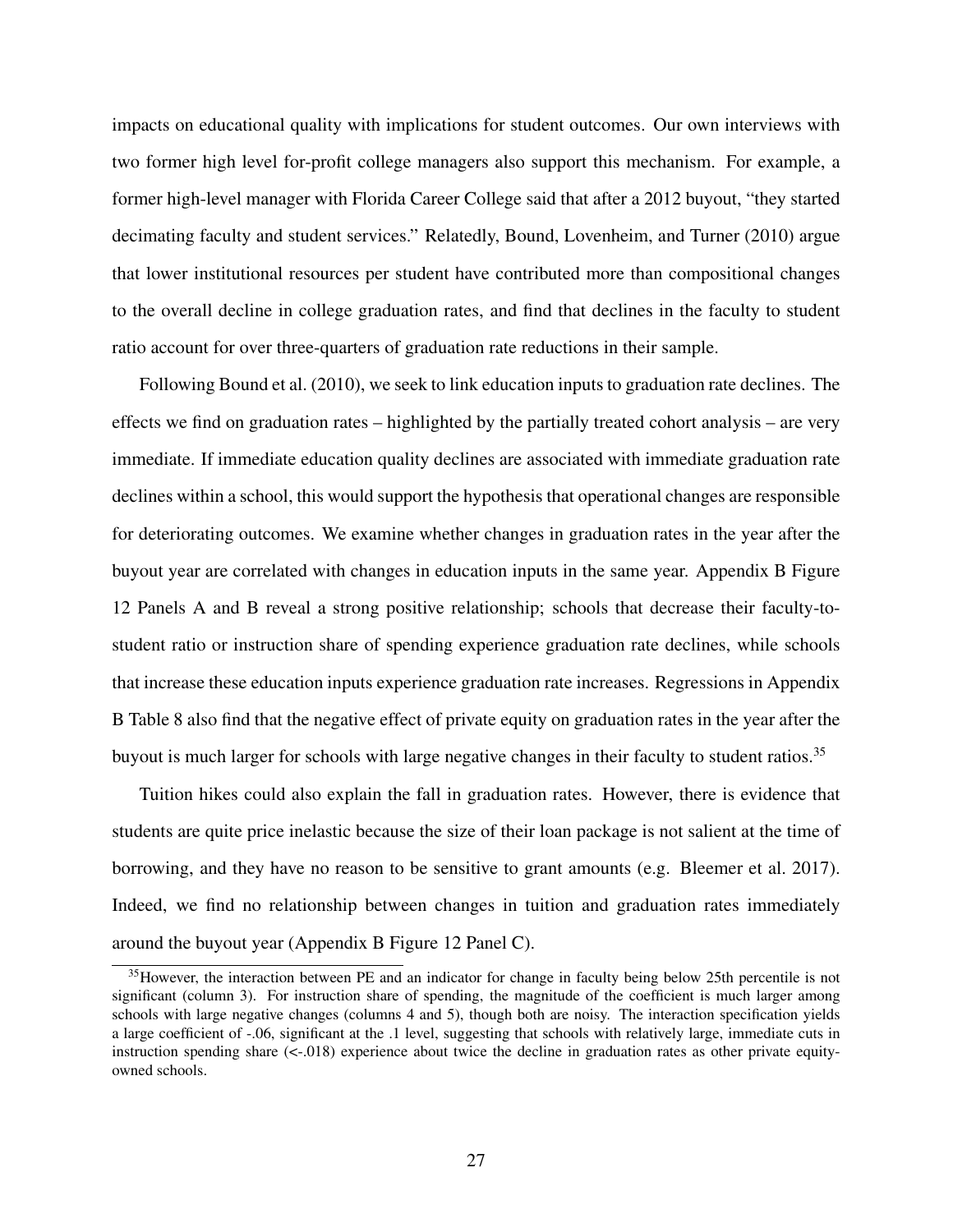# 6.2 Law Enforcement Actions

Recall from Section [4.4](#page-19-2) that buyouts have large positive effects on enrollment. It may initially seem inconsistent that education quality and student outcomes decline yet demand increases. The higher share of employees in sales (Figure [2\)](#page-50-0) suggests that private equity-owned schools improve sales and marketing operations to attract more students. The law enforcement actions at private equity schools are primarily related to recruiting violations, including predatory and misleading marketing, and the use of excessive commissions or quotas for salespeople. These actions provide a second source of evidence that for a product with opaque quality, aggressive recruiting may be a successful strategy.

The chances of a school having its first law enforcement action increases dramatically after a private equity buyout. The dependent variable in columns 4-5 of Table [5](#page-43-0) is one if the school experienced its first action in a given year. The coefficient is .003, significant at the .01 level, relative to a mean of .004. We have only 58 such instances (of which private equity-owned schools were responsible for 41), so there are insufficient observations for the matching estimator.<sup>36</sup> There may be concern about endogeneity in the law enforcement actions, many of which occurred between 2010 and 2014; perhaps the federal government targeted private equity-owned schools for political reasons. Such politicization is less likely at the state level, where cases typically originate directly from student complaints. We therefore limit the law enforcement actions to those brought by state attorneys general in column 6. The effect persists, though it is attenuated.

## 6.3 Online Schools

Online education, with its low marginal costs per student, presents opportunities for economies of scale. We examine whether private equity ownership is associated with a transition from being primarily a brick-and-mortar school to being an online school in Table [5](#page-43-0) columns 7–8. We find a positive, albeit imprecise effect of 1.2 percentage points. As above, the small number of schools

<span id="page-29-0"></span><sup>36</sup>A visual comparison is in Appendix B Figure 13.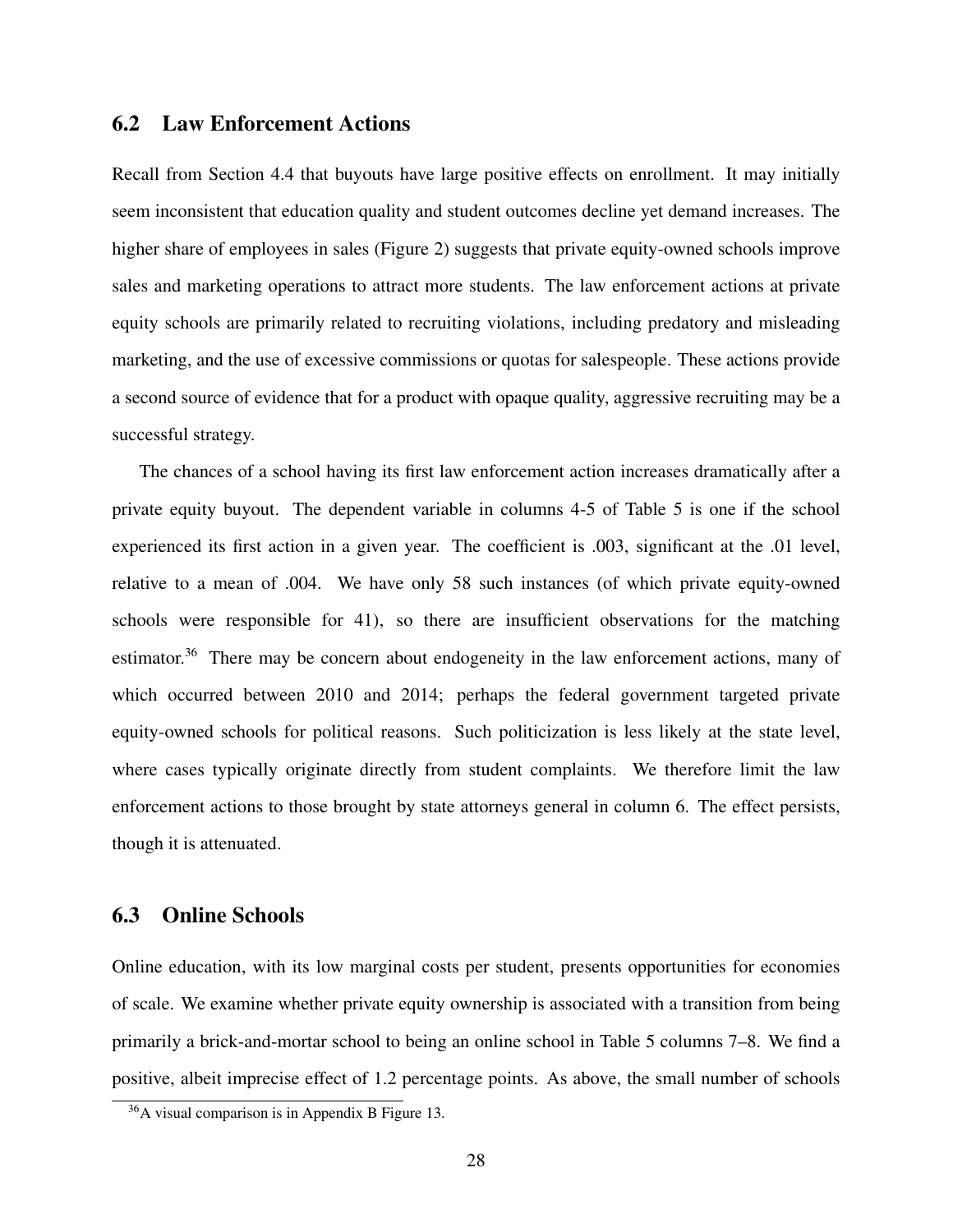that switch to being online prevents us from using the matching estimator. We find no effect on the intensive margin (number of out-of-state students). Thus taking schools online is one way that buyouts increase enrollment, but it affects a very small number of schools.

## 6.4 Governance

Private equity investors often change governance in their portfolio companies [\(Cornelli and](#page-35-16) [Karakas 2008,](#page-35-16) [Kaplan and Strömberg 2009,](#page-36-2) [Bloom et al. 2015\)](#page-34-4). [Gompers, Kaplan, and](#page-35-17) [Mukharlyamov](#page-35-17) [\(2016\)](#page-35-17) find that 31 percent of private equity investors recruit their own senior management teams before investing, which then replace the pre-buyout management team. We expect that private equity buyouts may affect operations through changes in management.

We test this hypothesis in Appendix B Table 9. The dependent variable is an indicator for whether a school's Chief Executive changes within three years of the buyout.<sup>37</sup> Our most conservative model uses school and year fixed effects, controls for composition, and limits the sample to for-profits. This model (column 6) finds a 3.8 percentage point effect. The sample mean is 10.5 percent, indicating that private equity buyouts, using the more conservative estimates, increase CEO turnover by around 36 percent. This is consistent with private equity firms changing management by bringing in new executives. Therefore, new management is one channel for changed operations.

# <span id="page-30-0"></span>6.5 Robustness

### 6.5.1 PE Compared to Chain Acquisitions

A final exercise examines whether the effects we observe occur following transitions from independent to chain ownership more generally. We define a chain as any parent company (SystemID) that is not private equity-owned and that owns at least two schools (UnitIDs). These

<span id="page-30-1"></span><sup>&</sup>lt;sup>37</sup>College Chief Executives are defined in IPEDS. They are typically university presidents or other senior academic officials. We define a Chief Executive change as an indicator of whether the last name of the Chief Executive listed in IPEDS changes from the previous year.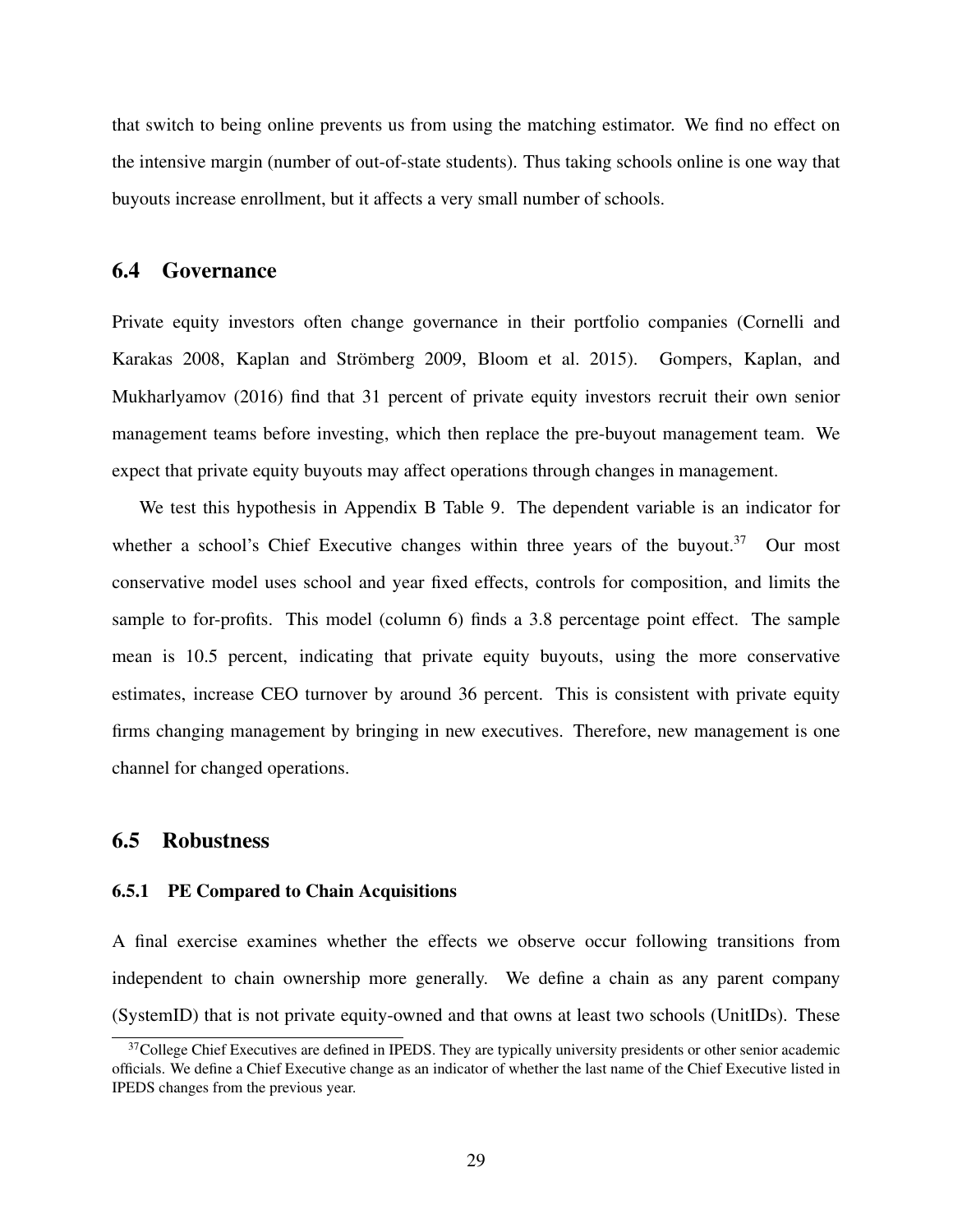ownership changes, as well as PE buyouts, are included as separate indicator variables in versions of Equation [2.](#page-13-0)

The results for our primary outcome variables are in Table [10.](#page-48-0) For graduation rates, repayment rates, average loans, tuition, and the faculty to student ratio, the effects of chain acquisitions are small and imprecise, particularly relative to the effects of private equity buyouts. However, chain acquisitions have a substantial negative effect on earnings (column 3), and a positive effect on enrollment (column 7), though both are smaller than the effects of private equity buyouts. These results suggest a hierarchy of incentives and outcomes. Chains likely have more sophisticated corporate structures and arms-length owners than stand-alone, independent schools, giving them somewhat higher-powered incentives. Private equity ownership yields higher-powered incentives and leads to more adverse student outcomes.

### 6.5.2 Private Equity Firm Variation

We also examined how the private equity firms behind the deals may affect outcomes. First, we find very similar results to the main model when we include lead private equity firm fixed effects. Second, we examined whether our effects vary by private equity firm characteristics, such as having a specialty in education, or being especially high- or low-performing. We found no variation in the effects by these measures[.38](#page-31-0) Third, we omit the largest three deals. We define "large" as the number of schools (UnitIDs) purchased in the deal and subsequently acquired by the private equity-owned school system.<sup>39</sup> The results are generally as strong as our main specification, both in magnitude and statistical significance.

#### 6.5.3 Restriction to post-2000 data

There is concern that school data quality improved post-2000, and that this may affect our results. In Appendix B Table 10, we present the main effects on student outcomes using only post-2000

<span id="page-31-1"></span><span id="page-31-0"></span><sup>&</sup>lt;sup>38</sup>The results of both these exercises are available on request.

<sup>&</sup>lt;sup>39</sup>These are Empire Beauty Schools, which ultimately consisted of 82 schools, Corinthian (63 schools), and EDMC (49 schools).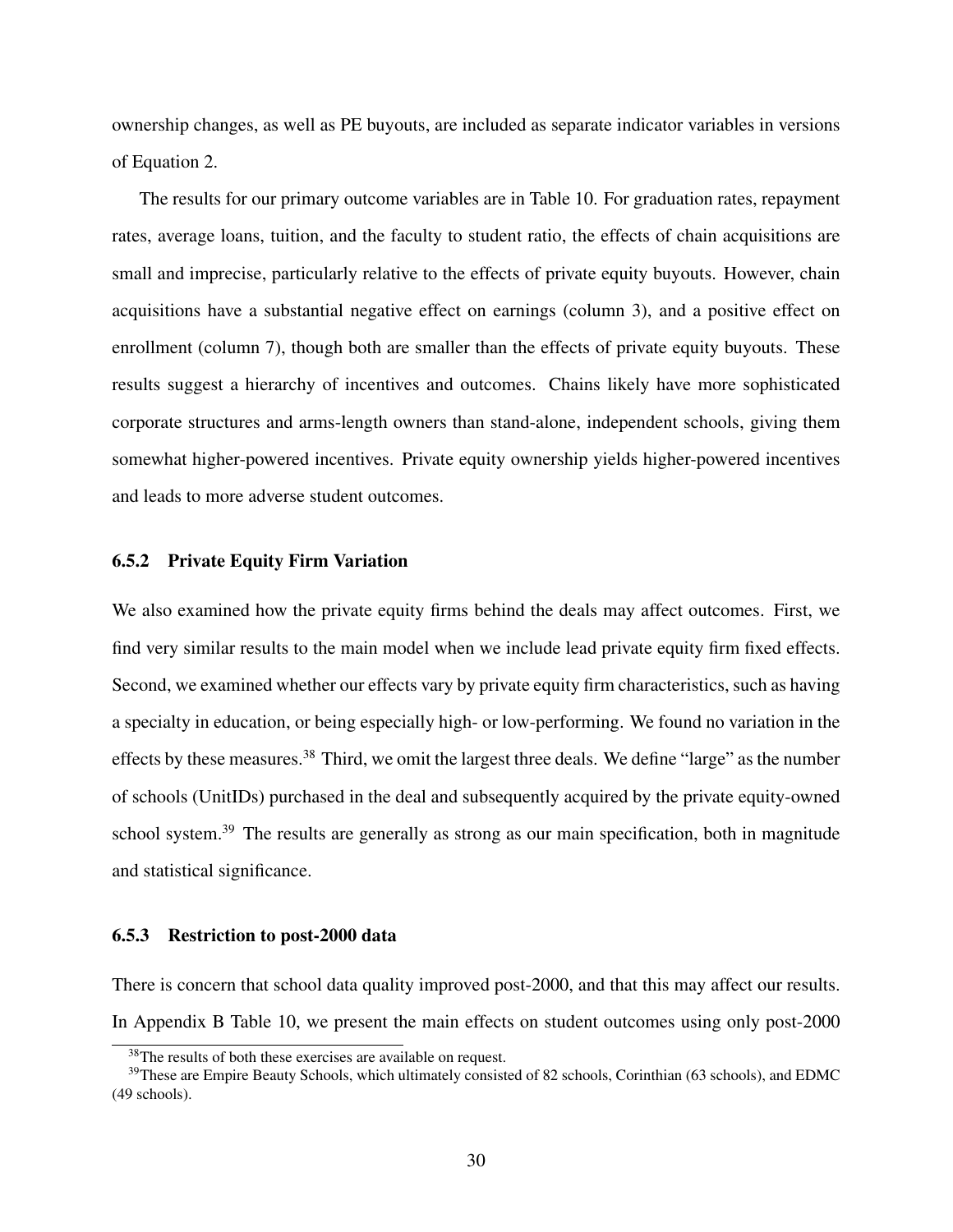data and the OLS specifications. The effects are extremely similar to those in Table [3,](#page-41-0) and the coefficients are statistically indistinguishable from our main results. We created similar tables for all our outcomes and the cohort partial treatment analysis, and continued to find that the results are broadly robust to excluding pre-2000 data. These tables are available upon request.

# 7 Conclusion

For-profit schools were originally based on an implicit contract: In exchange for federal grant and loan inputs, the school would increase the human capital of its students. This relates to the implicit contracts discussed in [Shleifer and Summers](#page-37-1) [\(1988\)](#page-37-1). They argue that hostile takeovers increase firm market value because they enable a transfer of rents from stakeholders (e.g., employees) to shareholders, and that such redistribution can destroy value from a social perspective. The stakeholder in our setting is the consumer – students and the government. From the private equity investor's perspective, it may be ex-post optimal to renege on the implicit contract. In fact, students and the government differ from employees in ways that may increase the appeal of reneging; students typically purchase a program's degree only once, and the government has largely not been a demanding counter-party. New shareholders can maximize value by reducing quality and increasing cost.

Indeed, we find that private equity buyouts lead to expanded enrollment and increased profits, but also to higher tuition, lower education inputs, lower graduation rates, higher student borrowing, lower repayment rates, and lower wage earnings. We also use regulatory changes to show that private equity-owned schools raise tuition following credit expansions faster than other schools, which leads to increased levels of debt. Further, we show that changed operations appear to lead to the detrimental effects on student outcomes.

We cannot directly assess the welfare effects of buyouts as we do not observe school valueadded and buyouts are not randomly assigned, but the sum of the evidence points to high-powered incentives to maximize profit in the education industry operating counter to consumers' interest.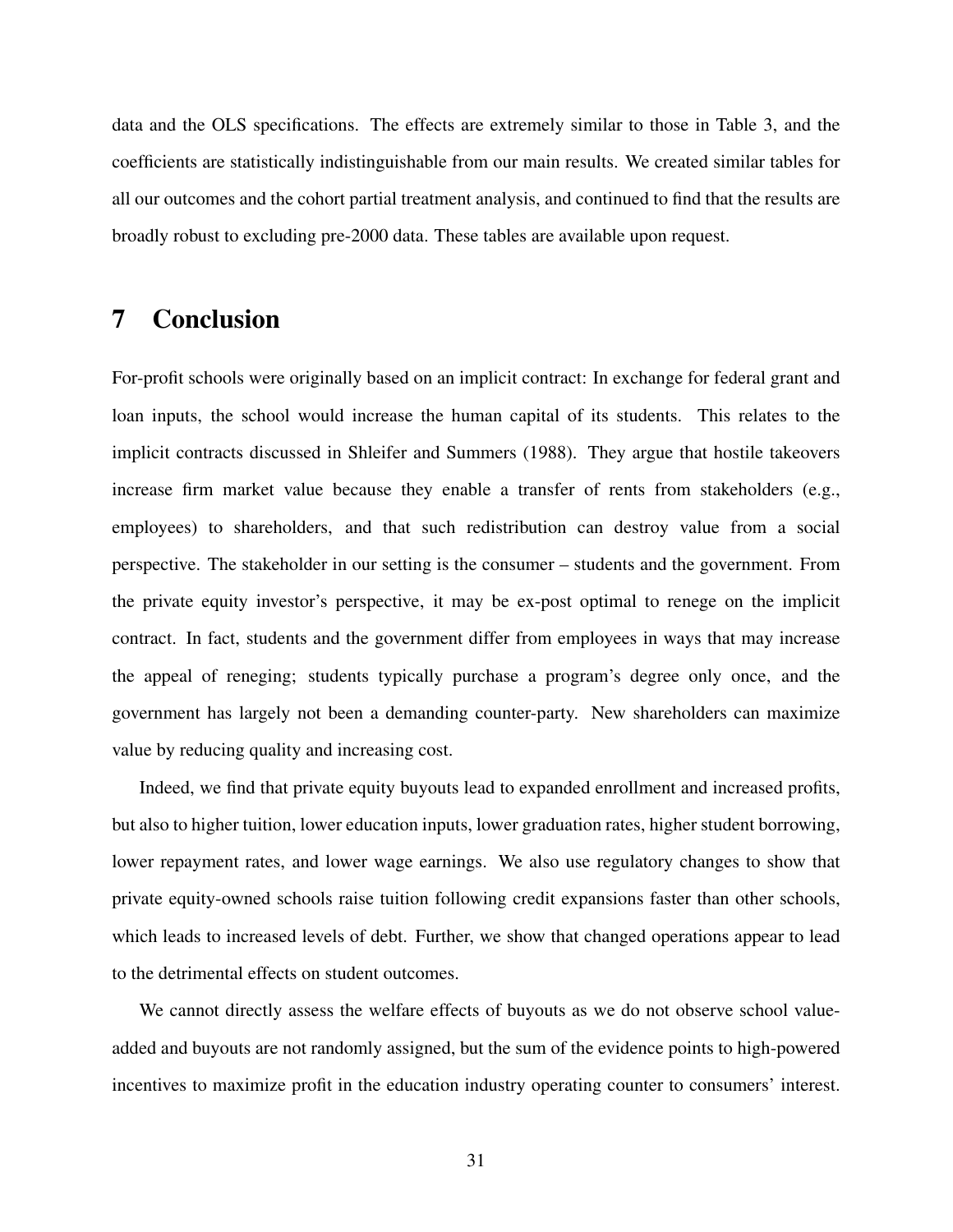We demonstrate that an important channel for the better performance of private equity-owned schools is superior capture of government aid, suggesting that intensive government subsidy leads to the misalignment of incentives. Future research in multiple sectors is needed to understand how high-powered incentives interact with other potentially relevant characteristics, such as product opacity.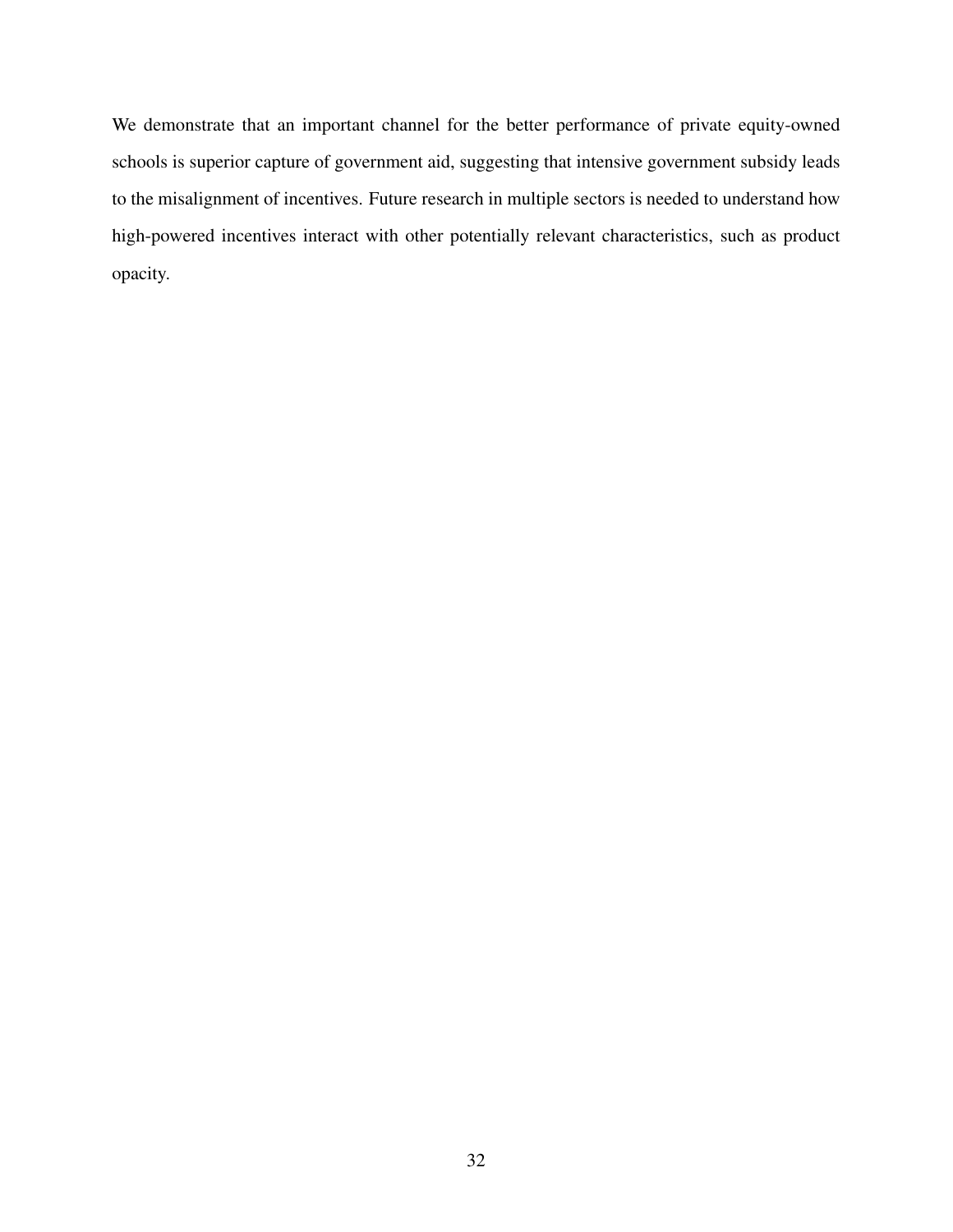# References

- <span id="page-34-11"></span>Arcidiacono, P., E. Aucejo, A. Maurel, and T. Ransom (2016). College Attrition and the Dynamics of Information Revelation. *Working Paper*.
- <span id="page-34-7"></span>Armona, L., R. Chakrabarti, and M. F. Lovenheim (2017). How does for-profit college attendance affect student loans, defaults and earnings?
- <span id="page-34-9"></span>Bernstein, S. and A. Sheen (2016). The operational consequences of private equity buyouts: Evidence from the restaurant industry. *Review of Financial Studies 9*(29), 2387–2418.
- <span id="page-34-14"></span>Bertrand, M., E. Duflo, and S. Mullainathan (2004). How much should we trust differences-indifferences estimates? *The Quarterly Journal of Economics 119*(1), 249–275.
- <span id="page-34-12"></span>Bettinger, E. P., B. T. Long, P. Oreopoulos, and L. Sanbonmatsu (2012). The role of application assistance and information in college decisions results from the H&R block fafsa experiment. *The Quarterly Journal of Economics 127*(3), 1205–1242.
- <span id="page-34-5"></span>Bleemer, Z., M. Brown, D. Lee, K. Strair, and W. van der Klaauw (2017). Echoes of rising tuition in students borrowing, educational attainment, and homeownership in post-recession america. *Working Paper*.
- <span id="page-34-4"></span>Bloom, N., R. Sadun, and J. Van Reenen (2015). Do private equity owned firms have better management practices? *The American Economic Review 105*(5), 442–446.
- <span id="page-34-3"></span>Boucly, Q., D. Sraer, and D. Thesmar (2011). Growth LBOs. *Journal of Financial Economics 102*(2), 432–453.
- <span id="page-34-15"></span>Bound, J., M. Lovenheim, and S. Turner (2007). Understanding the decrease in college completion rates and the increased time to the baccalaureate degree. *Population Studies Center Research Report 7*, 626.
- <span id="page-34-16"></span>Bound, J., M. F. Lovenheim, and S. Turner (2010). Why have college completion rates declined? an analysis of changing student preparation and collegiate resources. *American Economic Journal: Applied Economics 2*(3), 129–57.
- <span id="page-34-10"></span>Brown, G. W., O. Gredil, and S. N. Kaplan (2013). Do private equity funds game returns? *Working Paper*.
- <span id="page-34-2"></span>Cao, J. and J. Lerner (2009). The performance of reverse leveraged buyouts. *Journal of Financial Economics 91*(2), 139–157.
- <span id="page-34-13"></span>Carey, K. (2017, oct). Revised Data Shows Community Colleges Have Been Underappreciated.
- <span id="page-34-8"></span>Cellini, S., R. Darolia, and L. Turner (2017). Where do students go when for-profit colleges lose federal aid? *Working Paper*.
- <span id="page-34-6"></span>Cellini, S. R. and L. Chaudhary (2014). The labor market returns to a for-profit college education. *Economics of Education Review 43*, 125–140.
- <span id="page-34-0"></span>Cellini, S. R. and C. Goldin (2014). Does federal student aid raise tuition? New evidence on for-profit colleges. *American Economic Journal: Economic Policy 6*(4), 174–206.
- <span id="page-34-1"></span>Cellini, S. R. and N. Turner (2016). Gainfully employed? Assessing the employment and earnings of for-profit college students using administrative data. Technical report, National Bureau of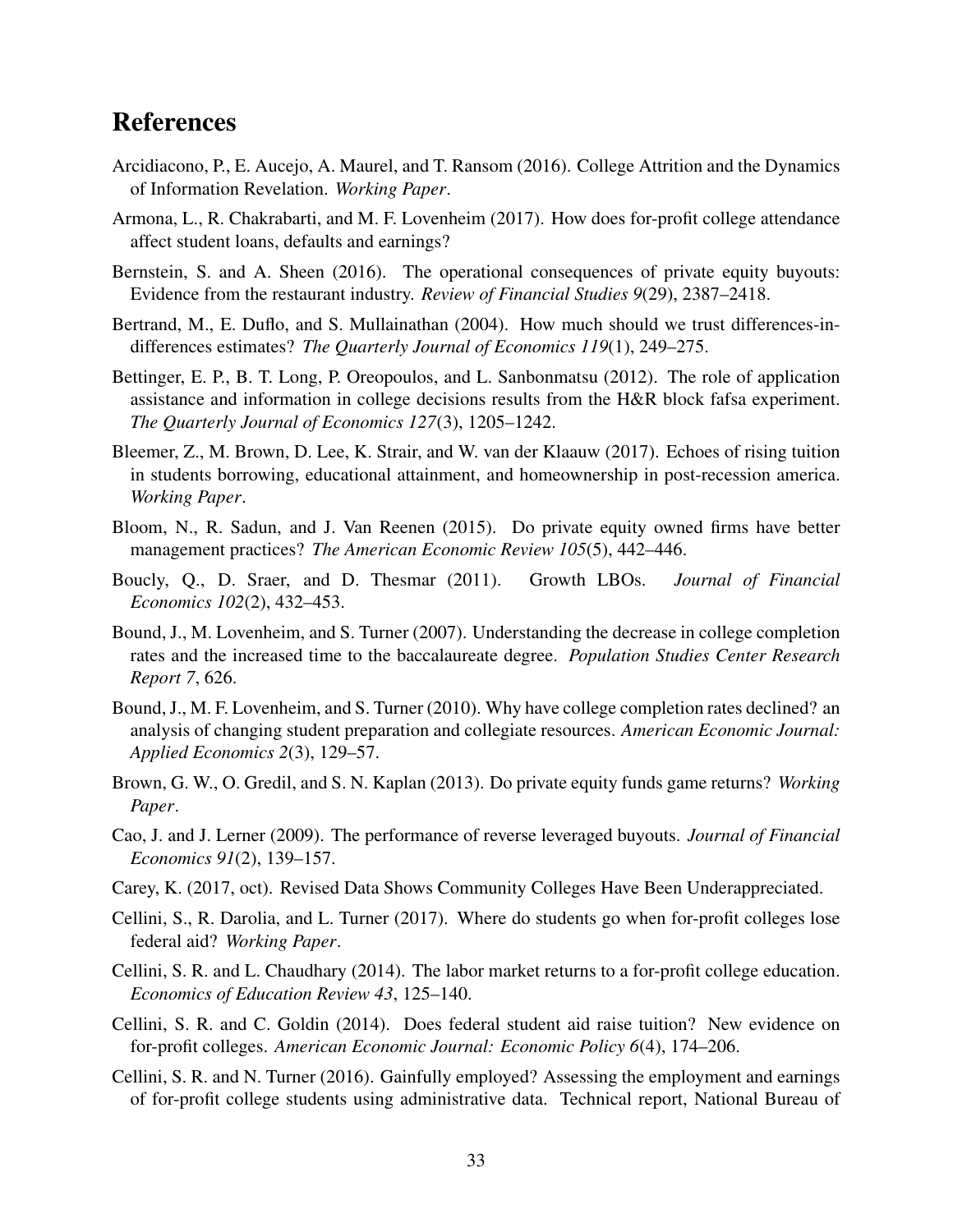Economic Research.

- <span id="page-35-8"></span>CFBP (2012). Private student loans report. *Report to the U.S. Senate*.
- <span id="page-35-16"></span>Cornelli, F. and O. Karakas (2008). Private equity and corporate governance: Do lbos have more effective boards? *Working Paper*.
- <span id="page-35-14"></span>Cottom, T. M. (2017). *Lower ed: The troubling rise of for-profit colleges in the new economy*. New Press, The.
- <span id="page-35-12"></span>Darolia, R., C. Koedel, P. Martorell, K. Wilson, and F. Perez-Arce (2015). Do employers prefer workers who attend for-profit colleges? Evidence from a field experiment. *Journal of Policy Analysis and Management 34*(4), 881–903.
- <span id="page-35-3"></span>Davis, S. J., J. Haltiwanger, K. Handley, R. Jarmin, J. Lerner, and J. Miranda (2014). Private equity, jobs, and productivity. *The American Economic Review 104*(12), 3956–3990.
- <span id="page-35-0"></span>Deming, D. J., C. Goldin, and L. F. Katz (2012, dec). The for-profit postsecondary school sector: Nimble critters or agile predators? *Journal of Economic Perspectives 26*(1), 139–64.
- <span id="page-35-1"></span>Deming, D. J., N. Yuchtman, A. Abulafi, C. Goldin, and L. F. Katz (2016). The value of postsecondary credentials in the labor market: An experimental study. *The American Economic Review 106*(3), 778–806.
- <span id="page-35-9"></span>DOE (2011). Committee on Measures of Student Success: A Report to Secretary of Education Arne Duncan. Technical report, U.S. Department of Education, Washington, DC.
- <span id="page-35-5"></span>Duggan, M. G. (2000). Hospital ownership and public medical spending. *The Quarterly Journal of Economics 115*(4), 1343–1373.
- <span id="page-35-13"></span>Eaton, C., J. Habinek, A. Goldstein, C. Dioun, D. G. Santibáñez Godoy, and R. Osley-Thomas (2016). The financialization of us higher education. *Socio-Economic Review 14*(3), 507–535.
- <span id="page-35-6"></span>Fracassi, C., A. Previtero, and A. Sheen (2017). Is private equity good for consumers? *Working Paper*.
- <span id="page-35-10"></span>Freyaldenhoven, S., C. Hansen, and J. M. Shapiro (2018). Pre-event trends in the panel event-study design. Technical report, National Bureau of Economic Research.
- <span id="page-35-15"></span>GAO (2014). Federal Student Loans: Impact of Loan Limit Increases on College Prices Is Difficult to Discern. *United States Government Accountability Office Report GAO-14-7*.
- <span id="page-35-11"></span>Gilpin, G. and C. Stoddard (2017). Does regulating for-profit colleges improve educational outcomes? what we know, what we don't know, and what we need to find out. *Journal of Policy Analysis and Management 36*(4), 942–950.
- <span id="page-35-7"></span>Glaeser, E. L. and A. Shleifer (2001). Not-for-profit entrepreneurs. *Journal of Public Economics 81*(1), 99–115.
- <span id="page-35-17"></span>Gompers, P., S. N. Kaplan, and V. Mukharlyamov (2016). What do private equity firms say they do? *Journal of Financial Economics 121*(3), 449–476.
- <span id="page-35-4"></span>Goodman, S., A. Isen, and C. Yannelis (2017). A day late and a dollar short: Limits, liquidity and household formation for student borrowers. *Working Paper*.
- <span id="page-35-2"></span>Guo, S., E. S. Hotchkiss, and W. Song (2011). Do buyouts (still) create value? *The Journal of*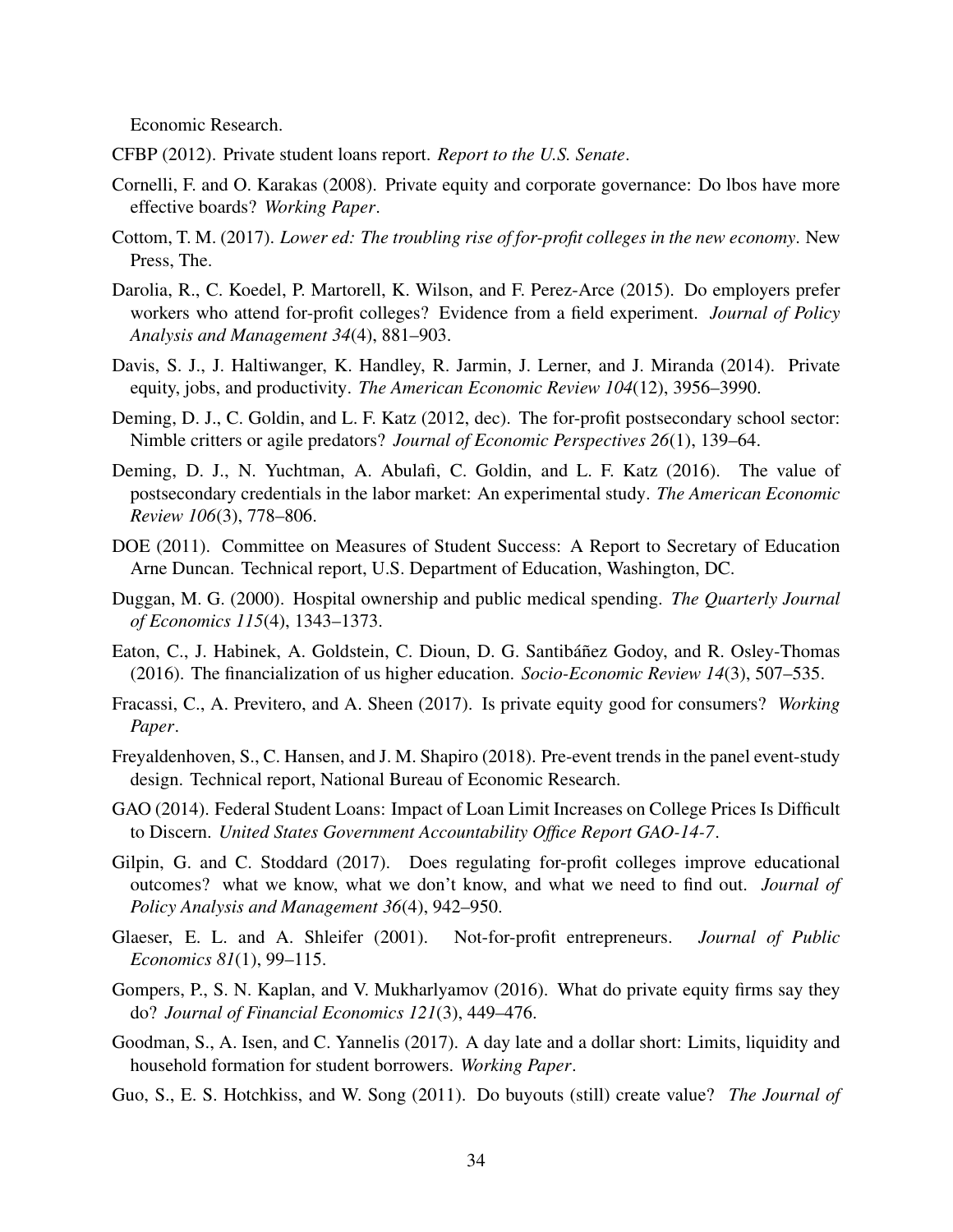*Finance 66*(2), 479–517.

<span id="page-36-8"></span>Hansmann, H. B. (1980). The role of nonprofit enterprise. *The Yale Law Journal 89*(5), 835–901.

- <span id="page-36-13"></span>ICAS (2012). Steps the Education Department Should Immediately Take to Curb Default Rate Manipulation. Technical report, The Institution for College Access & Success, Washington, DC.
- <span id="page-36-15"></span>Jacobson, L., R. LaLonde, and D. G. Sullivan (2005). Estimating the returns to community college schooling for displaced workers. *Journal of Econometrics 125*(1), 271–304.
- <span id="page-36-14"></span>Jaquette, O. and E. E. Parra (2014). Using IPEDS for Panel Analyses: Core Concepts, Data Challenges, and Empirical Applications. In *Higher Esducation: Handbook of Theory and Research*, pp. 467–533. New York: Springer.
- <span id="page-36-0"></span>Jensen, M. C. (1989). Eclipse of the public corporation. *Harvard Business Review*.
- <span id="page-36-16"></span>Jepsen, C., K. Troske, and P. Coomes (2014). The labor-market returns to community college degrees, diplomas, and certificates. *Journal of Labor Economics 32*(1), 95–121.
- <span id="page-36-4"></span>Kaplan, S. (1989). The effects of management buyouts on operating performance and value. *Journal of Financial Economics 24*(2), 217–254.
- <span id="page-36-2"></span>Kaplan, S. N. and P. Strömberg (2009). Leveraged buyouts and private equity. *The Journal of Economic Perspectives 23*(1), 121–146.
- <span id="page-36-12"></span>Kelchen, R. (2017). How much do for-profit colleges rely on federal funds? *Brookings Institution Chalkboard*.
- <span id="page-36-9"></span>Kerr, W. R., R. Nanda, and M. Rhodes-Kropf (2014). Entrepreneurship as experimentation. *Journal of Economic Perspectives 28*(3), 25–48.
- <span id="page-36-6"></span>Krishnan, K. and P. Wang (2017). The cost of financing education: Can student debt hinder entrepreneurship? *Working Paper*.
- <span id="page-36-1"></span>Lerner, J. and A. Schoar (2005). Does legal enforcement affect financial transactions? the contractual channel in private equity. *The Quarterly Journal of Economics 120*(1), 223–246.
- <span id="page-36-7"></span>Liu, Y. T. and C. Belfield (2014). The Labor Market Returns to For-Profit Higher Education: Evidence for Transfer Students. A CAPSEE Working Paper. *Center for Analysis of Postsecondary Education and Employment*.
- <span id="page-36-11"></span>Ljungqvist, A., L. Persson, and J. Tag (2016). Private equity's unintended dark side: On the economic consequences of excessive delistings. *Working Paper*.
- <span id="page-36-5"></span>Looney, A. and C. Yannelis (2015). A crisis in student loans? How changes in the characteristics of borrowers and in the institutions they attended contributed to rising loan defaults. *Brookings Papers on Economic Activity*, 1–89.
- <span id="page-36-17"></span>Lucca, D. O., T. Nadauld, and K. Chen (2016). Credit supply and the rise in college tuition: Evidence from the expansion in federal student aid programs.
- <span id="page-36-10"></span>Matsa, D. A. (2011). Running on empty? financial leverage and product quality in the supermarket industry. *American Economic Journal: Microeconomics 3*(1), 137–73.
- <span id="page-36-3"></span>Metrick, A. and A. Yasuda (2010). The economics of private equity funds. *The Review of Financial*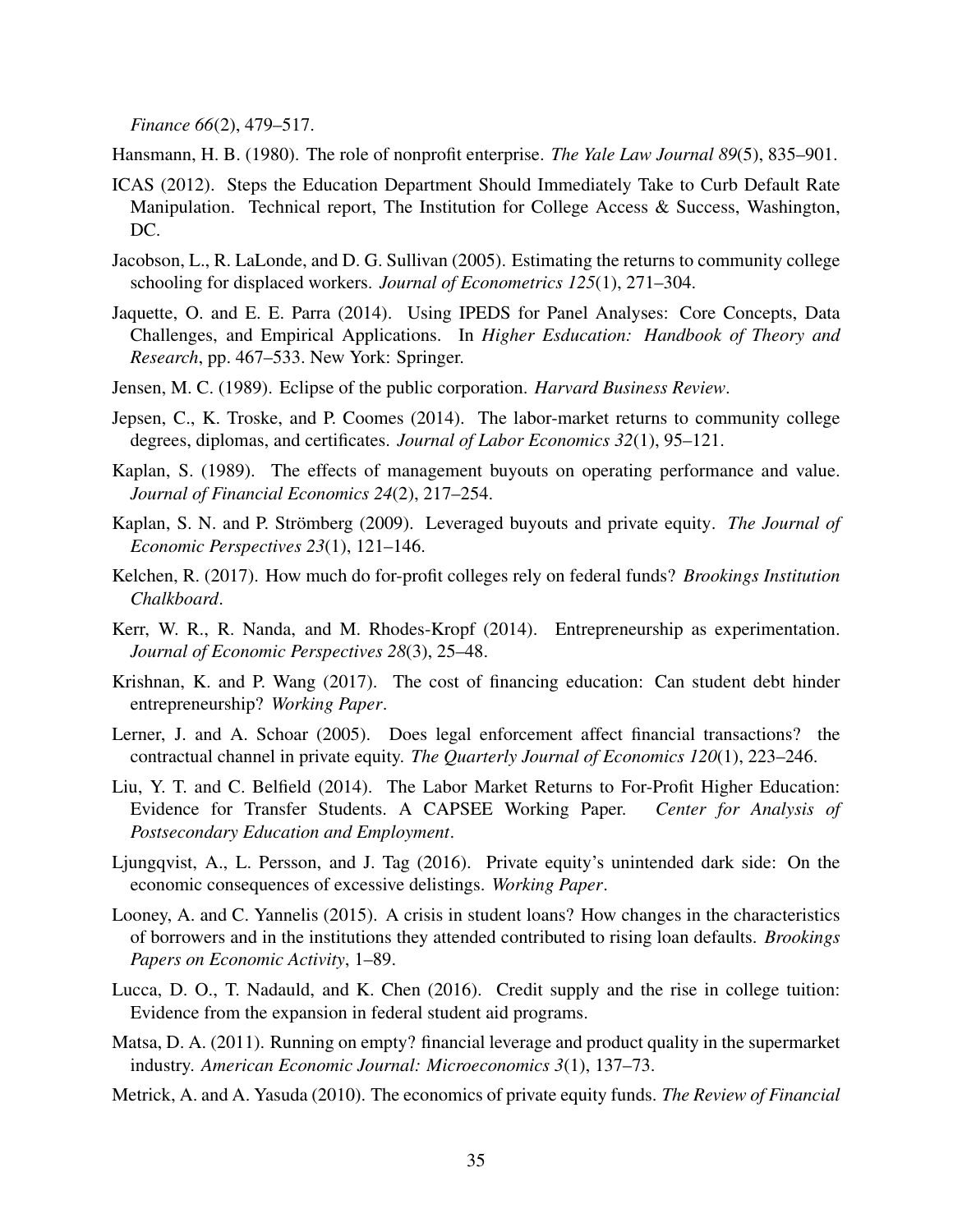*Studies 23*(6), 2303–2341.

- <span id="page-37-0"></span>Muscarella, C. J. and M. R. Vetsuypens (1990). Efficiency and organizational structure: A study of reverse LBOs. *The Journal of Finance 45*(5), 1389–1413.
- <span id="page-37-3"></span>Senate (2012). For Profit Higher Education: The Failure to Safeguard the Federal Investment and Ensure Student Success.
- <span id="page-37-1"></span>Shleifer, A. and L. H. Summers (1988). Breach of trust in hostile takeovers. In *Corporate Takeovers: Causes and Consequences*, pp. 33–68. University of Chicago Press.
- <span id="page-37-2"></span>Wiswall, M. and B. Zafar (2014). Determinants of college major choice: Identification using an information experiment. *Review of Economic Studies 82*(2), 791–824.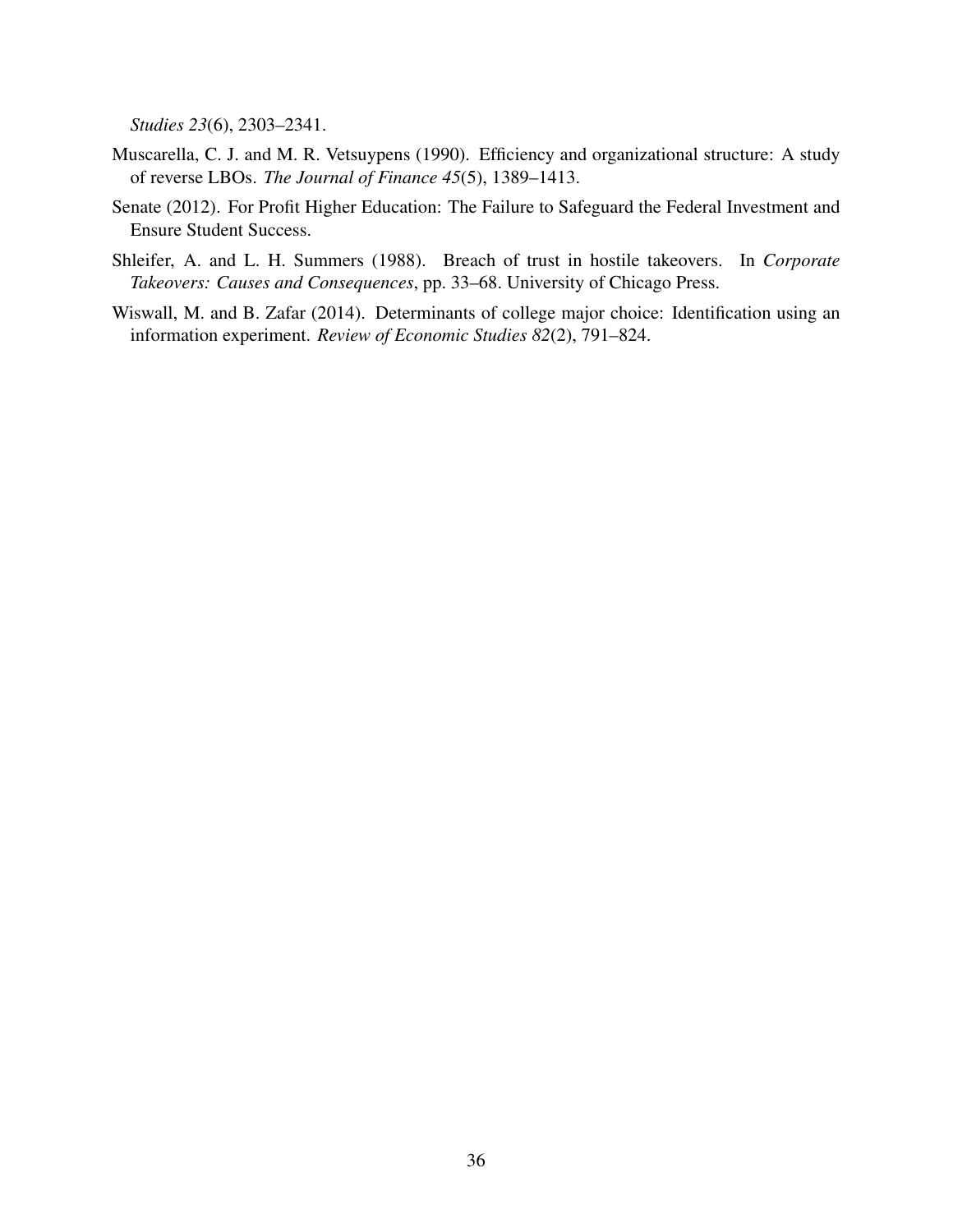<span id="page-38-0"></span>

|                                          | Nonprofit, State  | <b>Community</b>  | For profit, not PE | PE owned          |
|------------------------------------------|-------------------|-------------------|--------------------|-------------------|
|                                          | Mean<br>(Std Dev) | Mean<br>(Std Dev) | Mean<br>(Std Dev)  | Mean<br>(Std Dev) |
| Profits (mill 2015\$)                    | 40                | 6                 | 6                  | 34                |
|                                          | (102)             | (16)              | (34)               | (63)              |
| Publicly traded                          | 0.00              | 0.00              | 0.14               | 0.000             |
|                                          | (0.000)           | (0.00)            | (0.35)             | (0.00)            |
| Selective admissions                     | 0.68              | 0.089             | 0.092              | 0.077             |
|                                          | (0.467)           | (0.29)            | (0.29)             | (0.27)            |
| Highest degree offered**                 | 1.12              | 2.12              | 2.32               | 2.01              |
|                                          | (0.40)            | (0.33)            | (0.75)             | (0.723)           |
| Graduation rate                          | 0.52              |                   | 0.55               | 0.48              |
|                                          | (0.21)            |                   | (0.25)             | (0.21)            |
| Repayment rate (3 year) <sup>†</sup>     | 0.66              | 0.47              | 0.41               | 0.32              |
|                                          | (0.17)            | (0.121)           | (0.16)             | (0.13)            |
| Mean earnings after school (2015 \$)     | 37,667            | 28,321            | 24,275             | 26,829            |
|                                          | (11, 117)         | (4,920)           | (7,959)            | (8,219)           |
| Full-time faculty per 100 students $\pm$ | 6.28              | 4.38              | 4.48               | 3.62              |
|                                          | (4.653)           | (4.26)            | (4.1)              | (2.66)            |
| Full-time faculty                        | 261               | 109               | 16.8               | 24.8              |
|                                          | (465)             | (110)             | (32.2)             | (45)              |
| Share spending on instruction            | 0.47              | 0.54              | 0.41               | 0.36              |
|                                          | (0.14)            | (0.13)            | (0.24)             | (0.15)            |
| Spending on instruction (mill 2015 \$)   | 71.4              | 19.5              | 2.31               | 4.55              |
|                                          | (219)             | (26.9)            | (6.01)             | (7.37)            |
| Students <sup>‡</sup>                    | 3,885             | 3,148             | 387                | 748               |
|                                          | (5,656)           | (3,866)           | (1,232)            | (1, 413)          |

# Table 1: Descriptive Statistics by Institution Type

*Continued on following page*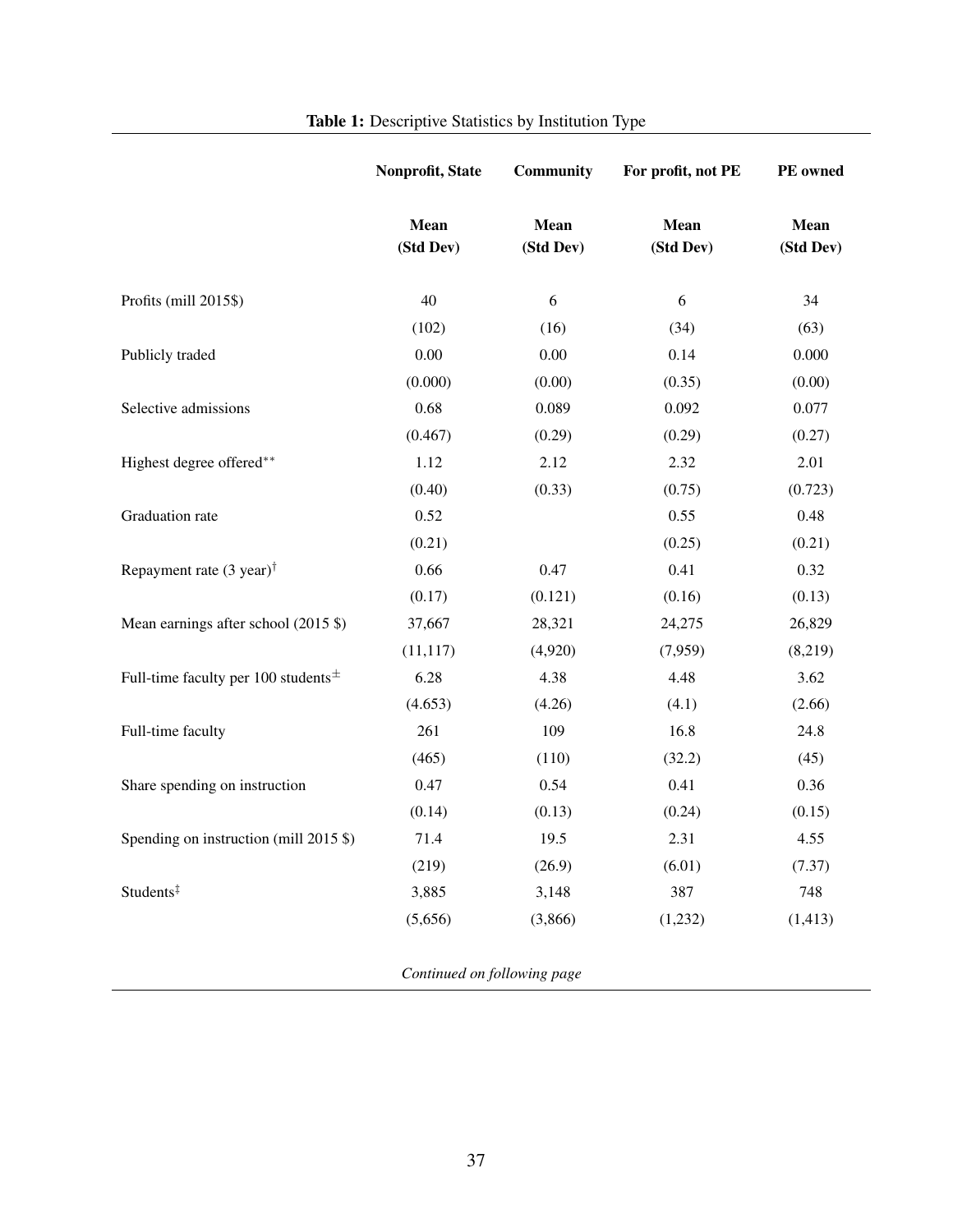### *Table 1 continued*

|                                      | Nonprofit, State         | <b>Community</b>  | For profit, not PE       | PE owned                 |
|--------------------------------------|--------------------------|-------------------|--------------------------|--------------------------|
|                                      | <b>Mean</b><br>(Std Dev) | Mean<br>(Std Dev) | <b>Mean</b><br>(Std Dev) | <b>Mean</b><br>(Std Dev) |
| 1st law enforcement action           | 0.00                     | 0.00              | 0.00                     | 0.004                    |
|                                      | (0.007)                  | (0.006)           | (0.018)                  | (0.061)                  |
| Online                               | 0.000                    | 0.000             | 0.012                    | 0.017                    |
|                                      | (0.000)                  | (0.000)           | (0.109)                  | (0.127)                  |
| Share students white                 | 0.67                     | 0.69              | 0.51                     | 0.44                     |
|                                      | (0.28)                   | (0.25)            | (0.32)                   | (0.26)                   |
| Loan per borrower (2015 \$)          | 5,179                    | 3,543             | 5,711                    | 7,456                    |
|                                      | (2,320)                  | (1, 911)          | (2,822)                  | (2,719)                  |
| Tuition revenue per student (2015\$) | 10,995                   | 3,673             | 14,210                   | 17,521                   |
|                                      | (7, 110)                 | (3,883)           | (7,678)                  | (7,303)                  |
| Pell grants per student (2015 \$)    | 1,350                    | 1,725             | 4,109                    | 4,609                    |
|                                      | (1,682)                  | (1,292)           | (3,193)                  | (3,104)                  |
| Federal grants per student (2015\$)  | 1,980                    | 2,335             | 6,115                    | 5,814                    |
|                                      | (2,183)                  | (2,219)           | (5,816)                  | (5,152)                  |
| N (school-year obs)                  | 55,103                   | 29,678            | 34,286                   | 4,540                    |

*Note:* This table contains summary statistics at the school (UnitID, or campus) level. The exception is profits, which are at the firm/institution-year (SystemID) level; from left, N=47,834; 23,929; 8,254; and 438. *‡*Full-time equivalent (applies to all below). \*Grad rate at 150pct normal time for programs of 2 years or less duration. <sup>±</sup>Full time faculty. <sup>†</sup>Share of students in repayment after three years (have paid back at least \$1 in principal). <sup>\*\*</sup>Highest degree offered is 1 for 4-year degrees and higher, 2 for 2-year degrees, and 3 for less-than-2-year degrees and certificates.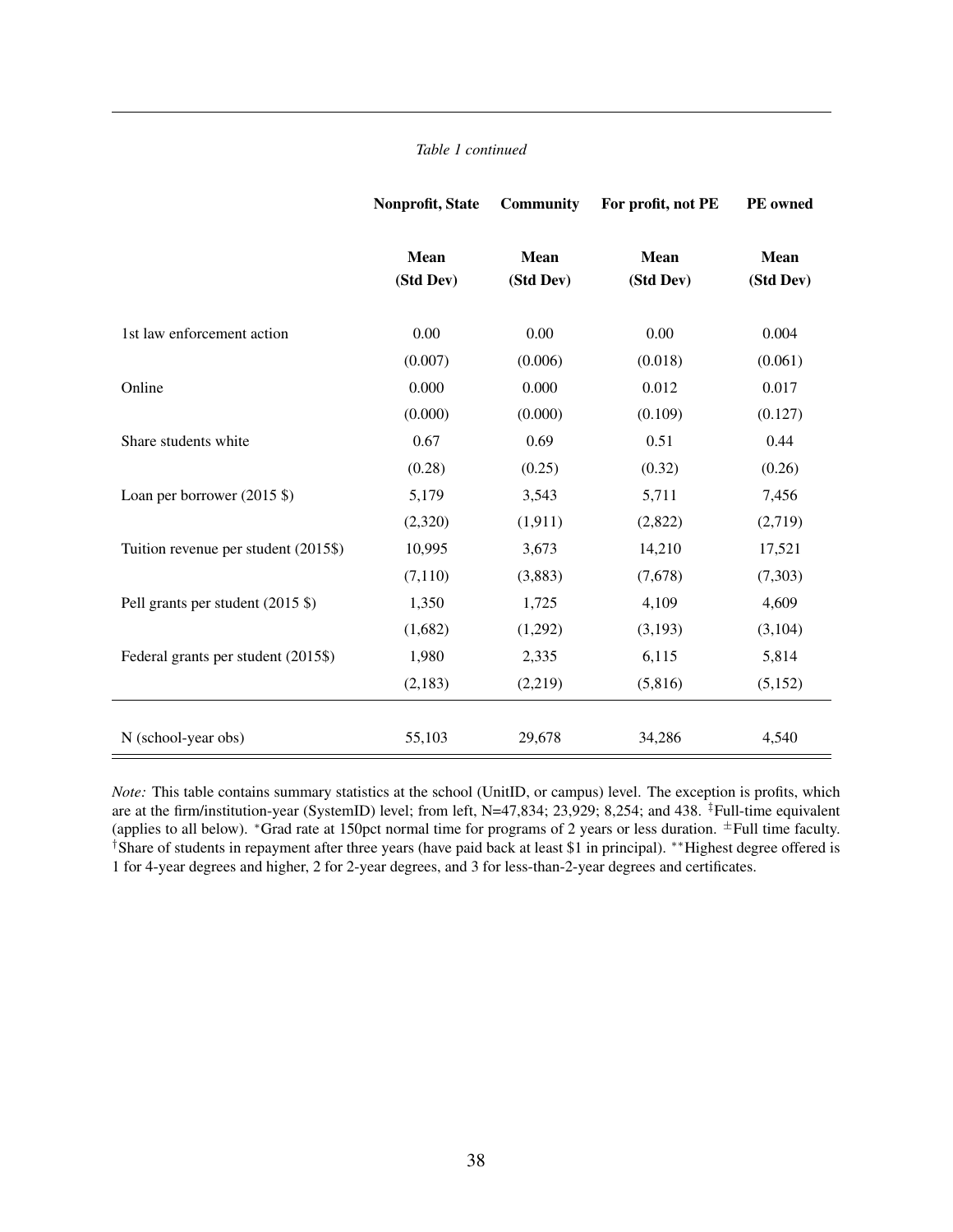|                           | (1)        | (2)       | (3)         | (4)        |
|---------------------------|------------|-----------|-------------|------------|
| Community colleges in CZ  | $.022**$   |           |             | .0043      |
|                           | (.0093)    |           |             | (.015)     |
| For-profits in CZ         | $-.014***$ |           |             | $-.018**$  |
|                           | (.0044)    |           |             | (.0072)    |
| Log FTE students in CZ    | $.12*$     |           |             | $.46***$   |
|                           | (.065)     |           |             | (.11)      |
| Profit growth (last year) | $-.00013*$ |           | $-.00014**$ | $-.000016$ |
|                           | (.000076)  |           | (.000068)   | (.00022)   |
| Log profits               | $.093***$  |           | $.051*$     | $.27***$   |
|                           | (.032)     |           | (.028)      | (.052)     |
| Log FTE students          | $.65***$   |           | $7***$      | $.24***$   |
|                           | (.046)     |           | (.042)      | (.073)     |
| 3-yr repayment rate       |            | $-4.9***$ |             | $-4***$    |
|                           |            | (.4)      |             | (.55)      |
| Share students white      |            |           | $.26*$      | .59**      |
|                           |            |           | (.15)       | (.29)      |
| Year f.e.                 | Y          | Y         | Y           | Y          |
| N                         | 28,250     | 14,846    | 35,388      | 11,472     |
| Pseudo $R^2$              | .15        | .092      | .14         | .14        |

<span id="page-40-0"></span>Dependent variable: Indicator for school experiencing PE buyout in following year

*Note:* This table shows estimates from logit regressions in which the dependent variable is an indicator for the schoolyear immediately preceding a private equity buyout. All other years for target schools are excluded from the sample. The sample is restricted to for-profit, non-publicly traded schools. Only variables with predictive power over buyouts are shown.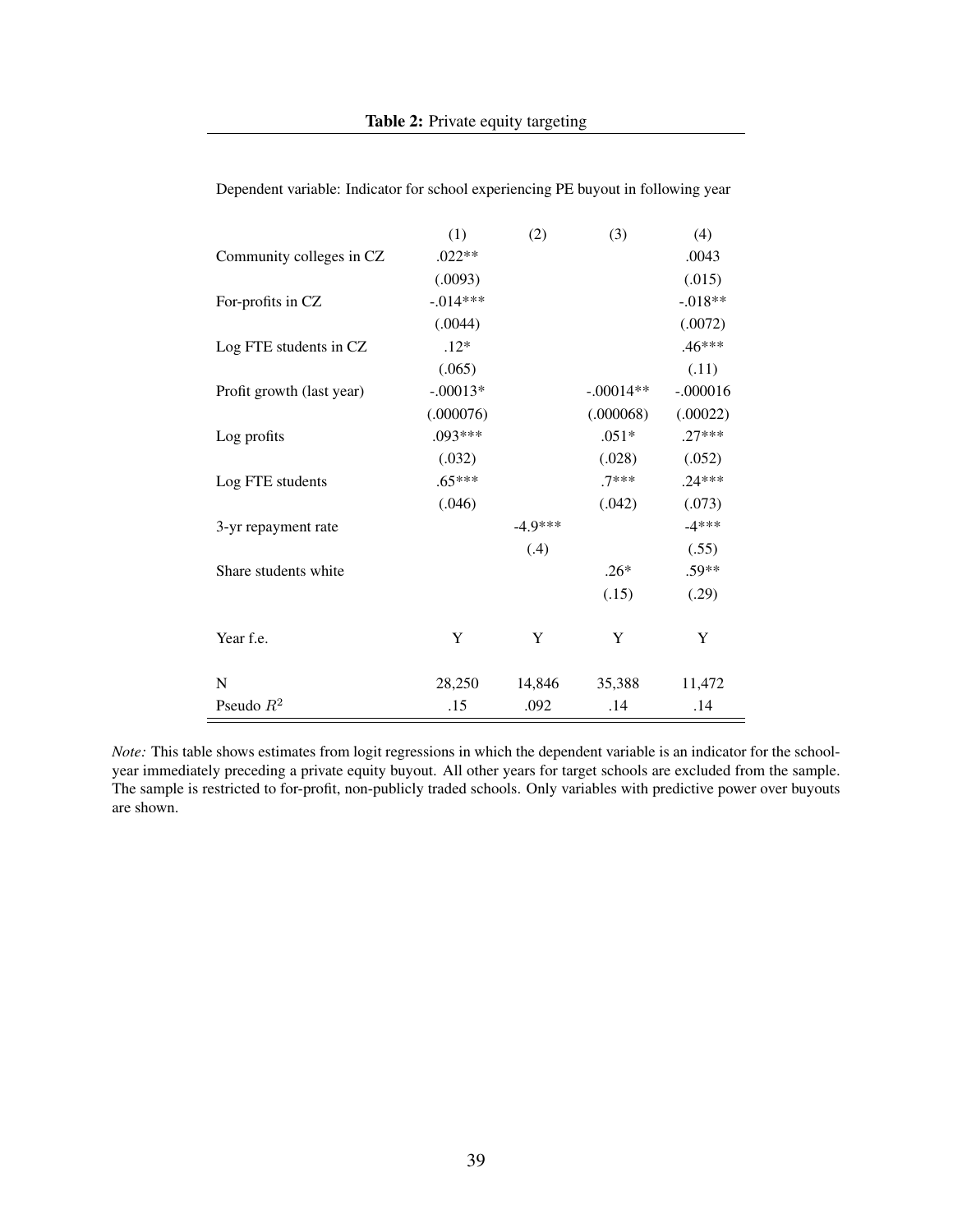#### *Panel 1*

<span id="page-41-0"></span>

| Dependent variable:                                  | Graduation rate (share) |                         |             |            | Repayment rate (3 year) |             |
|------------------------------------------------------|-------------------------|-------------------------|-------------|------------|-------------------------|-------------|
|                                                      |                         | graduate in 150% normal |             |            |                         |             |
|                                                      |                         | time)                   |             |            |                         |             |
|                                                      |                         | <b>OLS</b>              | $NNM^{\pm}$ | <b>OLS</b> |                         | $NNM^{\pm}$ |
|                                                      | (1)                     | (2)                     | (3)         | (4)        | (5)                     | (6)         |
| PE buyout                                            | $-.06***$               | $-.059***$              | $-.071**$   | $-.033**$  | $-.031*$                | $-.077***$  |
|                                                      | (.012)                  | (.012)                  | (.031)      | (.012)     | (.011)                  | (.011)      |
| Composition controls $\ddagger$                      | N                       | Y                       |             | N          | Y                       |             |
| School type controls <sup><math>\dagger</math></sup> | Y                       | Y                       |             | Y          | Y                       |             |
| <b>School Fixed Effects</b>                          | Y                       | Y                       |             | Y          | Y                       |             |
| <b>Year Fixed Effects</b>                            | Y                       | Y                       |             | Y          | Y                       |             |
|                                                      |                         |                         |             |            |                         |             |
| N                                                    | 56,965                  | 56,839                  | 3,458       | 19,746     | 19,746                  | 12,663      |
| $R^2$                                                | 0.8                     | 0.81                    |             | 0.96       | 0.96                    |             |

#### *Panel 2*

| Dependent variable:                                  | Log mean earnings          |                            | Log 50th petile earnings   |                           |  |
|------------------------------------------------------|----------------------------|----------------------------|----------------------------|---------------------------|--|
| PE buyout                                            | (1)<br>$-.056**$<br>(.013) | (2)<br>$-.046**$<br>(.012) | (3)<br>$-.052**$<br>(.017) | (4)<br>$-.041*$<br>(.016) |  |
| Composition controls $\ddagger$                      | N                          | Y                          | N                          | Y                         |  |
| School type controls <sup><math>\dagger</math></sup> | Y                          | Y                          | Y                          | Y                         |  |
| <b>School Fixed Effects</b>                          | Y                          | Y                          | Y                          | Y                         |  |
| <b>Year Fixed Effects</b>                            | Y                          | Y                          | Y                          | Y                         |  |
| N                                                    | 16,861                     | 16,861                     | 16,861                     | 16,861                    |  |
| $R^2$                                                | 0.97                       | 0.97                       | 0.96                       | 0.97                      |  |

Note: These panels show regression estimates (OLS) of the effect of private equity ownership on student outcomes, at the school (UnitID)-year level. *<sup>±</sup>*Nearest-neighbor matching is done within the sample of other for-profit schools. The dependent variable is measured the year after the treated school's buyout. Matching is exactly on the year before the treated school's buyout, and then on characteristics (see Section [3.3\)](#page-14-3). *‡*We control for the share of students who are white, black, and Hispanic, as well as the average amount of federal Pell grants per student, a proxy for low-income students. *†*Indicators for having selective admissions, public ownership, and fixed effects for highest degree offered. The latter includes less than 2-year (certificate), 2-year, or 4-year. Standard errors two-way clustered by SystemID and year. Coefficients marked with  $*, ***, *$ , denote  $p < .1, p < .05, p < .01$ , respectively.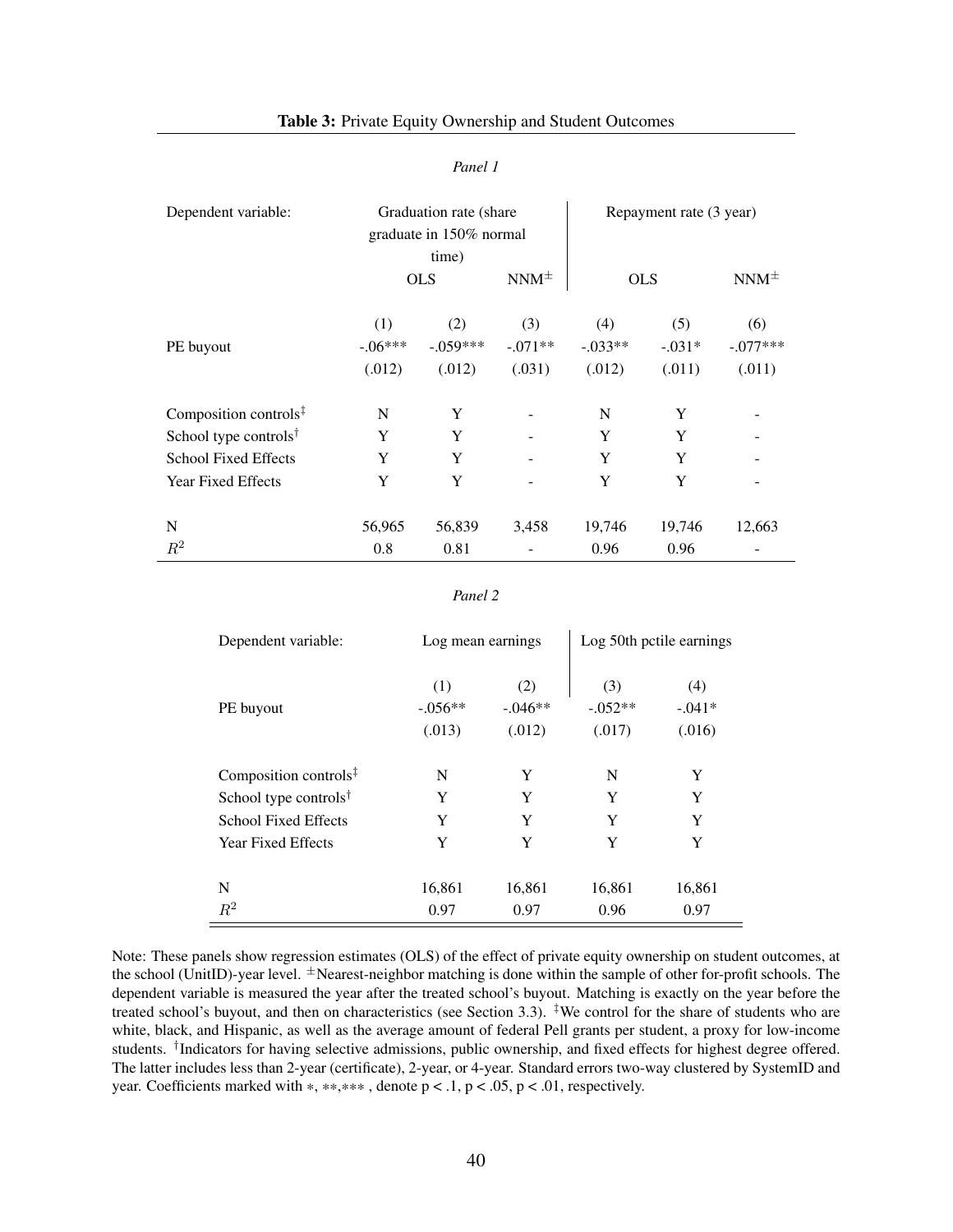<span id="page-42-0"></span>

| Dependent variable:                  | Graduation rate<br>(share graduate in | Repayment rate<br>$(3 \text{ year})$ |
|--------------------------------------|---------------------------------------|--------------------------------------|
|                                      | 150% normal time)                     |                                      |
|                                      | (1)                                   | (2)                                  |
| PE buyout (partially treated cohort) | $-.035**$                             | $-.035**$                            |
|                                      | (.013)                                | (.014)                               |
| School type controls <sup>†</sup>    | Y                                     | Y                                    |
| <b>School Fixed Effects</b>          | Y                                     | Y                                    |
| <b>Year Fixed Effects</b>            | Y                                     | Y                                    |
|                                      |                                       |                                      |
| N                                    | 737                                   | 644                                  |
| $R^2$                                | 0.78                                  | .87                                  |

Note: These panels show regression estimates (OLS) of the partial treatment effect of private equity ownership on student outcomes, at the school (UnitID)-year level. We limit the sample to two cohorts in two-year programs: the cohort that enrolled in the year before the first private equity-owned year, and the cohort that enrolled two years before the first private equity-owned year. The variable "PE owned" is one for the former cohort, which had one year of private equity treatment, and zero for the earlier cohort, which had no private equity treatment. *†*Indicators for having selective admissions and public ownership. Standard errors two-way clustered by SystemID and year. Coefficients marked with  $*, **$ ,  $*$ , denote  $p < .1$ ,  $p < .05$ ,  $p < .01$ , respectively.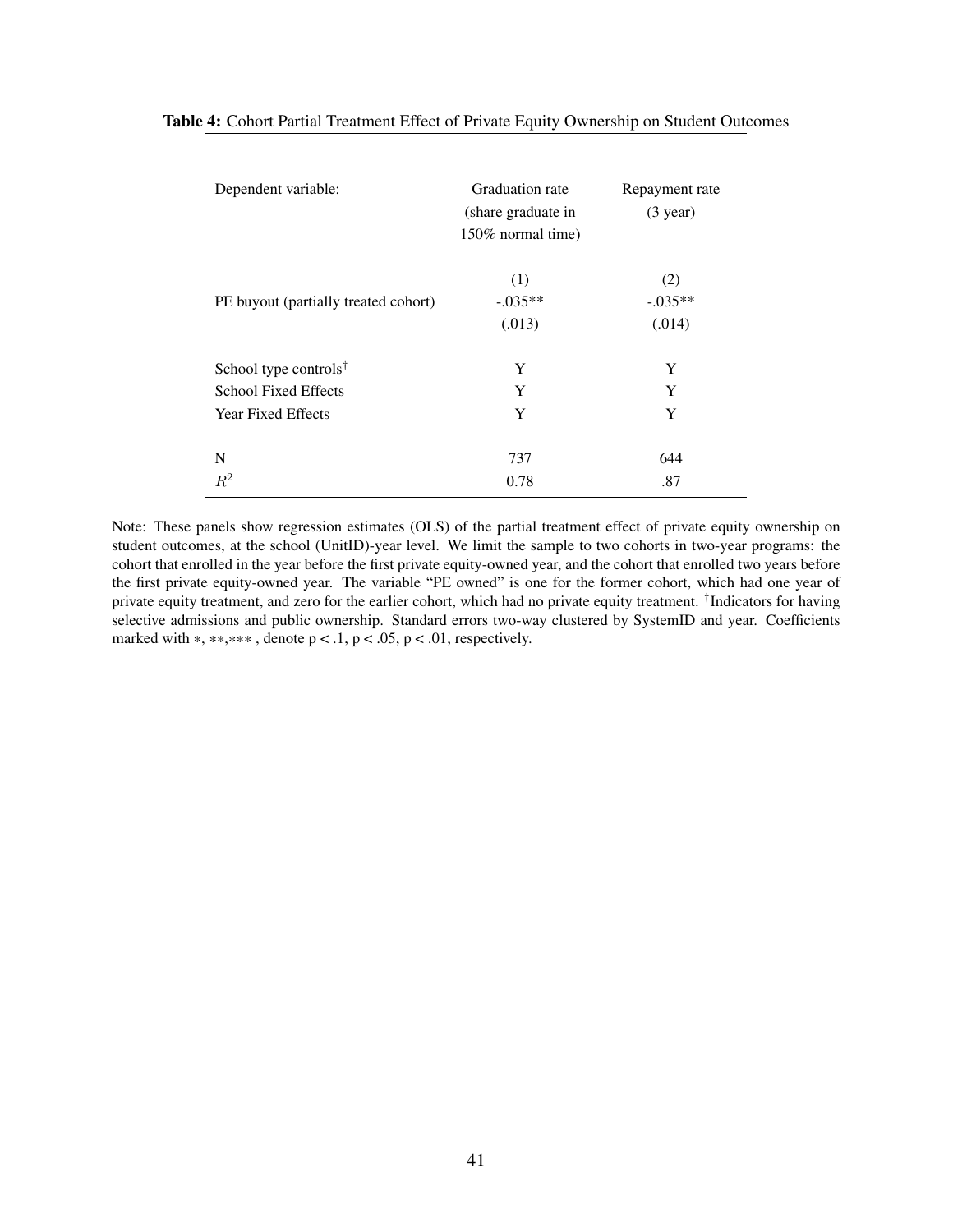<span id="page-43-0"></span>

| Dependent variable:                                  |                           | Log FTE students          |                         | 1st law<br>enforcement        |                               | 1st AG<br>law enf.          | Online                    |                           |
|------------------------------------------------------|---------------------------|---------------------------|-------------------------|-------------------------------|-------------------------------|-----------------------------|---------------------------|---------------------------|
|                                                      | <b>OLS</b>                |                           | $NNM^{\pm}$             | action                        | <b>OLS</b>                    | action                      | <b>OLS</b>                |                           |
| PE owned                                             | (1)<br>$.39***$<br>(.057) | (2)<br>$.37***$<br>(.055) | (3)<br>$.34**$<br>(.14) | (4)<br>$.0031***$<br>(.00074) | (5)<br>$.0031***$<br>(.00073) | (6)<br>$.0012*$<br>(.00065) | (7)<br>$.012*$<br>(.0063) | (8)<br>$.012*$<br>(.0063) |
| Composition controls <sup>‡</sup>                    | N                         | Y                         |                         | N                             | Y                             | N                           | N                         | Y                         |
| School type controls <sup><math>\dagger</math></sup> | Y                         | Y                         |                         | Y                             | Y                             | Y                           | Y                         | Y                         |
| <b>School Fixed Effects</b>                          | Y                         | Y                         |                         | Y                             | Y                             | Y                           | Y                         | Y                         |
| Year Fixed Effects                                   | Y                         | Y                         | ٠                       | Y                             | Y                             | Y                           | Y                         | Y                         |
| N                                                    | 123,052                   | 123,052                   | 13,062                  | 123,052                       | 123,052                       | 123,052                     | 123,052                   | 12,3052                   |
| $R^2$                                                | 0.97                      | 0.97                      |                         | 0.14                          | 0.14                          | .078                        | .58                       | .58                       |

#### Table 5: Private Equity Ownership and Operational Outcomes

Note: This table shows regression estimates (OLS) of the effect of private equity ownership on school operational outcomes. Observations are at the school (UnitID)-year level. *<sup>±</sup>*Nearest-neighbor matching is done within the sample of other for-profit schools. The dependent variable is measured the year after the treated school's buyout. Matching is exactly on the year before the treated school's buyout, and then on characteristics (see Section [3.3\)](#page-14-3). *‡*We control for the share of students who are white, black, and Hispanic, and the average amount of federal Pell grants per student, a proxy for low-income students. *†*These are indicators for having selective admissions, public ownership, and are fixed effects for highest degree offered. The latter includes less than 2-year (certificate), 2-year, or 4-year. Standard errors two-way clustered by SystemID and year. Coefficients marked with  $*, **, **$ , denote  $p < .1, p < .05, p < .01,$ respectively.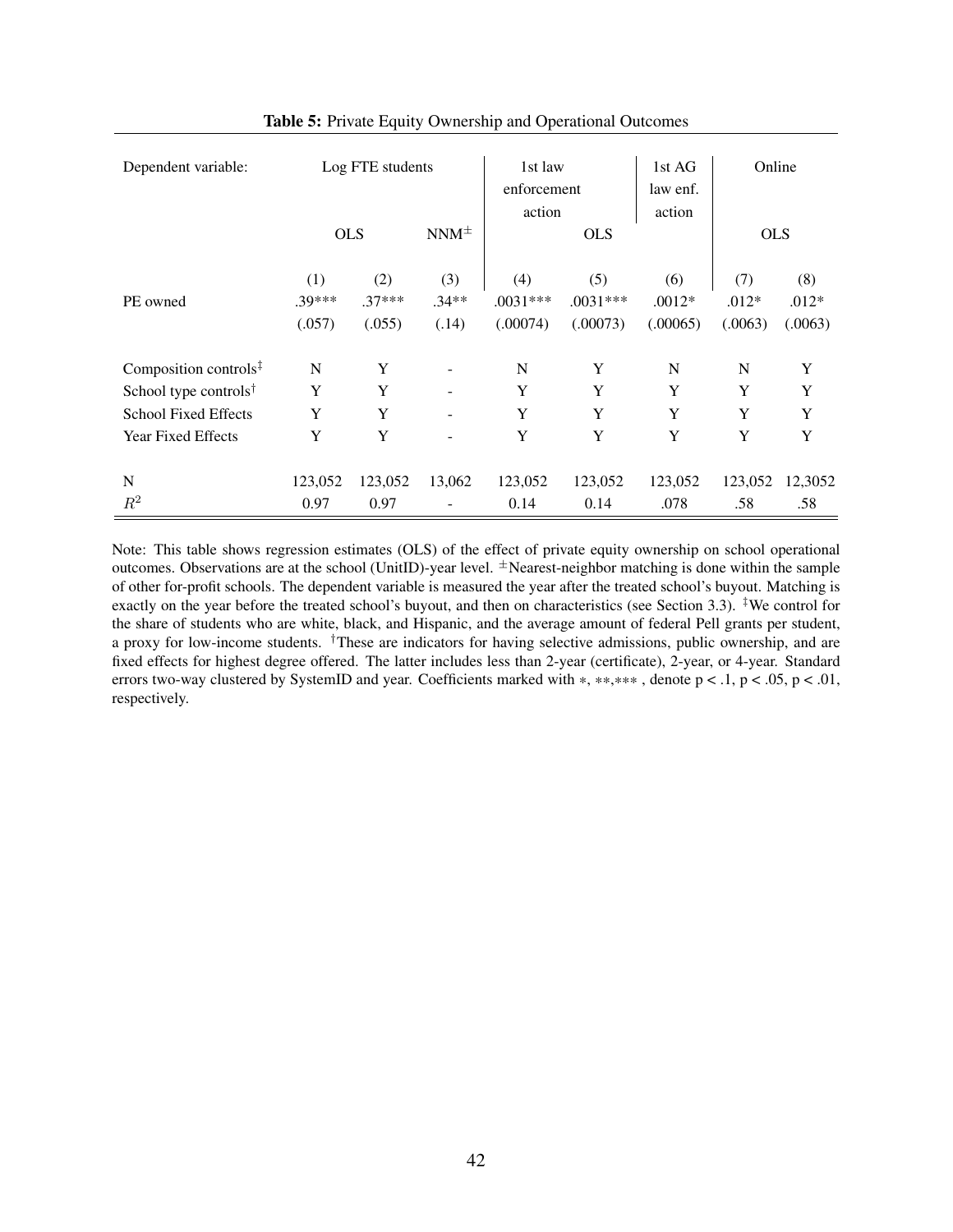<span id="page-44-0"></span>

|                                | <b>Community Colleges</b><br>$\Lambda^{96-16}$ | $\Lambda^{96-16}$ | <b>High Quality Schools</b><br>$\Lambda^{96-16}$ | $\Lambda^{96-16}$ |
|--------------------------------|------------------------------------------------|-------------------|--------------------------------------------------|-------------------|
|                                | Enrollment                                     | <b>FTE</b>        | Enrollment                                       | <b>FTE</b>        |
|                                | (1)                                            | (2)               | (3)                                              | (4)               |
| $\Delta^{96-16}$ PE Enrollment | $-0.67**$                                      |                   | 1.09                                             |                   |
|                                | (0.3)                                          | (0.90)            |                                                  |                   |
| $\Lambda^{96-16}$ PE FTE       |                                                | $-1.121**$        |                                                  | 0.9               |
|                                |                                                | (0.49)            |                                                  | (0.7)             |
| $P-Value (=1)$                 | .27                                            | .81               | .0036                                            | .002              |
| <b>Observations</b>            | 451                                            | 451               | 301                                              | 301               |
| $R^2$                          | .03                                            | .03               | .10                                              | .09               |

Table 6: Relationship Between Entry and Community College Enrollment

*Note:* This table shows the relationship between changes in private equity-owned and community college enrollment at the commuting zone level between 1996 and 2016. Columns 1 and 3 include all enrollment, while columns 2 and 4 include only full time enrollment. Columns 3 and 4 are placebo tests, which replace community college enrollment with enrollment at institutions that graduate more than half of their students with 150% of the normal time ("high quality schools"). We also show the p-value from an F-test that the coefficient equals -1, which is consistent with full substitution. Community colleges are defined as public institutions granting two year or lower degrees. Huber-White robust standard errors are presented in parentheses. Coefficients marked with  $*, **, **$ , denote  $p < 0.1$ ,  $p < 0.05$ ,  $p <$ .01, respectively.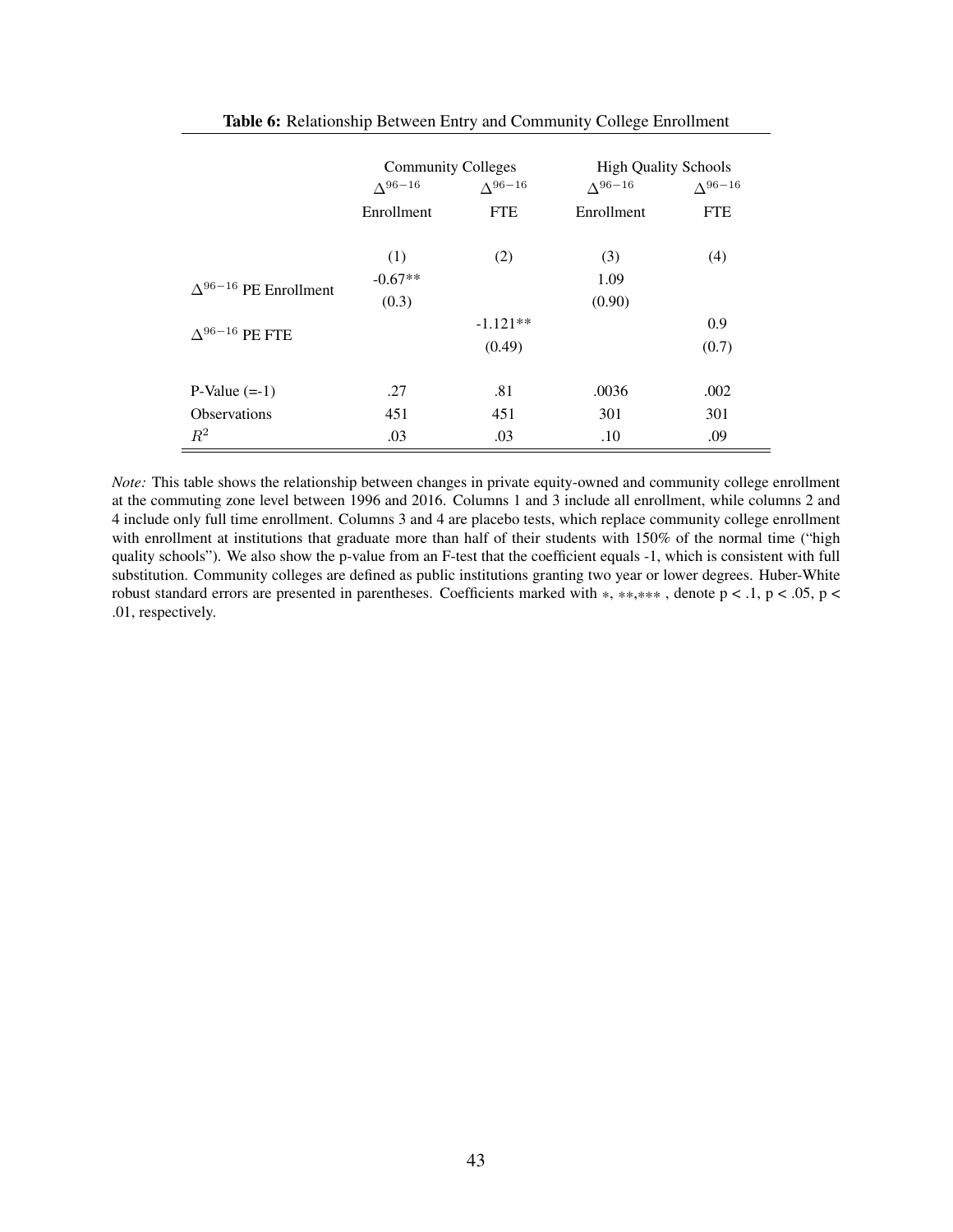#### *Panel 1*

<span id="page-45-0"></span>

| Dependent variable:                                  |          | Log profits |             | Tuition per student |         |                 |
|------------------------------------------------------|----------|-------------|-------------|---------------------|---------|-----------------|
|                                                      |          | <b>OLS</b>  | $NNM^{\pm}$ | <b>OLS</b>          |         | $NNM^{\pm}$     |
|                                                      | (1)      | (2)         | (3)         | (4)                 | (5)     | (6)             |
| PE buyout                                            | $1.2***$ | $1.1***$    | $.4*$       | $1610**$            |         | 1637*** 3306*** |
|                                                      | (.22)    | (.22)       | (.22)       | (607)               | (565)   | (1039)          |
| Composition controls $\ddagger$                      | N        | Y           |             | N                   | Y       |                 |
| School type controls <sup><math>\dagger</math></sup> | Y        | Y           |             | Y                   | Y       |                 |
| <b>School Fixed Effects</b>                          | Y        | Y           |             | Y                   | Y       |                 |
| <b>Year Fixed Effects</b>                            | Y        | Y           |             | Y                   | Y       |                 |
| N                                                    | 80,119   | 80,119      | 10,804      | 102,354             | 102,354 | 5,193           |
| $R^2$                                                | 0.83     | 0.83        |             | 0.82                | 0.84    |                 |

#### *Panel 2*

| Dependent variable:                                  |            | Loan per borrower |             | Federal grants per<br>student |        |             |
|------------------------------------------------------|------------|-------------------|-------------|-------------------------------|--------|-------------|
|                                                      | <b>OLS</b> |                   | $NNM^{\pm}$ | <b>OLS</b>                    |        | $NNM^{\pm}$ |
|                                                      | (1)        | (2)               | (3)         | (4)                           | (5)    | (6)         |
| PE buyout                                            | 586***     | 592***            | 833**       | 837***                        | 784*** | $1267*$     |
|                                                      | (185)      | (185)             | (374)       | (176)                         | (219)  | (746)       |
| Composition controls <sup>‡</sup>                    | N          | Y                 |             | N                             | Y      |             |
| School type controls <sup><math>\dagger</math></sup> | Y          | Y                 |             | Y                             | Y      |             |
| <b>School Fixed Effects</b>                          | Y          | Y                 |             | Y                             | Y      |             |
| Year Fixed Effects                                   | Y          | Y                 |             | Y                             | Y      |             |
| N                                                    | 75,022     | 75,022            | 11,482      | 86,412                        | 86,412 | 12,333      |
| $R^2$                                                | 0.65       | 0.65              |             | .53                           | .55    |             |

*Note:* This table shows estimates of the effect of private equity ownership on financials (panel 1) and on government aid-related student outcomes (panel 2). Dependent variables are in millions of 2015\$ in panel 1, and 2015\$ in panel 2. <sup>±</sup>Nearest-neighbor matching is done as in previous tables. Observations are at the SystemID-year level for profits, and the UnitID-year level elsewhere. *‡*We control for the share of students who are white, black, and Hispanic, and the average amount of federal Pell grants per student, a proxy for low-income students. *†*These are indicators for having selective admissions, public ownership, and are fixed effects for highest degree offered. The latter includes less than 2-year (certificate), 2-year, or 4-year. Standard errors two-way clustered by SystemID and year. Coefficients marked with  $*, **$ , denote  $p < .1$ ,  $p < .05$ ,  $p < .01$ , respectively.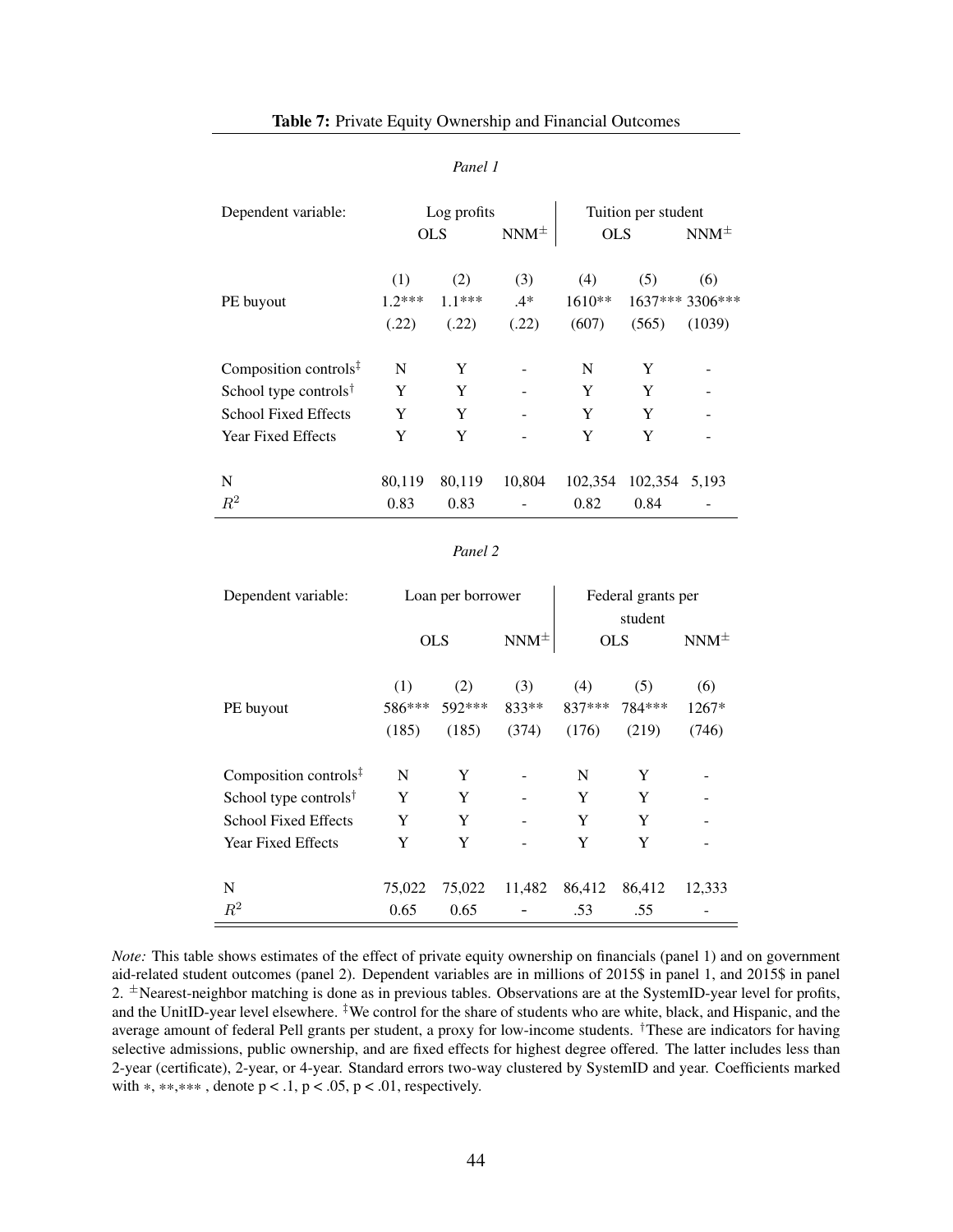#### *Panel 1: Borrowing*

<span id="page-46-0"></span>Dependent Variable: Average loan per borrower (2015\$)

|                             | (1)       | (2)      | (3)      | (4)         | (5)         | (6)         |
|-----------------------------|-----------|----------|----------|-------------|-------------|-------------|
| PE owned Post 2007          | 824.5***  | 790.7*** | 786.0*** | 591.2***    | 663.3***    | 656.4***    |
|                             | (116.0)   | (131.8)  | (131.4)  | (120.8)     | (144.0)     | (261.4)     |
| PE owned                    | 1501.9*** |          |          | 800.2***    |             |             |
|                             | (97.88)   |          |          | (97.93)     |             |             |
| Post 2007                   | 2477.2*** |          |          | 2557.6***   |             |             |
|                             | (23.43)   |          |          | (47.83)     |             |             |
| Controls                    | N         | N        | Y        | N           | N           | Y           |
| Sample                      | All       | All      | All      | For-Profits | For-Profits | For-Profits |
| <b>School Fixed Effects</b> | N         | Y        | Y        | N           | Y           | Y           |
| <b>Year Fixed Effects</b>   | N         | Y        | Y        | N           | Y           | Y           |
| N                           | 66,252    | 66,252   | 66,252   | 26,598      | 26,598      | 26,598      |
| $R^2$                       | .342      | .681     | .681     | .305        | .613        | .613        |

*Panel 2: Tuition*

Dependent Variable: Average tuition (2015\$)

|                             | (1)       | (2)       | (3)         | (4)         | (5)         | (6)         |
|-----------------------------|-----------|-----------|-------------|-------------|-------------|-------------|
| PE owned Post 2007          | 1305.3*** | 1606.7*** | $1645.1***$ | $816.1**$   | 717.9*      | $733.1*$    |
|                             | (311.5)   | (343.7)   | (346.3)     | (321.3)     | (382.5)     | (386.5)     |
| PE owned                    | 4665.7*** |           |             | 1754.7***   |             |             |
|                             | (292.7)   |           |             | (297.6)     |             |             |
| Post 2007                   | 3197.1*** |           |             | 5707.7***   |             |             |
|                             | (51.68)   |           |             | (98.72)     |             |             |
|                             |           |           |             |             |             |             |
| Controls                    | N         | N         | Y           | N           | N           | Y           |
| Sample                      | All       | All       | All         | For-Profits | For-Profits | For-Profits |
| <b>School Fixed Effects</b> | N         | Y         | Y           | N           | Y           | Y           |
| <b>Year Fixed Effects</b>   | N         | Y         | Y           | N           | Y           | Y           |
| N                           | 61,501    | 61,501    | 61,501      | 12,534      | 12,534      | 12,534      |
| $R^2$                       | .254      | .831      | .819        | .195        | .622        | .620        |

*Note:* This table shows the difference-in-difference estimate of the effect of the 2007 loan limit increase on borrowing, in panel 1, and tuition, in panel 2. Standard errors are clustered at the systemID level. Coefficients marked with \*, \*\*,\*\*\*, denote  $p < .1$ ,  $p < .05$ ,  $p < .01$ , respectively.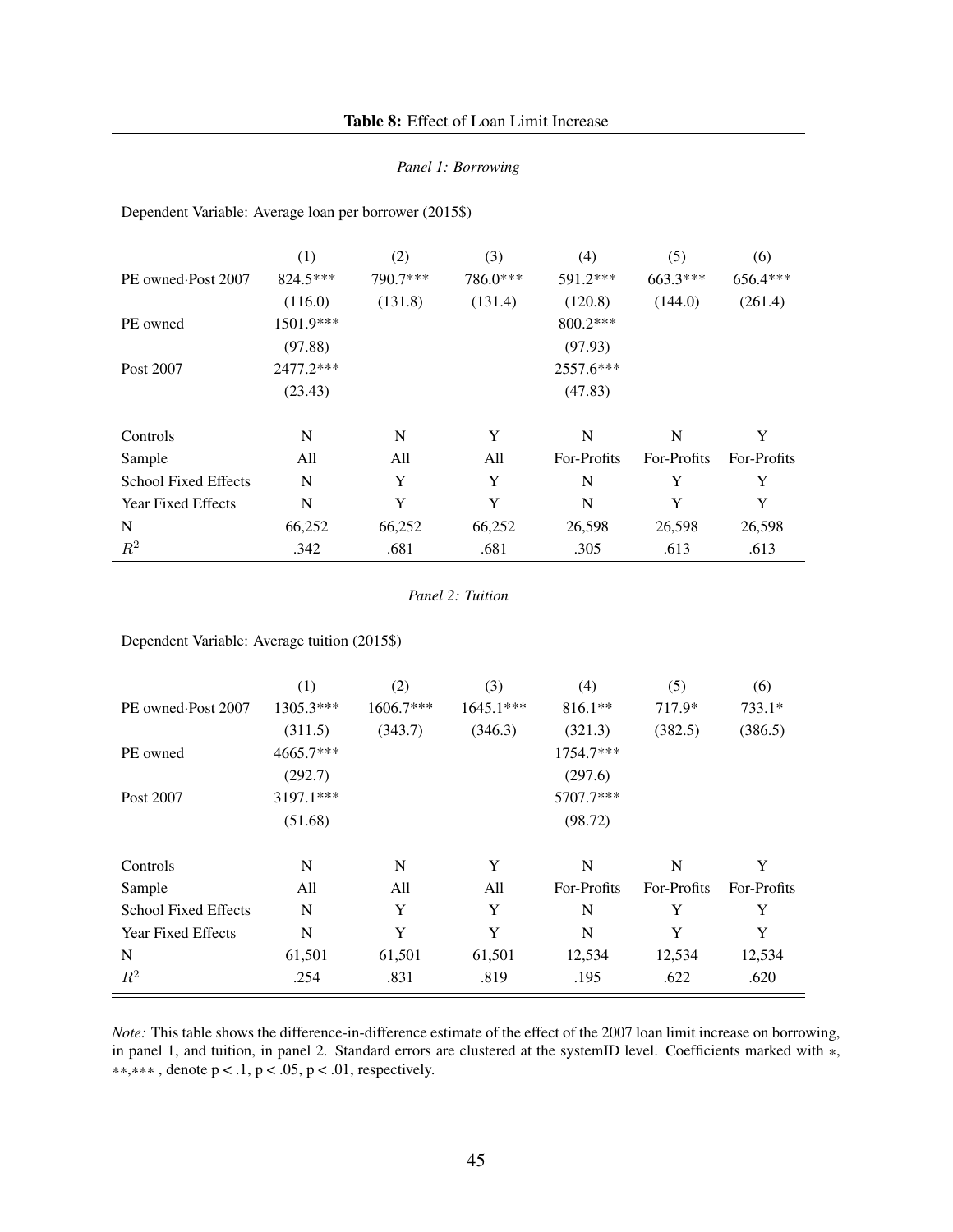#### *Panel 1*

<span id="page-47-0"></span>

| Dependent variable:               | Faculty per 100 students |                         |                        | Number of Faculty        |                          |                        |  |
|-----------------------------------|--------------------------|-------------------------|------------------------|--------------------------|--------------------------|------------------------|--|
|                                   | <b>OLS</b>               |                         | $NNM^{\pm}$            | <b>OLS</b>               |                          | $NNM^{\pm}$            |  |
| PE buyout                         | (1)<br>$-45**$<br>(.19)  | (2)<br>$-.36*$<br>(.18) | (3)<br>$-0.9$<br>(1.5) | (4)<br>$-21***$<br>(4.4) | (5)<br>$-19***$<br>(4.3) | (6)<br>$-2.9$<br>(8.7) |  |
| Composition controls $\ddagger$   | N                        | Y                       |                        | N                        | Y                        |                        |  |
| School type controls <sup>†</sup> | Y                        | Y                       |                        | Y                        | Y                        |                        |  |
| <b>School Fixed Effects</b>       | Y                        | Y                       |                        | Y                        | Y                        |                        |  |
| <b>Year Fixed Effects</b>         | Y                        | Y                       |                        | Y                        | Y                        |                        |  |
| N                                 | 62,432                   | 62,432                  | 5,352                  | 62,432                   | 62,432                   | 5,352                  |  |
| $R^2$                             | 0.83                     | 0.83                    |                        | .95                      | .95                      |                        |  |

#### *Panel 2*

| Dependent variable:                                  | Instruction spending share |                 |               | Instruction spending (mill 2015\$) |                  |               |  |
|------------------------------------------------------|----------------------------|-----------------|---------------|------------------------------------|------------------|---------------|--|
|                                                      |                            | <b>OLS</b>      | $NNM^{\pm}$   | <b>OLS</b>                         |                  | $NNM^{\pm}$   |  |
| PE buyout                                            | (1)<br>$-.03*$             | (2)<br>$-.029*$ | (3)<br>$-.02$ | (4)<br>$-8***$                     | (5)<br>$-7.2***$ | (6)<br>$-.21$ |  |
|                                                      | (.017)                     | (.016)          | (.038)        | (1.7)                              | (1.5)            | (1.7)         |  |
| Composition controls $\overline{z}$                  | N                          | Y               |               | N                                  | Y                |               |  |
| School type controls <sup><math>\dagger</math></sup> | Y                          | Y               |               | Y                                  | Y                |               |  |
| <b>School Fixed Effects</b>                          | Y                          | Y               |               | Y                                  | Y                |               |  |
| <b>Year Fixed Effects</b>                            | Y                          | Y               |               | Y                                  | Y                |               |  |
|                                                      |                            |                 |               |                                    |                  |               |  |
| N                                                    | 97,401                     | 97,401          | 5,191         | 97,401                             | 97,401           | 5,191         |  |
| $R^2$                                                | 0.75                       | 0.75            |               | .94                                | .94              |               |  |

Note: This table shows regression estimates (OLS) of the effect of private equity ownership on measures of education inputs. Observations are at the school (UnitID)-year level. *<sup>±</sup>*Nearest-neighbor matching is done within the sample of other for-profit schools. The dependent variable is measured the year after the treated school's buyout. Matching is exactly on the year before the treated school's buyout, and then on characteristics (see Section [3.3\)](#page-14-3). *‡*We control for the share of students who are white, black, and Hispanic, and the average amount of federal Pell grants per student, a proxy for low-income students. *†*These are indicators for having selective admissions, public ownership, and are fixed effects for highest degree offered. The latter includes less than 2-year (certificate), 2-year, or 4-year. Standard errors two-way clustered by SystemID and year. Coefficients marked with \*, \*\*,\*\*\*, denote  $p < 0.1$ ,  $p < 0.05$ ,  $p < 0.01$ , respectively.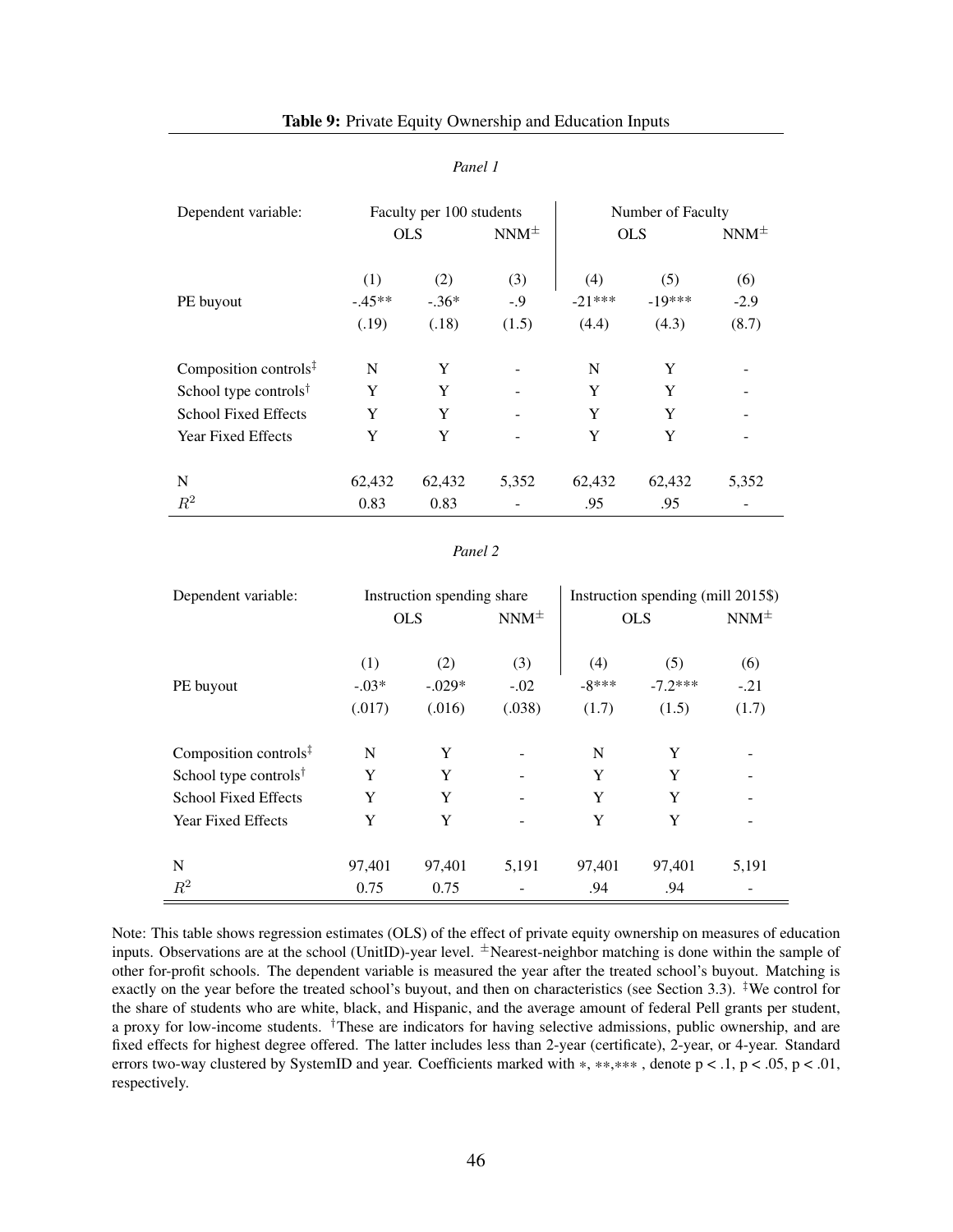<span id="page-48-0"></span>

| Dependent variable:               | Graduation<br>rate | Repayment<br>rate | Log<br>mean<br>earnings | Average<br>loan per<br>borrower | Tuition per<br>student<br>$(2015\$ | Faculty<br>per 100<br>students | Log number<br>of FTE<br>students |
|-----------------------------------|--------------------|-------------------|-------------------------|---------------------------------|------------------------------------|--------------------------------|----------------------------------|
|                                   | (1)                | (2)               | (3)                     | (4)                             | (5)                                | (6)                            | (7)                              |
| PE buyout                         | $-.06***$          | $-.022***$        | $-0.046**$              | 564***                          | 1632**                             | $-.45**$                       | $.38***$                         |
|                                   | (.012)             | (.006)            | (.015)                  | (185)                           | (616)                              | (.19)                          | (.056)                           |
| Non-PE chain*                     | $-.03$             | $-.009$           | $-.044***$              | 472                             | 254                                | $-.002$                        | $.17***$                         |
|                                   | (.018)             | (.006)            | (.0089)                 | (318)                           | (502)                              | (.27)                          | (.05)                            |
| School type controls <sup>†</sup> | Y                  | Y                 | Y                       | Y                               | Y                                  | Y                              | Y                                |
| <b>School Fixed Effects</b>       | Y                  | Y                 | Y                       | Y                               | Y                                  | Y                              | Y                                |
| <b>Year Fixed Effects</b>         | Y                  | Y                 | Y                       | Y                               | Y                                  | Y                              | Y                                |
|                                   |                    |                   |                         |                                 |                                    |                                |                                  |
| N                                 | 56965              | 31888             | 23322                   | 77497                           | 102353                             | 62432                          | 123051                           |
| $R^2$                             | $.8\,$             | .97               | .96                     | .67                             | .82                                | .83                            | .97                              |

Table 10: Private Equity Ownership Compared to Chain Acquisitions

Note: This table shows regression estimates (OLS) of the effect of ownership type on primary outcomes. \*This is an indicator for an independent school being purchased by a non-private equity owned chain. We define a "chain" as any parent company (SystemID) that is neither publicly traded nor private equity-owned and that owns at least two schools (UnitIDs). Observations are at the school (UnitID)-year level. Standard errors two-way clustered by SystemID and year. <sup>†</sup>Defined as in previous tables. Coefficients marked with \*, \*\*,\*\*\*, denote  $p < 0.1$ ,  $p < 0.05$ ,  $p < 0.01$ , respectively.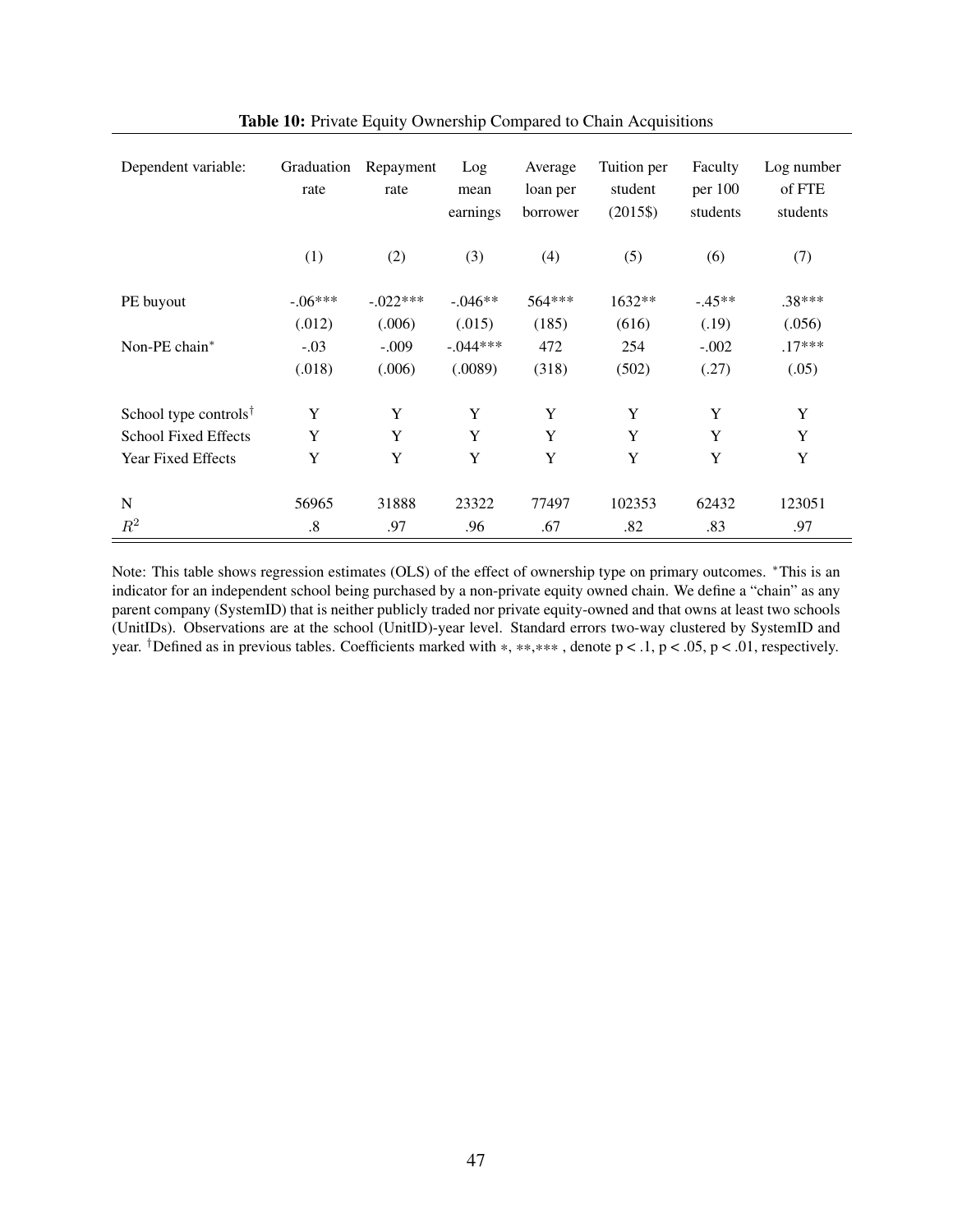<span id="page-49-0"></span>

Figure 1: For Profit Schools Share of Loan Defaults and Enrollment

*Note:* The left graph shows the for-profit share of total US postsecondary enrollment by whether a school was ever private equity-owned. The right graph shows the share of total student loan defaults within two years of entering repayment, by whether a school was ever private equity-owned.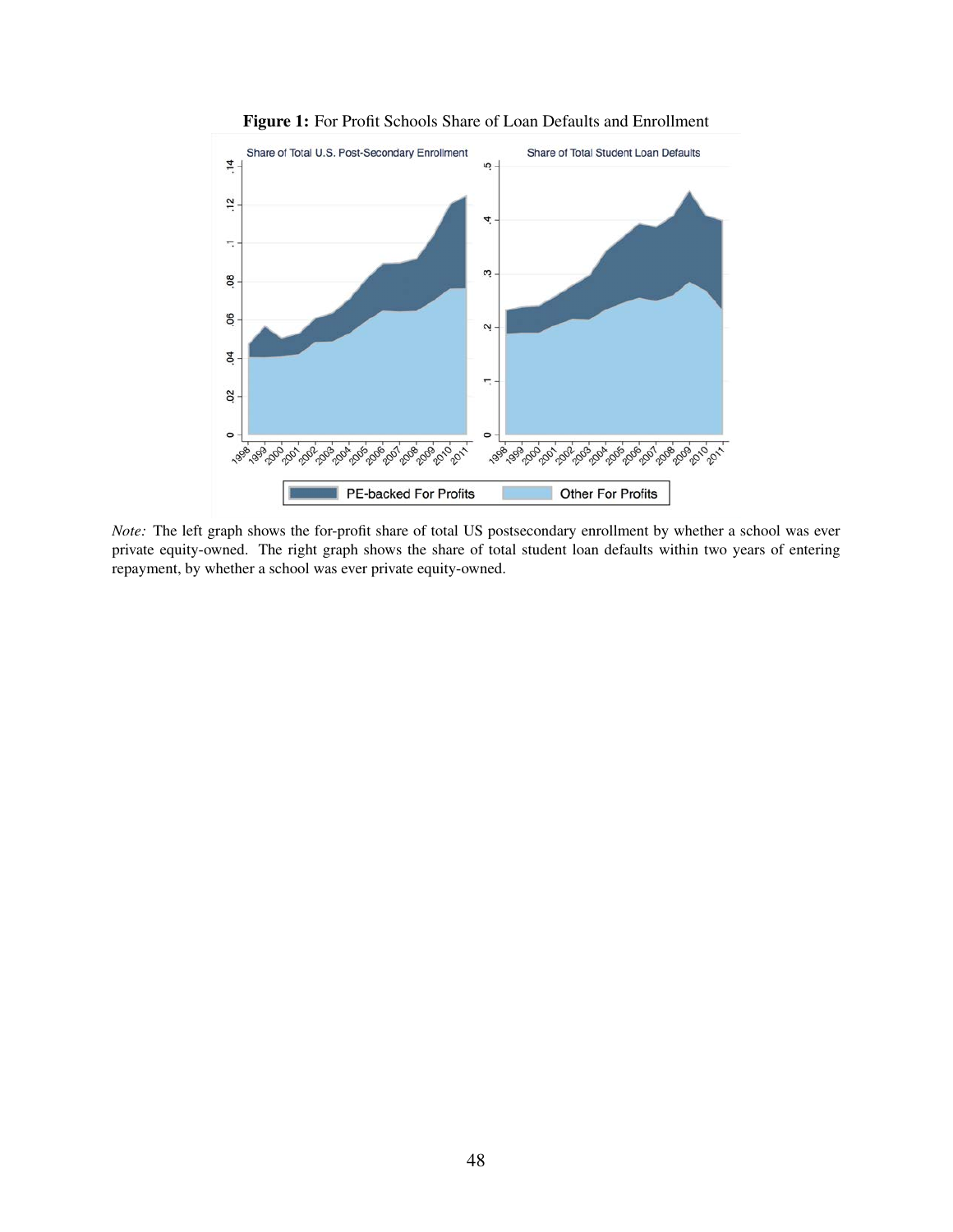<span id="page-50-0"></span>

Figure 2: Employees in Sales and Non-Instructional Activities

*Note:* The figure above shows the share of employees who do sales and non non-instructional activities by institution type from 2012 to 2015 (data available only for these years).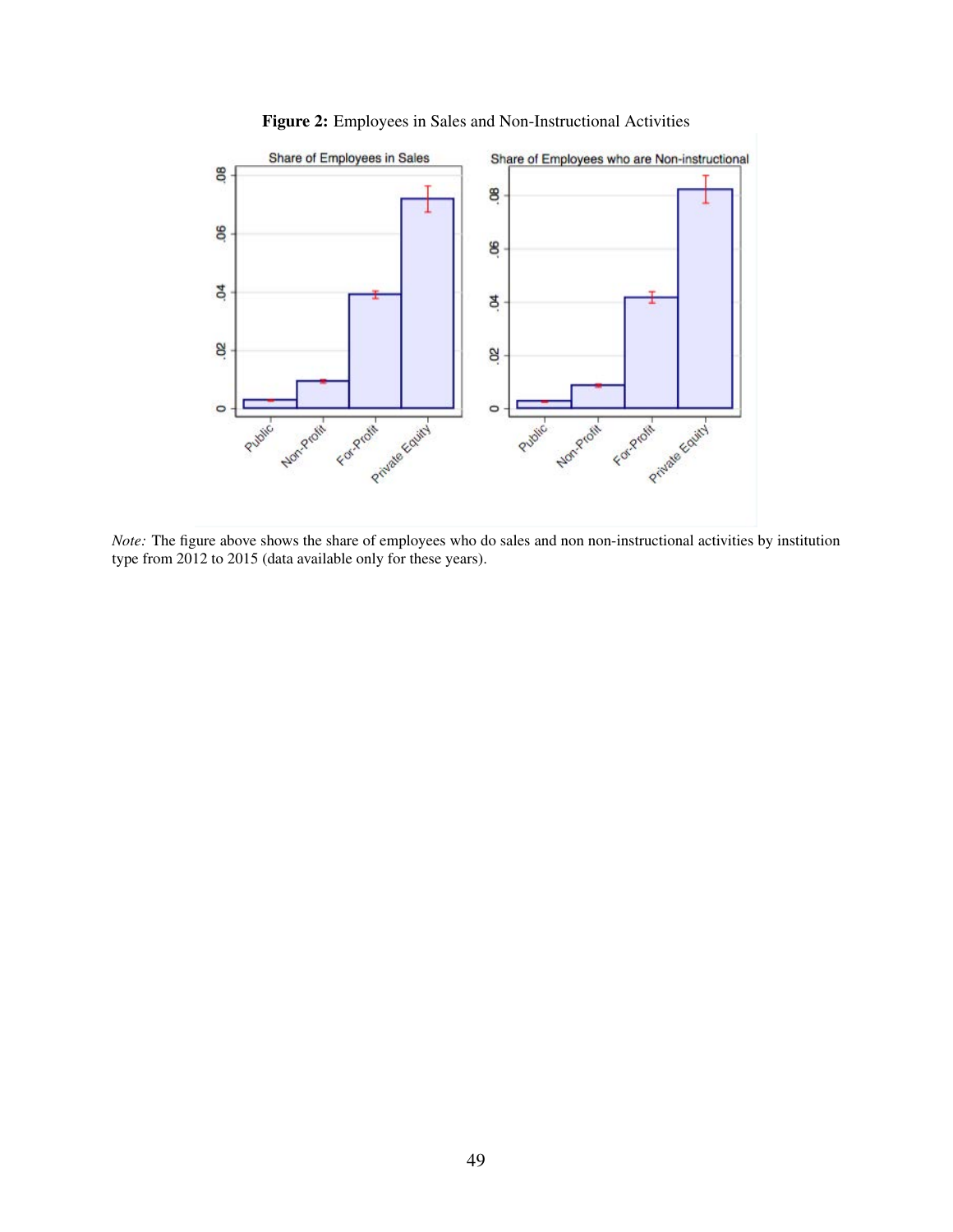<span id="page-51-0"></span>

*Note:* This figure shows the ownership changes used in analysis. The left graph shows the 88 private equity buyouts of independent schools or chains of schools. The right graph shows school (UnitID)-level changes to private equity ownership.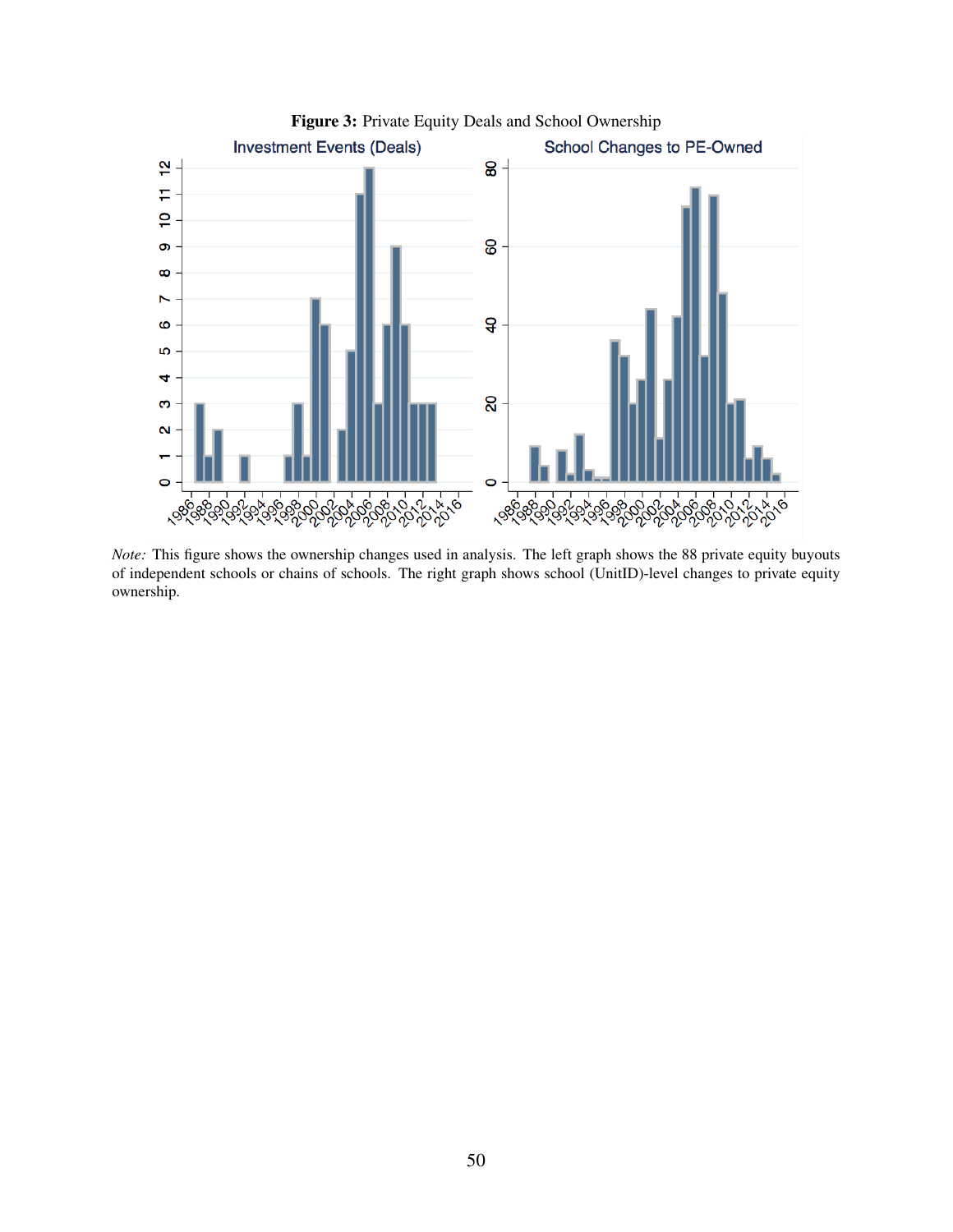

<span id="page-52-0"></span>Panel A: Graduation Rate Event Study (Regression Coefficients by Year)



Panel B: Graduation Rate Around Buyout Year for Matched Treated and Control Schools



*Note:* The figure in Panel A shows the coefficient on a time dummy around the private equity buyout. The dependent variable, the graduation rate (share of students in an entering cohort who graduate within 150% of normal time), is on the y-axis. The second year before the buyout (-2) is the baseline, normalized to zero. Year -1 is omitted as this cohort is partially treated. The estimating equation is Equation [1.](#page-12-3) The area denotes a 95% confidence interval. The figures in Panel B show the mean graduation rate around the buyout year, using the subset of for-profit schools employed by the nearest neighbor matching estimator. The left-hand figure shows private equity targets (a subsample of all targets, as the matching estimator does not identify a match for every target). The right-hand figure shows matched control schools (placebos), for which the buyout year is chosen at random from the target distribution. Both are restricted to schools that existed in the year before the buyout. Year -1 is omitted as this cohort is partially treated. The level of observation is the school, or UnitID level. 95% confidence intervals shown.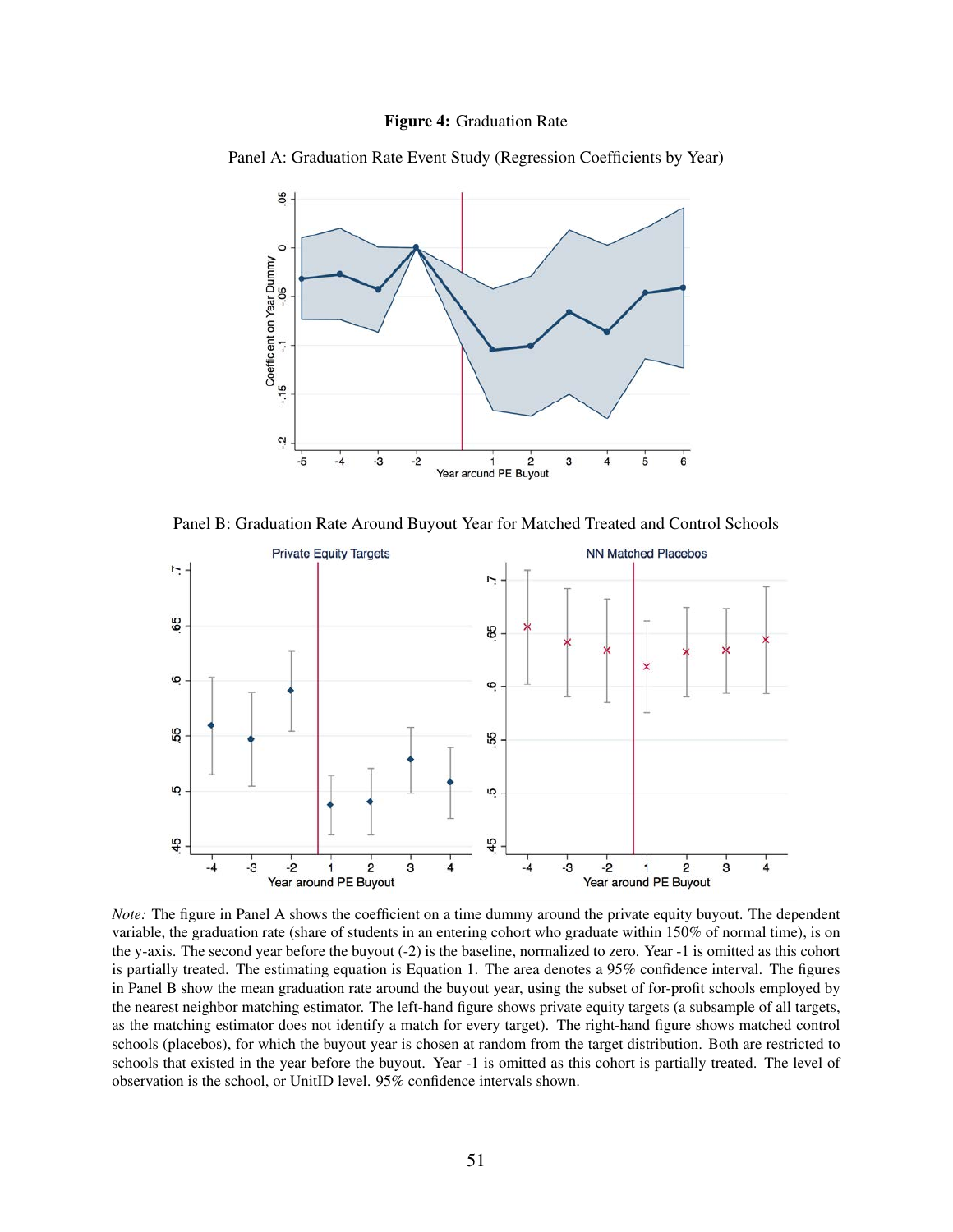



<span id="page-53-0"></span>Panel A: Loan Repayment Rate Event Study (Regression Coefficients by Year)

Panel B: Loan Repayment Rate Around Buyout Year for Matched Treated and Control Schools



*Note:* The figure in Panel A shows the coefficient on a time dummy around the private equity buyout. The dependent variable, the loan repayment rate (share of students who have repaid at least \$1 of principal within three years of entering repayment), is on the y-axis. The second year before the buyout (-2) is the baseline, normalized to zero. Year -1 is omitted as this cohort is partially treated. The estimating equation is Equation [1.](#page-12-3) The area denotes a 95% confidence interval. The figures in Panel B show the mean loan repayment rate around the buyout year, using the subset of for-profit schools employed by the nearest neighbor matching estimator. The left-hand figure shows private equity targets (a subsample of all targets, as the matching estimator does not identify a match for every target). The right-hand figure shows matched control schools (placebos), for which the buyout year is chosen at random from the target distribution. Both are restricted to schools that existed in the year before the buyout. Year -1 is omitted as this cohort is partially treated. The level of observation is the school, or UnitID level. 95% confidence intervals shown.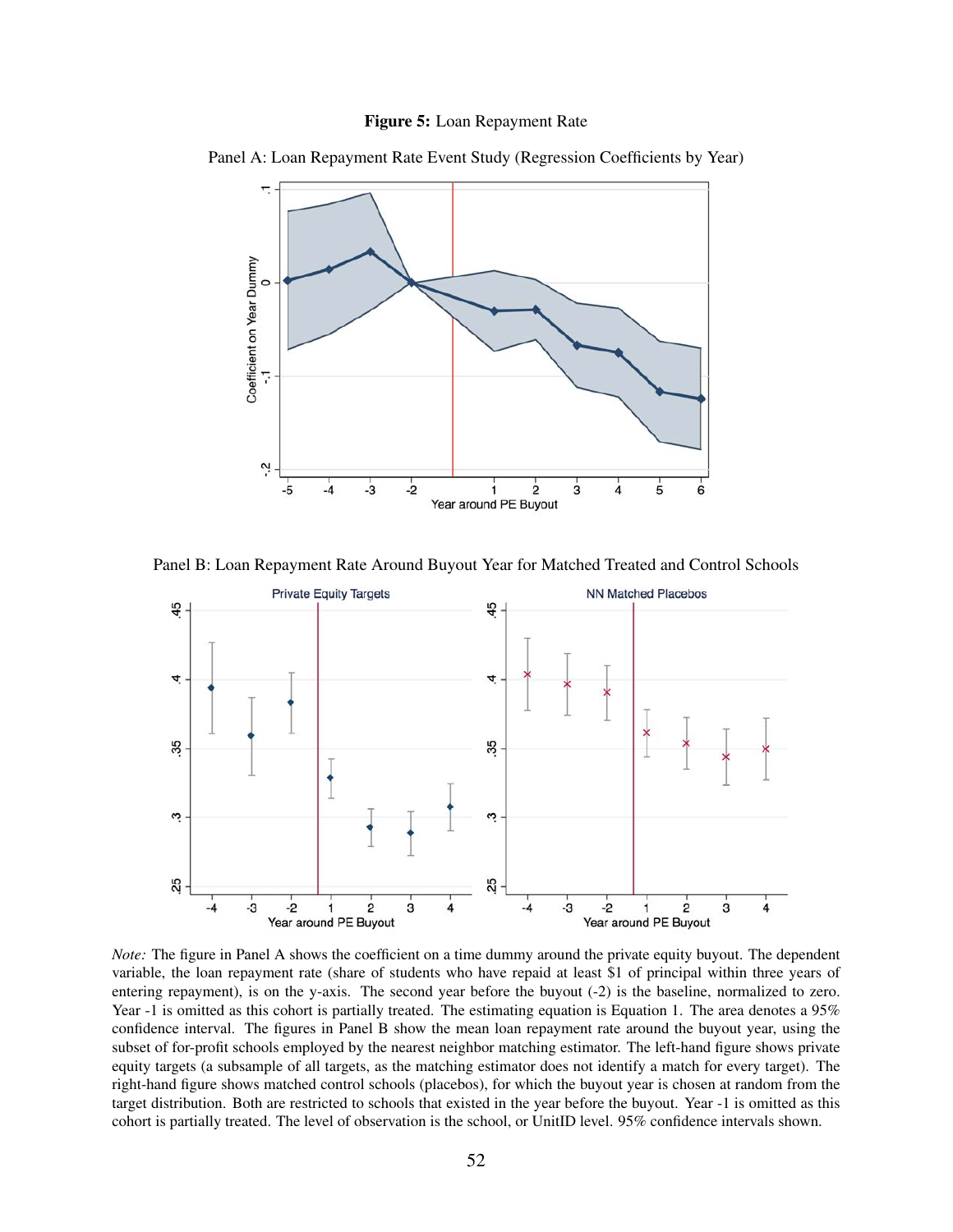Figure 6: Earnings Event Study (Time Demeaned)

<span id="page-54-0"></span>

*Note:* The figure above shows the coefficient on a time dummy around the private equity buyout, where the dependent variable (y-axis) is log earnings. The year before the buyout (-1) is the baseline, normalized to zero. The estimating equation is Equation [3.](#page-17-1) The area denotes a 95% confidence interval. This data is at the school, or UnitID level (N=697). We restrict the observations to schools that existed in the year prior to the buyout.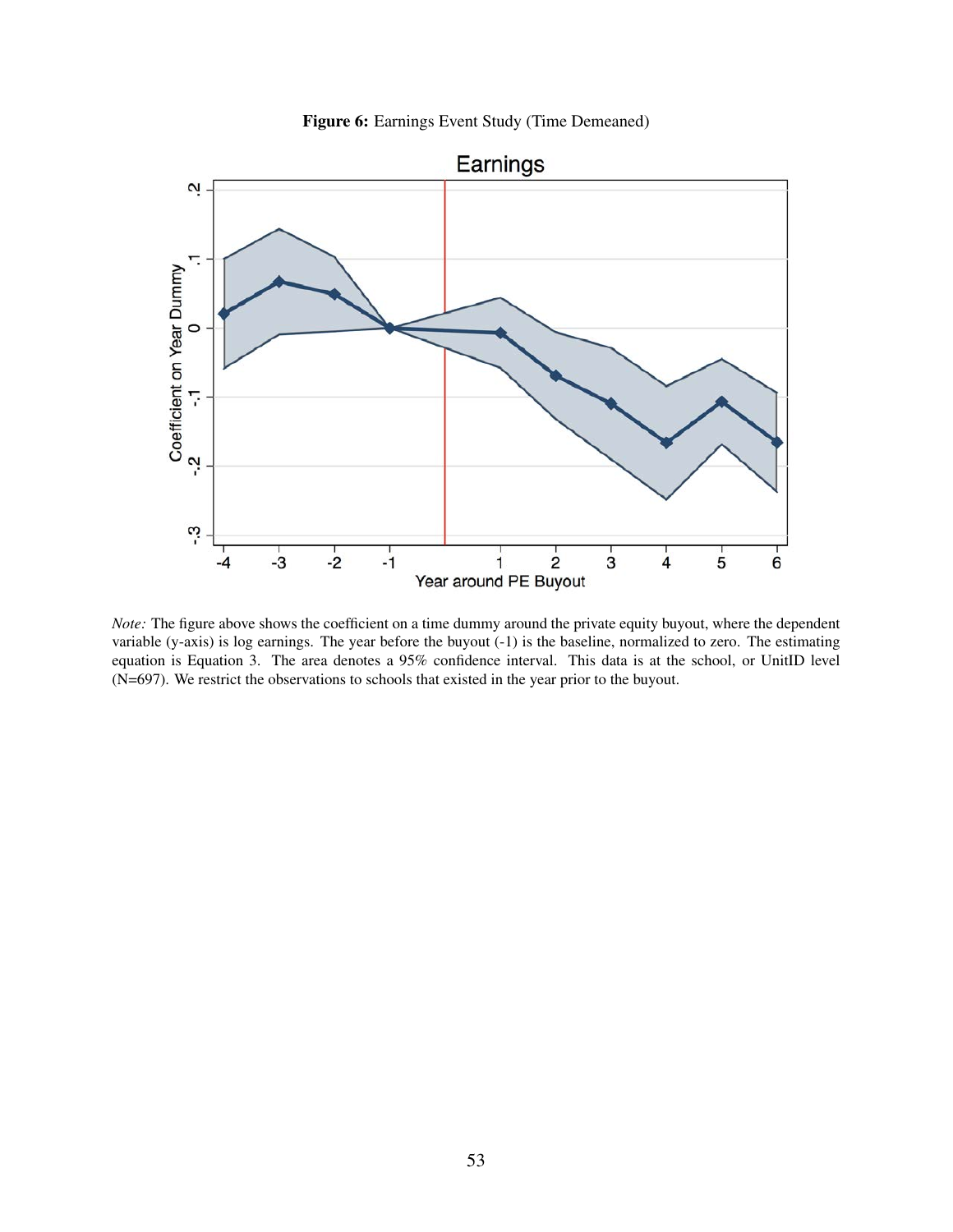

<span id="page-55-0"></span>Figure 7: Private Equity-Owned School Entry and Community College Enrollment

*Note:* This figure shows log enrollment in community colleges before and after the entry of a private equity backed for-profit college, within a commuting zone. Community colleges are defined as public institutions that grant two year or lower degrees.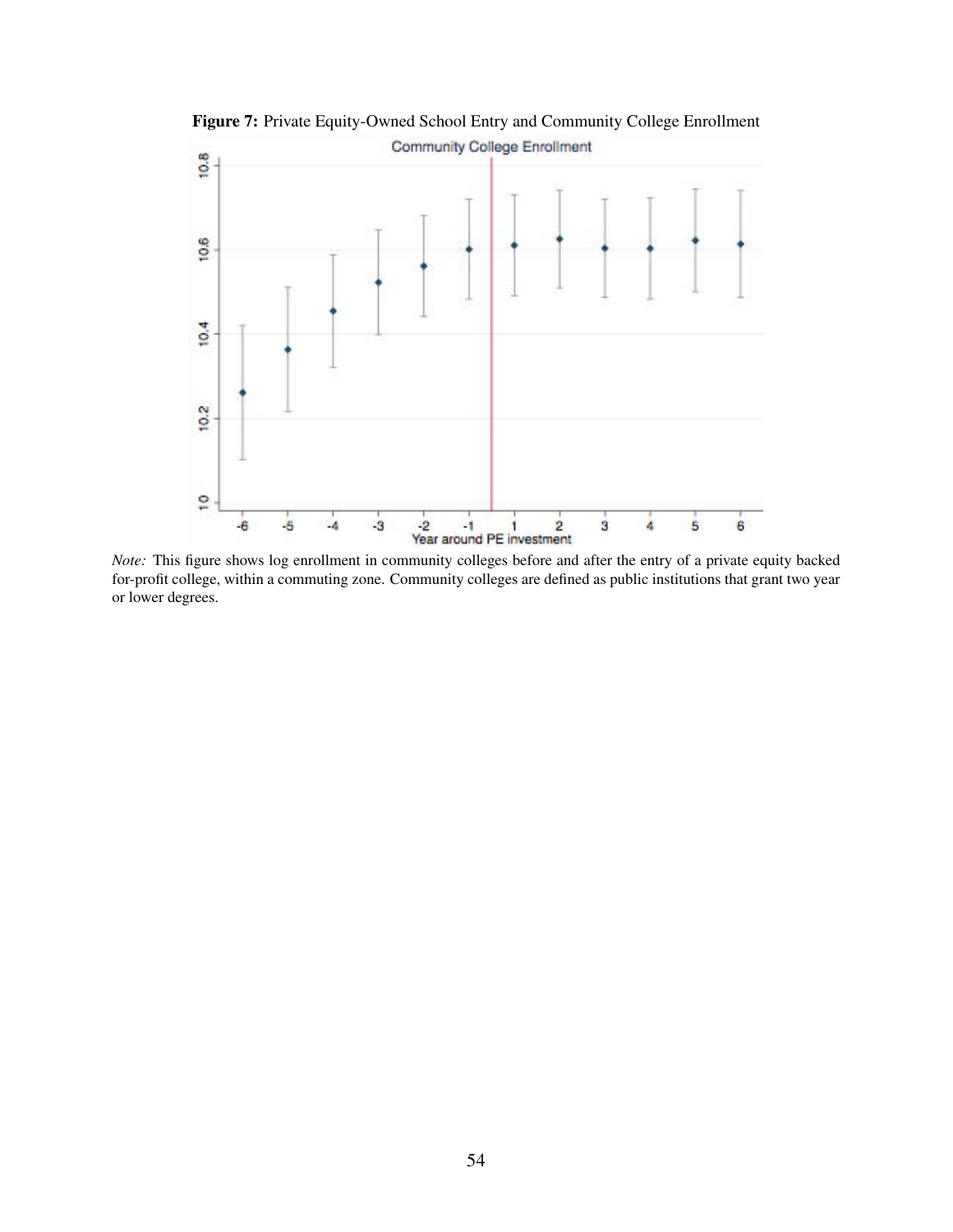<span id="page-56-0"></span>

*Note:* The figure above show, within the sample of school systems bought by PE, the average fraction of school revenue from Title IV programs in the years around the ownership change. The level of observation is the SystemID. We restrict the observations to schools that existed in the year prior to the buyout. 95% confidence intervals shown. The data source is the Department of Education FSA Proprietary School 90/10 Revenue Percentages. Data are available from 2007 to 2016.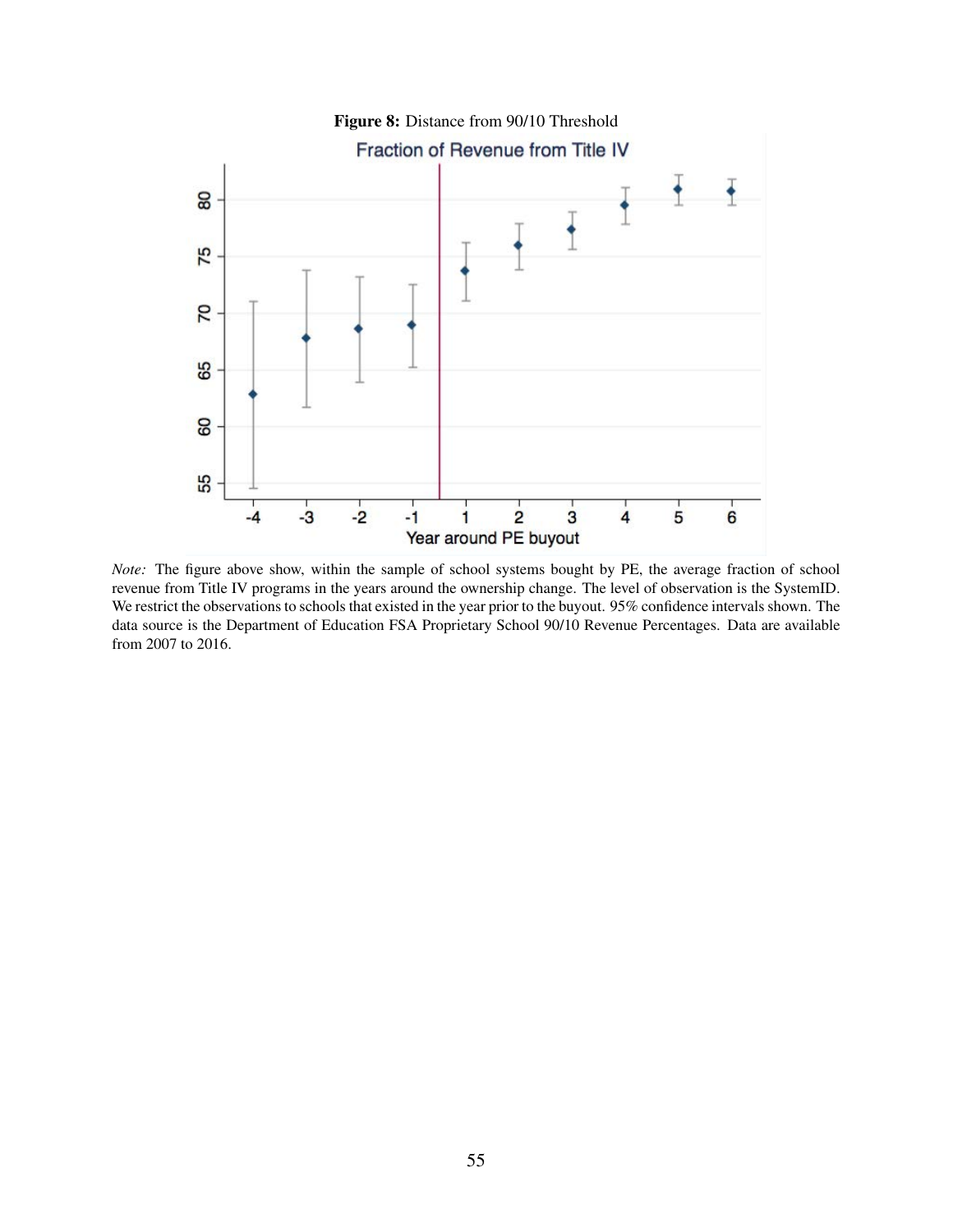#### Figure 9: Per-student Tuition

<span id="page-57-0"></span>Panel A: Per-student Tuition Event Study (Regression Coefficients by Year)



Panel B: Per-student Tuition Around Buyout Year for Matched Treated and Control Schools



*Note:* The figure in Panel A shows the coefficient on a time dummy around the private equity buyout. The dependent variable, the per-student tuition (2015\$), is on the y-axis. The year before the buyout (-1) is the baseline, normalized to zero. The estimating equation is Equation [1.](#page-12-3) The area denotes a 95% confidence interval. The figures in Panel B show the mean per-student tuition (2015\$) around the buyout year, using the subset of for-profit schools employed by the nearest neighbor matching estimator. The left-hand figure shows private equity targets (a subsample of all targets, as the matching estimator does not identify a match for every target). The right-hand figure shows matched control schools (placebos), for which the buyout year is chosen at random from the target distribution. Both are restricted to schools that existed in the year before the buyout. The level of observation is the school, or UnitID level. 95% confidence intervals shown.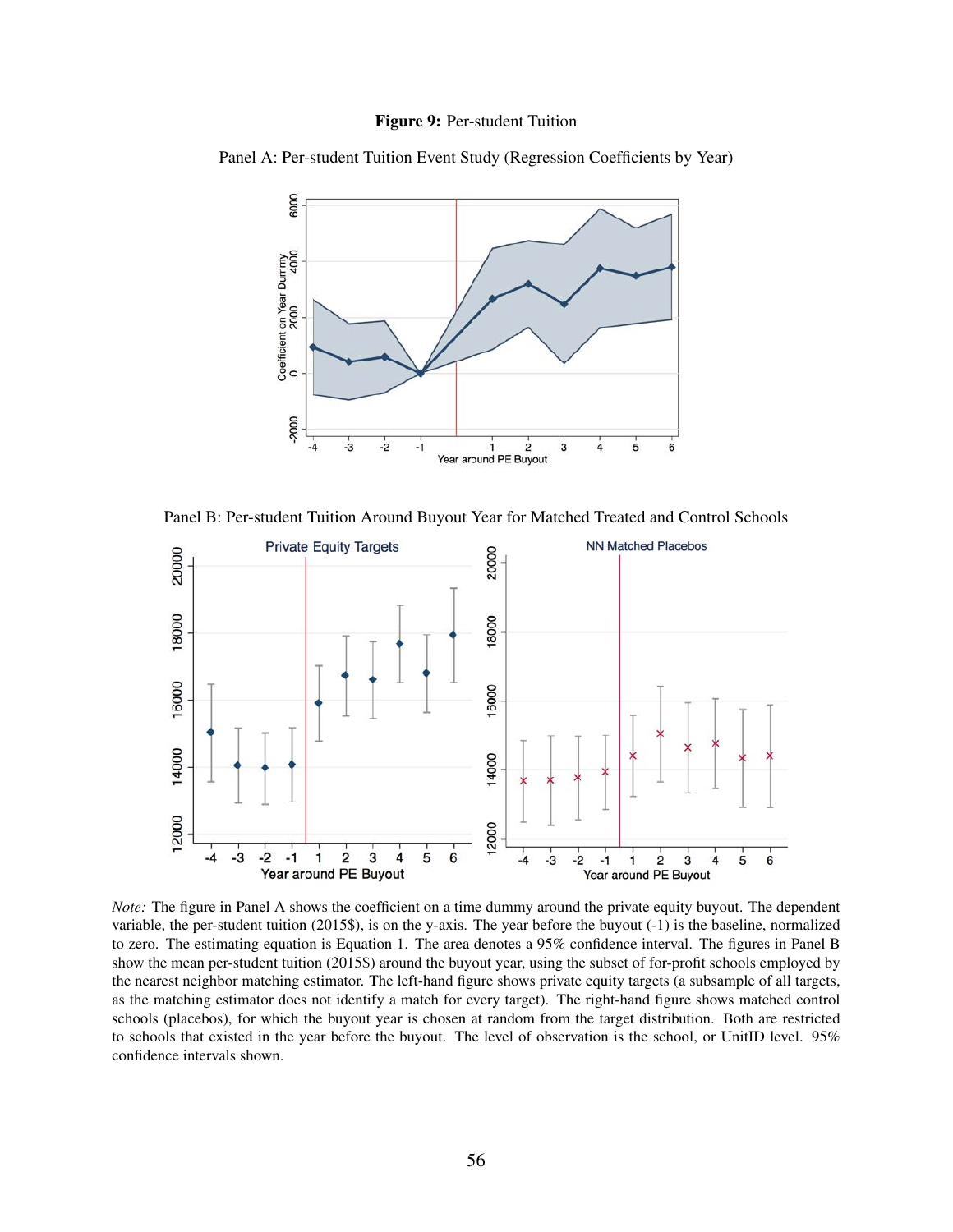#### Figure 10: Per-Student Loans

<span id="page-58-0"></span>Panel A: Per-Student Loans Event Study (Regression Coefficients by Year)



Panel B: Per-Student Loans Around Buyout Year for Matched Treated and Control Schools



*Note:* The figure in Panel A shows the coefficient on a time dummy around the private equity buyout. The dependent variable, the per-student loan (2015\$), is on the y-axis. The year before the buyout (-1) is the baseline, normalized to zero. The estimating equation is Equation [1.](#page-12-3) The area denotes a 95% confidence interval. The figures in Panel B show the mean per-student loan (2015\$) around the buyout year, using the subset of for-profit schools employed by the nearest neighbor matching estimator. The left-hand figure shows private equity targets (a subsample of all targets, as the matching estimator does not identify a match for every target). The right-hand figure shows matched control schools (placebos), for which the buyout year is chosen at random from the target distribution. Both are restricted to schools that existed in the year before the buyout. The level of observation is the school, or UnitID level. 95% confidence intervals shown.